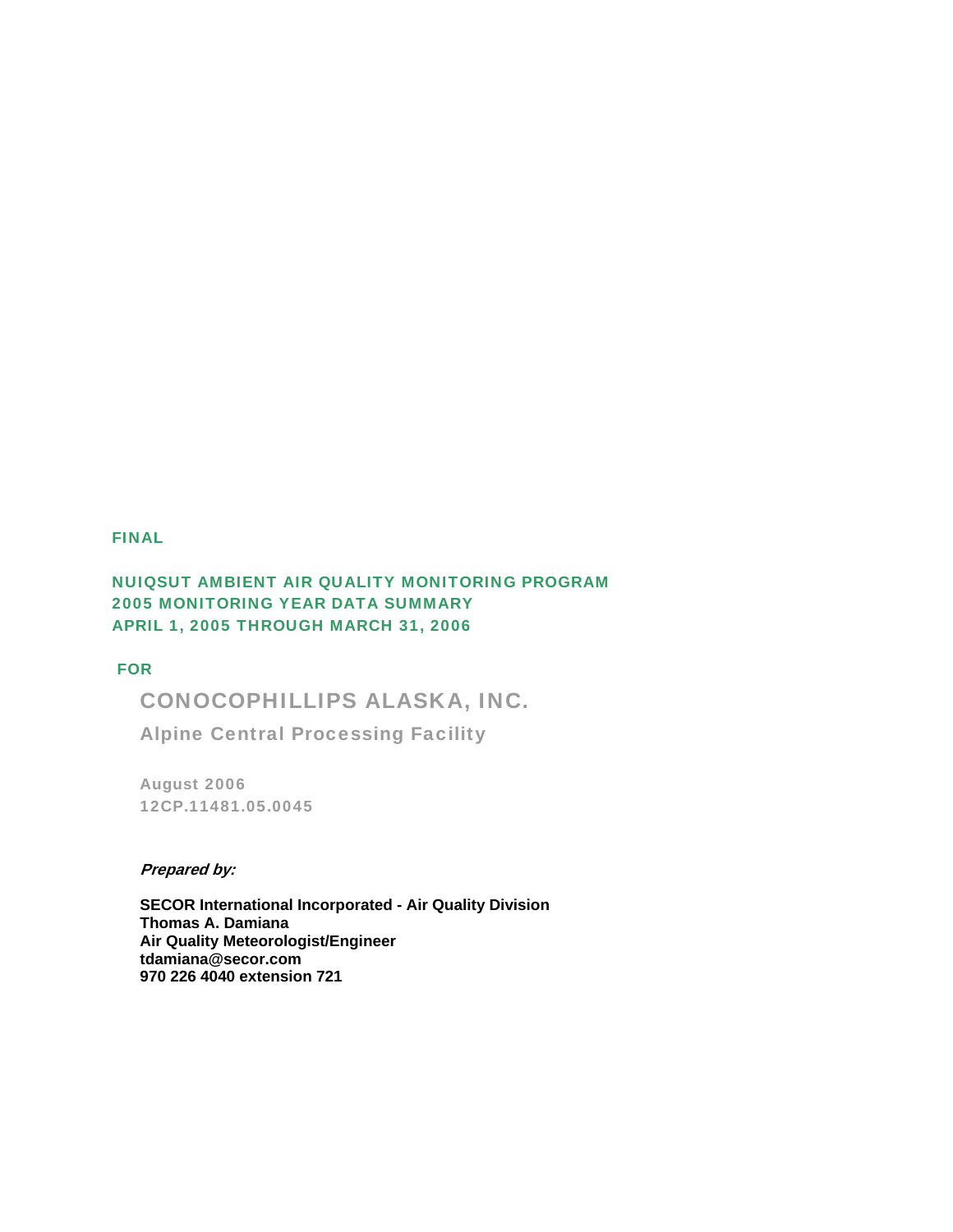# **TABLE OF CONTENTS**

| 1.0 |     |       |  |
|-----|-----|-------|--|
|     | 1.1 |       |  |
|     | 1.2 |       |  |
|     | 1.3 |       |  |
| 2.0 |     |       |  |
|     | 2.1 |       |  |
|     | 2.2 |       |  |
|     |     |       |  |
|     |     | 2.2.2 |  |
|     |     | 2.2.3 |  |
|     | 2.3 |       |  |
|     | 2.4 |       |  |
|     |     | 2.4.1 |  |
|     | 2.5 |       |  |
|     |     | 2.5.1 |  |
|     |     | 2.5.2 |  |
| 3.0 |     |       |  |
|     | 3.1 |       |  |
|     |     | 3.1.1 |  |
|     |     | 3.1.2 |  |
|     |     | 3.1.3 |  |
|     |     | 3.1.4 |  |
|     | 3.2 |       |  |
|     |     | 3.2.1 |  |
|     |     | 3.2.2 |  |
| 4.0 |     |       |  |
|     |     |       |  |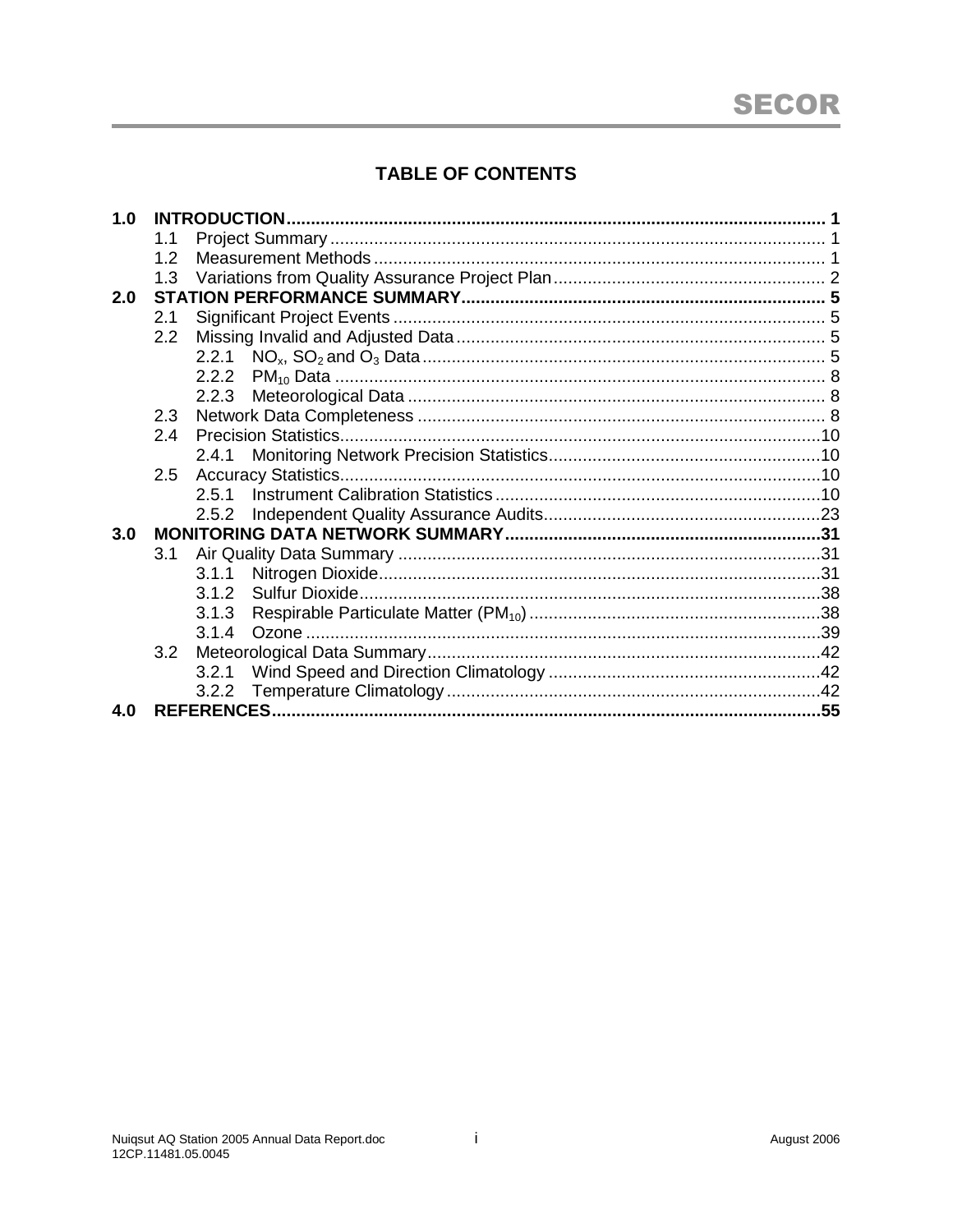# **LIST OF FIGURES**

| Figure 3-1  |  |
|-------------|--|
| Figure 3-2  |  |
| Figure 3-3  |  |
| Figure 3-4  |  |
| Figure 3-5  |  |
| Figure 3-6  |  |
| Figure 3-7  |  |
| Figure 3-8  |  |
| Figure 3-9  |  |
| Figure 3-10 |  |
|             |  |

# **LIST OF TABLES**

| Table 1    |                                                                |  |
|------------|----------------------------------------------------------------|--|
| Table 2    |                                                                |  |
| Table 3    |                                                                |  |
| Table 4    |                                                                |  |
| Table 5    |                                                                |  |
| Table 1-1  |                                                                |  |
| Table 2-1  |                                                                |  |
| Table 2-2  |                                                                |  |
| Table 2-3a | Second Quarter 2005 Precision Statistics Summary 11            |  |
| Table 2-3b |                                                                |  |
| Table 2-3c |                                                                |  |
| Table 2-3d |                                                                |  |
| Table 2-4a |                                                                |  |
| Table 2-4b |                                                                |  |
| Table 2-4c |                                                                |  |
| Table 2-4d |                                                                |  |
| Table 2-5a |                                                                |  |
| Table 2-5b |                                                                |  |
| Table 2-5c |                                                                |  |
| Table 2-5d |                                                                |  |
| Table 3-1  |                                                                |  |
| Table 3-2  |                                                                |  |
| Table 3-3  |                                                                |  |
| Table 3-4  |                                                                |  |
| Table 3-5  | Second Quarter 2005 Wind Direction/Speed Frequency Analysis 48 |  |
| Table 3-6  | Third Quarter 2005 Wind Direction/Speed Frequency Analysis49   |  |
| Table 3-7  | Fourth Quarter 2005 Wind Direction/Speed Frequency Analysis50  |  |
| Table 3-8  | First Quarter 2006 Wind Direction/Speed Frequency Analysis 51  |  |
| Table 3-9  |                                                                |  |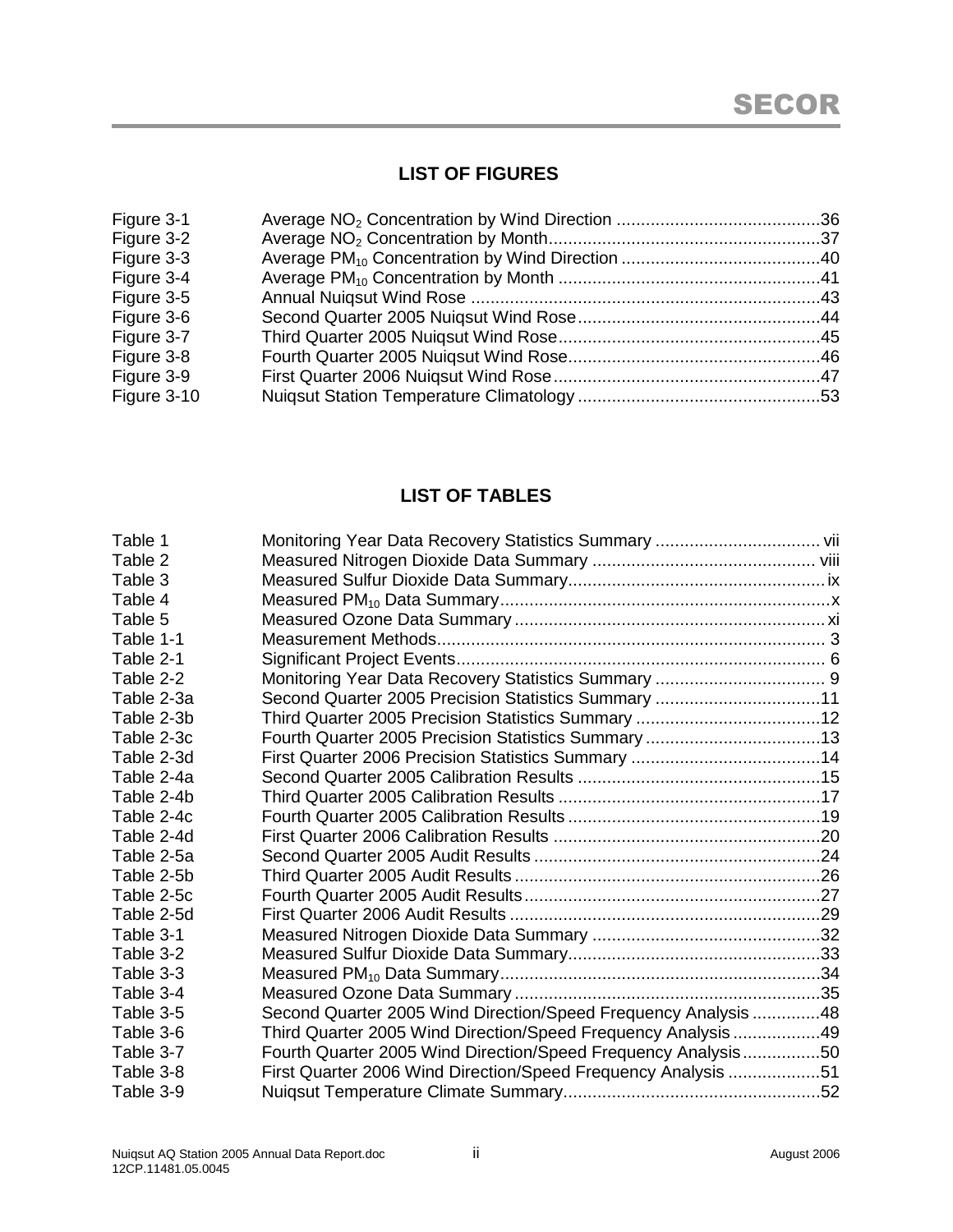| Table B-1 |  |
|-----------|--|
| Table B-2 |  |
| Table B-3 |  |
| Table B-4 |  |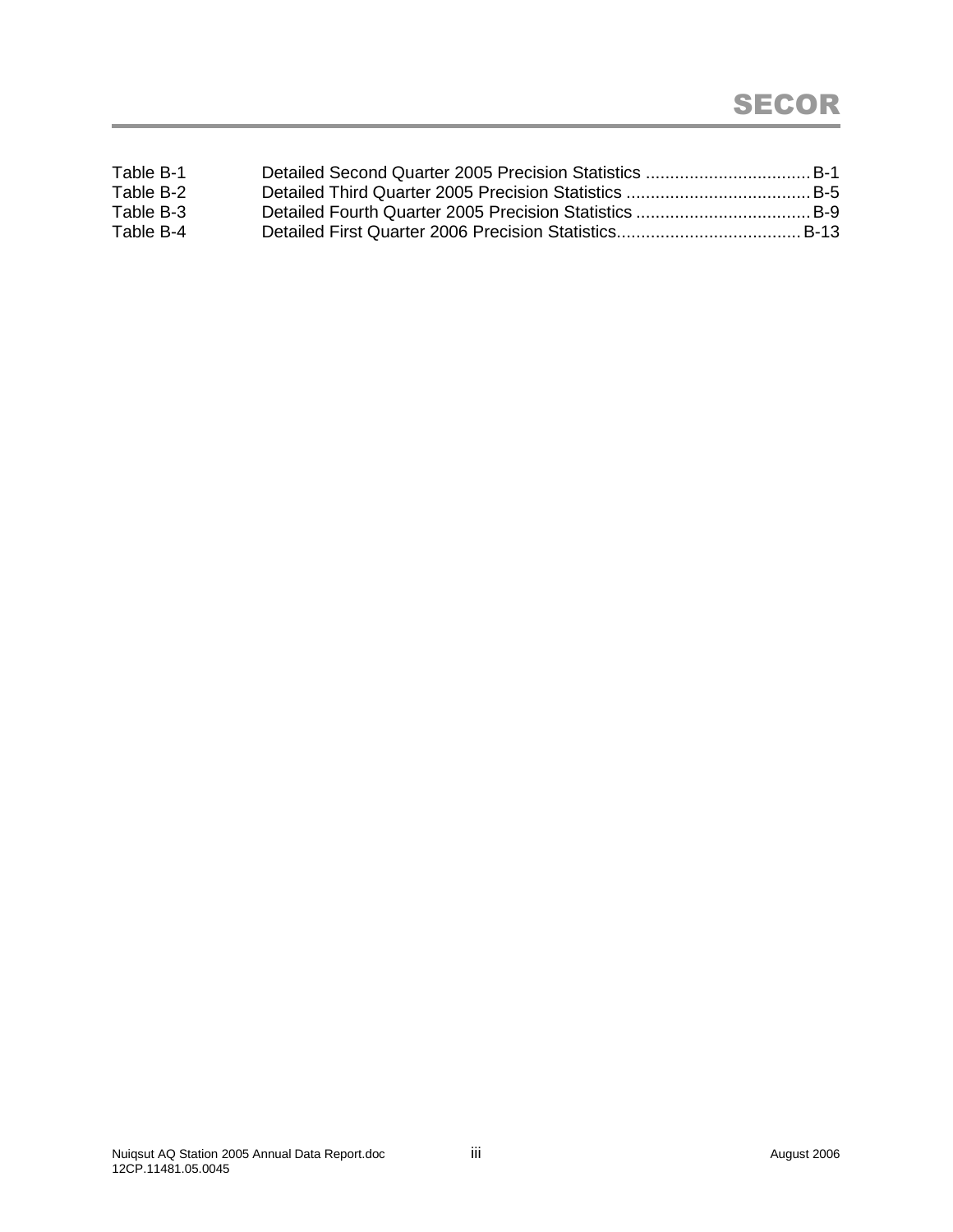# **LIST OF APPENDICES**

| Data Processing Specifications and Statistical Formulae  |
|----------------------------------------------------------|
| <b>Project Precision Data</b>                            |
| <b>Project Accuracy Data</b>                             |
| Validated Continuous Hourly/Daily/Monthly Data Summaries |
| Disk File                                                |
|                                                          |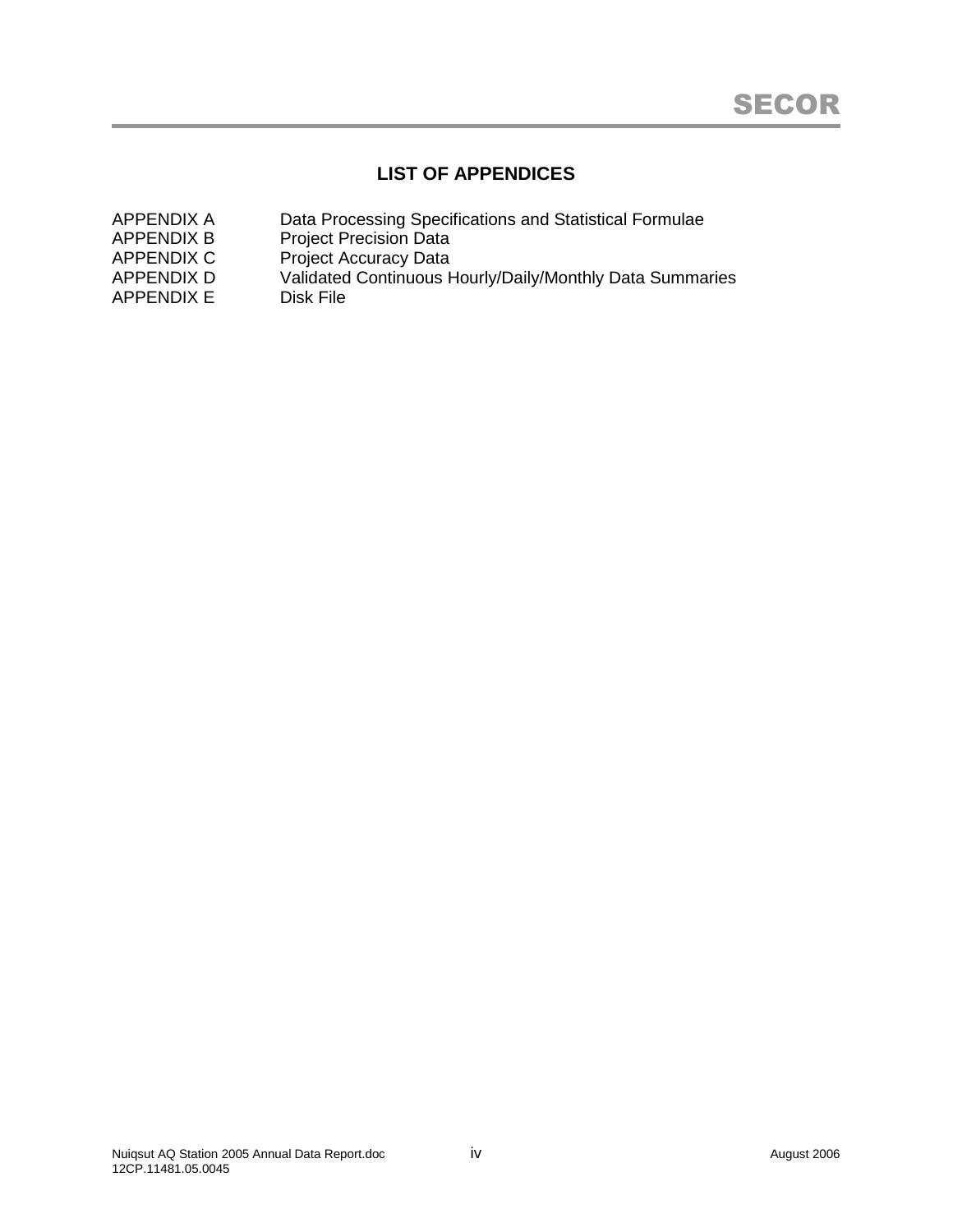# **EXECUTIVE SUMMARY**

This report summarizes data collected at the Nuiqsut Ambient Air Quality Monitoring Station (Nuiqsut Station) during the 2005 monitoring year (April 2005 through March 2006). The Nuiqsut Station was established in April 1999 to address air quality concerns raised by citizens of Nuiqsut and the North Slope Borough and has fulfilled the Alaska Department of Environmental Conservation (ADEC) one year monitoring requirement in the ConocoPhillips Alaska, Inc. Alpine construction permit. This station is part of the Nuiqsut Ambient Air Quality Monitoring Program (Monitoring Program) which is primarily designed to characterize ambient air in Nuiqsut as regional oilfield development continues. Currently, the Monitoring Program is being conducted on a voluntary basis to document air quality in Nuiqsut. Monitoring Program data is also used to support various ambient air quality impact analyses conducted for oilfield development in the Colville Delta region.

The Nuigsut Station is equipped to continuously measure ambient air quality ( $NO<sub>x</sub>$ ,  $SO<sub>2</sub>$ ,  $PM<sub>10</sub>$ , and  $O_3$ ) and dispersion meteorology parameters. Air quality and meteorology data collected at the Nuiqsut Station meet strict Quality Assurance (QA) and data capture requirements of the United States Environmental Protection Agency (USEPA) Prevention of Significant Deterioration program as administered by ADEC and other specific ADEC ambient monitoring QA requirements. Protocols used to collect data at the Nuiqsut Station are fully described in the project Monitoring and Quality Assurance Project Plan (QAPP).

There were no procedures used during the monitoring year that differed from those specified in the QAPP. In general, QAPP QA goals were met for all parameters with the exception that the second quarter air quality measurement system and first 2005 semiannual meteorological measurement system calibrations were delayed; therefore, not conducted above the minimum frequency suggested in the QAPP. Though the calibrations were delayed, enough documentation exists to confirm measurement systems were reporting measurements to within specified limits and data quality should not be questioned.

As shown in Table 1, air quality and meteorological quarterly data capture exceeded QAPP goals for all parameters except vertical wind speed, vertical wind speed standard deviation, 2 meter temperature, 10 meter temperature, 2-10 meter temperature lapse and  $NO<sub>x</sub>$  data.

Tables 2 through 5 summarize average  $NO<sub>2</sub>$ ,  $SO<sub>2</sub>$ ,  $PM<sub>10</sub>$ , and  $O<sub>3</sub>$  concentrations measured during the monitoring year. Measured concentrations of  $NO<sub>2</sub>$ ,  $SO<sub>2</sub>$ , and  $O<sub>3</sub>$  were well below Alaska Ambient Air Quality Standards (AAAQS), which are the same as the national standards for the pollutants measured. Two measured daily  $PM_{10}$  concentrations exceeded the AAAQS as a result of naturally occurring events.

The annual average of hourly  $NO<sub>2</sub>$  concentrations was just above instrument detection, and well below applicable AAAQS. Concentrations measured this monitoring year were generally lower than historical measurements. Contrary to historical trends (i.e., measured  $NO<sub>2</sub>$  concentrations higher in summer and lower in winter),  $NO<sub>2</sub>$  measurements this year showed little seasonal variation.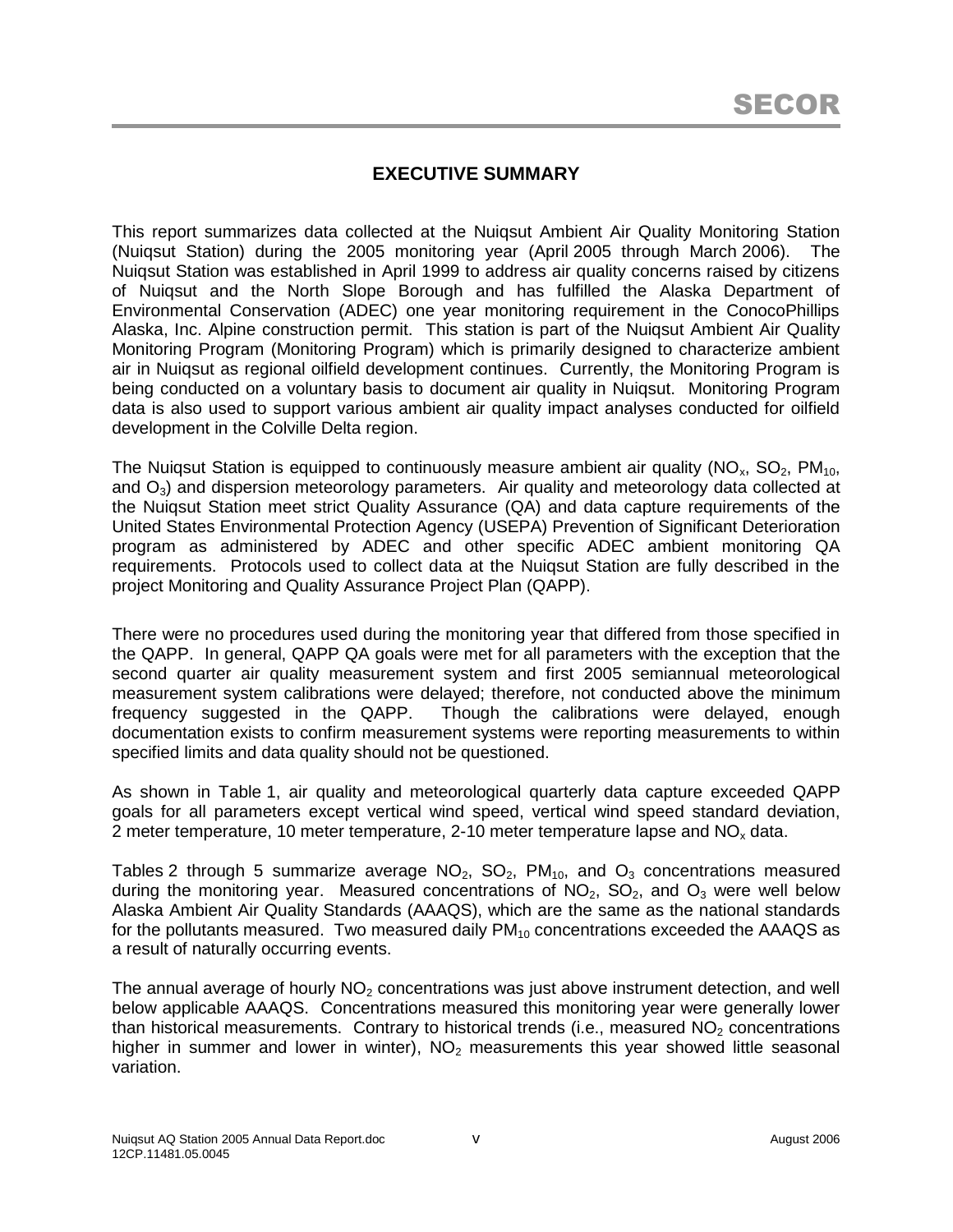Measured  $SO<sub>2</sub>$  concentrations were at or below instrument detection the entire year. The low concentrations measured are consistent with an airshed containing relatively few and widely dispersed  $SO_2$  sources. This trend has been typical of  $SO_2$  measurements since monitoring began.

The annual average of hourly  $PM_{10}$  concentrations was higher compared to previous years. This was the result of many periods throughout the summer when wind blown fugitive dust from the Nechelik Channel banks caused elevated daily measurements. Two of those daily measurements were high enough to exceeded the AAAQS. Though considerably elevated this year, measurements were consistent with the historical observation that all elevated particulate concentrations measured result from naturally occurring wind blown fugitive dust from exposed areas local to the Nuiqsut Station. When fugitive dust from exposed areas is not present (i.e., during winter), hourly concentrations are at or below the instrument detection limit and reflective of global background levels.

 $O<sub>3</sub>$  concentrations measured during this monitoring year were typical of seasonal averages measured on the Alaskan North Slope (Prudhoe Bay, Kuparuk River Unit and Barrow). In the absence of large combustion sources, frontal boundaries and high incoming solar radiation, ambient  $O_3$  levels will be spatially homogenous and representative of a regional background.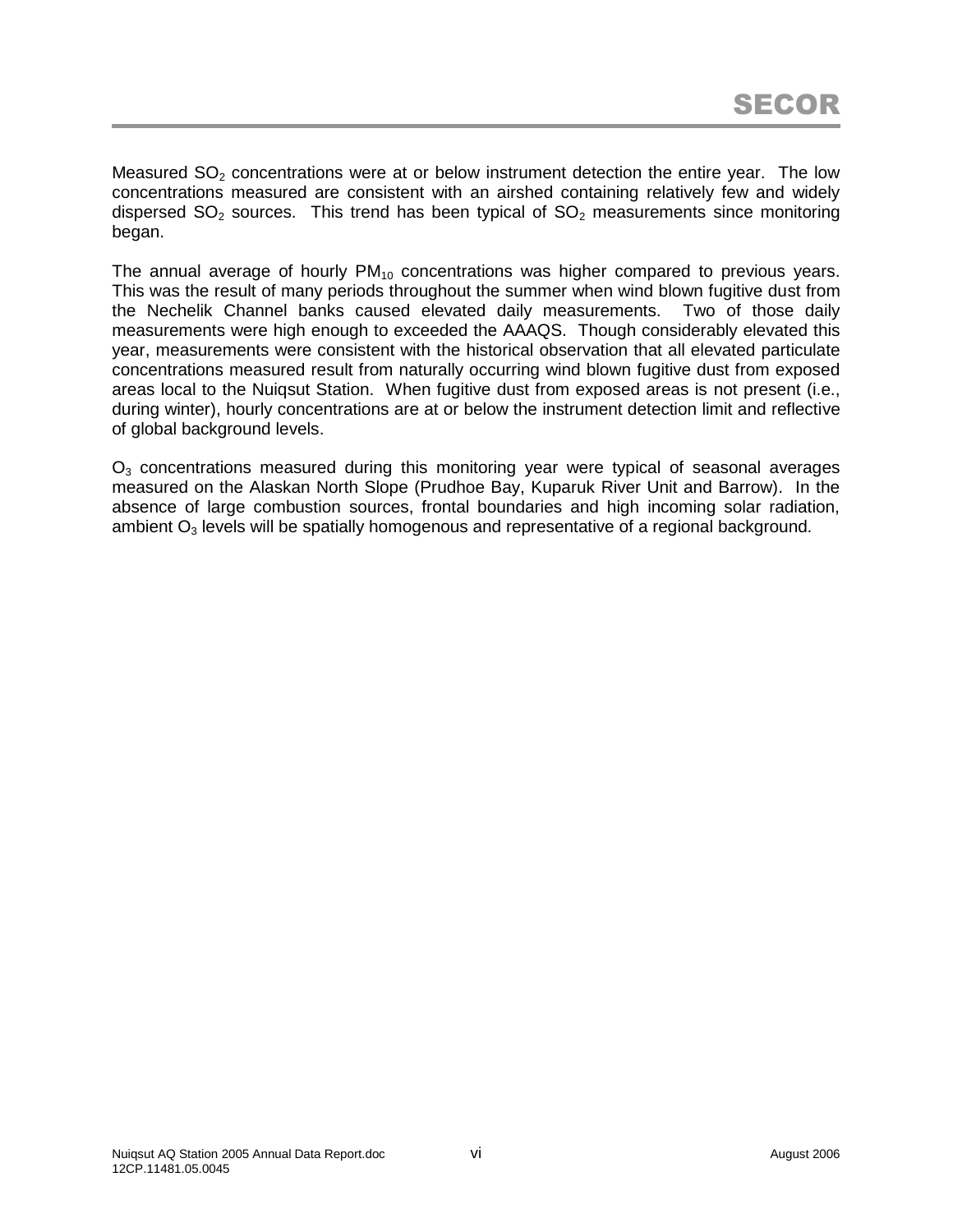### **MONITORING YEAR DATA RECOVERY STATISTICS SUMMARY CONOCOPHILLIPS ALASKA INC. NUIQSUT AQ MONITORING PROGRAM 2005 ANNUAL DATA SUMMARY**

| <b>Parameter</b>                       | 2 <sup>nd</sup> Quarter<br>2005<br>(%) | 3rd Quarter<br>2005<br>$(\%)$ | 4 <sup>th</sup> Quarter<br>2005<br>$(\%)$ | 1 <sup>st</sup> Quarter<br>2006<br>$(\%)$ | <b>Required</b><br>Capture<br>Rates<br>$(\%)$ |  |  |
|----------------------------------------|----------------------------------------|-------------------------------|-------------------------------------------|-------------------------------------------|-----------------------------------------------|--|--|
| Meteorological                         |                                        |                               |                                           |                                           |                                               |  |  |
| 10-m Horizontal Wind Speed             | 95.3                                   | 99.7                          | 91.8                                      | 91.9                                      |                                               |  |  |
| 10-m Horizontal Sigma-u $(\sigma_u)$   | 95.3                                   | 99.7                          | 91.8                                      | 91.9                                      |                                               |  |  |
| 10-m Horizontal Wind Direction         | 95.3                                   | 99.7                          | 91.8                                      | 91.9                                      |                                               |  |  |
| 10-m Sigma-Theta $(\sigma_{\theta})$   | 95.3                                   | 99.7                          | 91.8                                      | 91.9                                      |                                               |  |  |
| 10-m Vertical Wind Speed               | 88.3                                   | 99.7                          | 88.0                                      | 91.5                                      | 90                                            |  |  |
| 10-m Vertical Sigma-w ( $\sigma_w$ )   | 88.3                                   | 99.7                          | 88.0                                      | 91.5                                      |                                               |  |  |
| 10-m Temperature                       | 95.6                                   | 100                           | 71.9                                      | 10.1                                      |                                               |  |  |
| 2-m Temperature                        | 95.6                                   | 100                           | 53.9                                      | 97.2                                      |                                               |  |  |
| 10-2m Temperature Lapse                | 95.6                                   | 100                           | 27.5                                      | 10.1                                      |                                               |  |  |
| <b>Total Solar Radiation</b>           | 95.8                                   | 100                           | 98.7                                      | 97.2                                      |                                               |  |  |
| <b>Air Quality</b>                     |                                        |                               |                                           |                                           |                                               |  |  |
| Nitrogen Dioxide (NO <sub>2</sub> )    | 95.1                                   | 99.0                          | 53.7                                      | 44.1                                      |                                               |  |  |
| Sulfur Dioxide (SO <sub>2</sub> )      | 95.1                                   | 99.0                          | 97.2                                      | 96.4                                      | 80                                            |  |  |
| Ozone $(O_3)$                          | 94.5                                   | 96.7                          | 93.0                                      | 92.3                                      |                                               |  |  |
| Particulate (PM <sub>10</sub> ) (TEOM) | 98.4                                   | 99.1                          | 95.6                                      | 84.6                                      |                                               |  |  |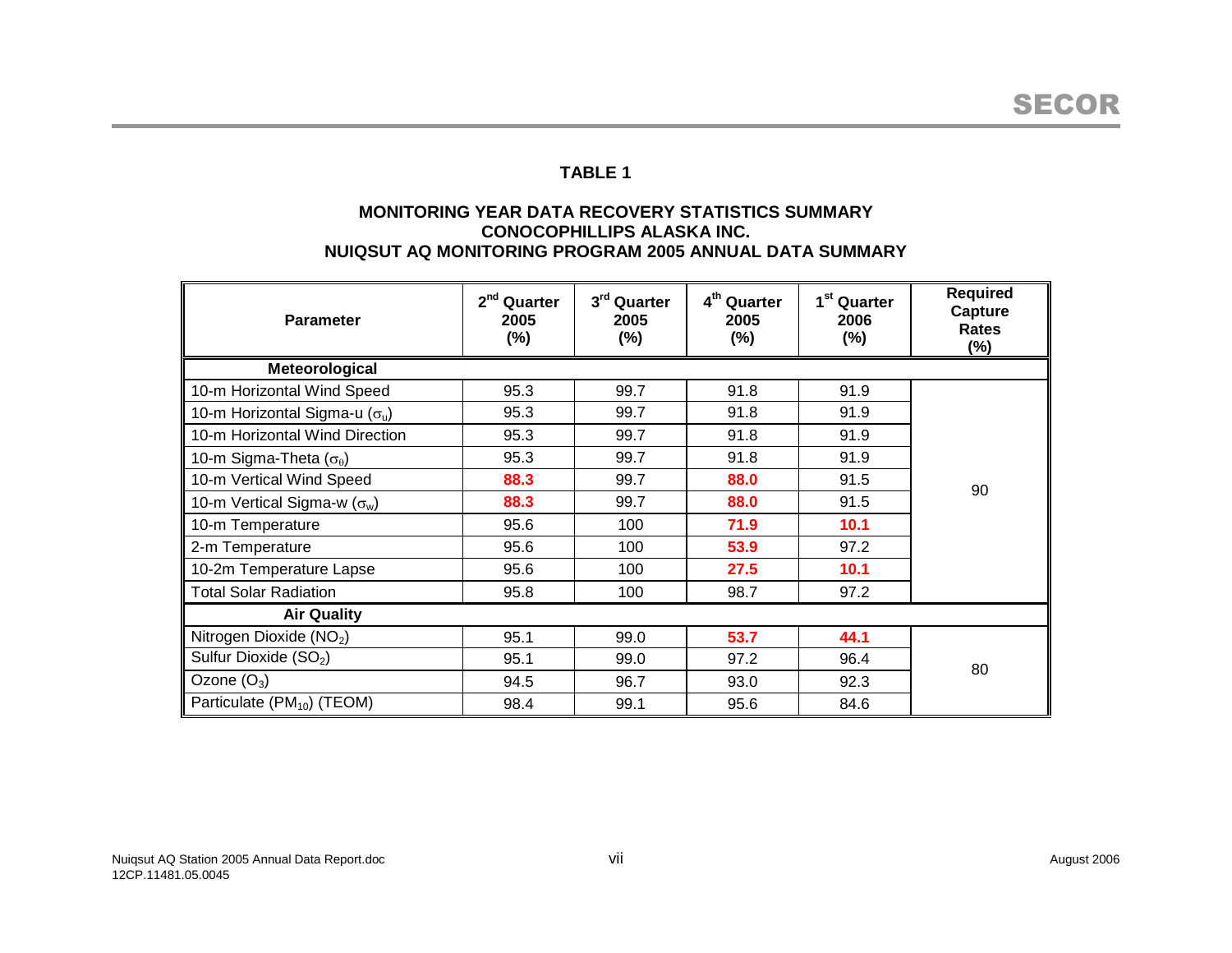#### **MEASURED NITROGEN DIOXIDE DATA SUMMARY CONOCOPHILLIPS ALASKA INC. NUIQSUT AQ MONITORING PROGRAM 2005 ANNUAL DATA SUMMARY**

| <b>Monitoring</b><br><b>Period</b> | Year | <b>Period</b><br>Mean<br>(ppm) | <b>Number of</b><br><b>Exceedances</b> |
|------------------------------------|------|--------------------------------|----------------------------------------|
| $2^{nd}$ Qtr.                      | 2005 | 0.001                          | None                                   |
| $3rd$ Qtr.                         | 2005 | 0.001                          | None                                   |
| $4^{th}$ Qtr.                      | 2005 | 0.001                          | None                                   |
| $1st$ Qtr.                         | 2006 | 0.002                          | None                                   |
| Annual                             | 2005 | 0.002                          | None                                   |

NAAQS/AAAQS:

• Annual - 0.053 ppm (100  $\mu$ g/m<sup>3</sup>) – Compared to the annual arithmetic mean.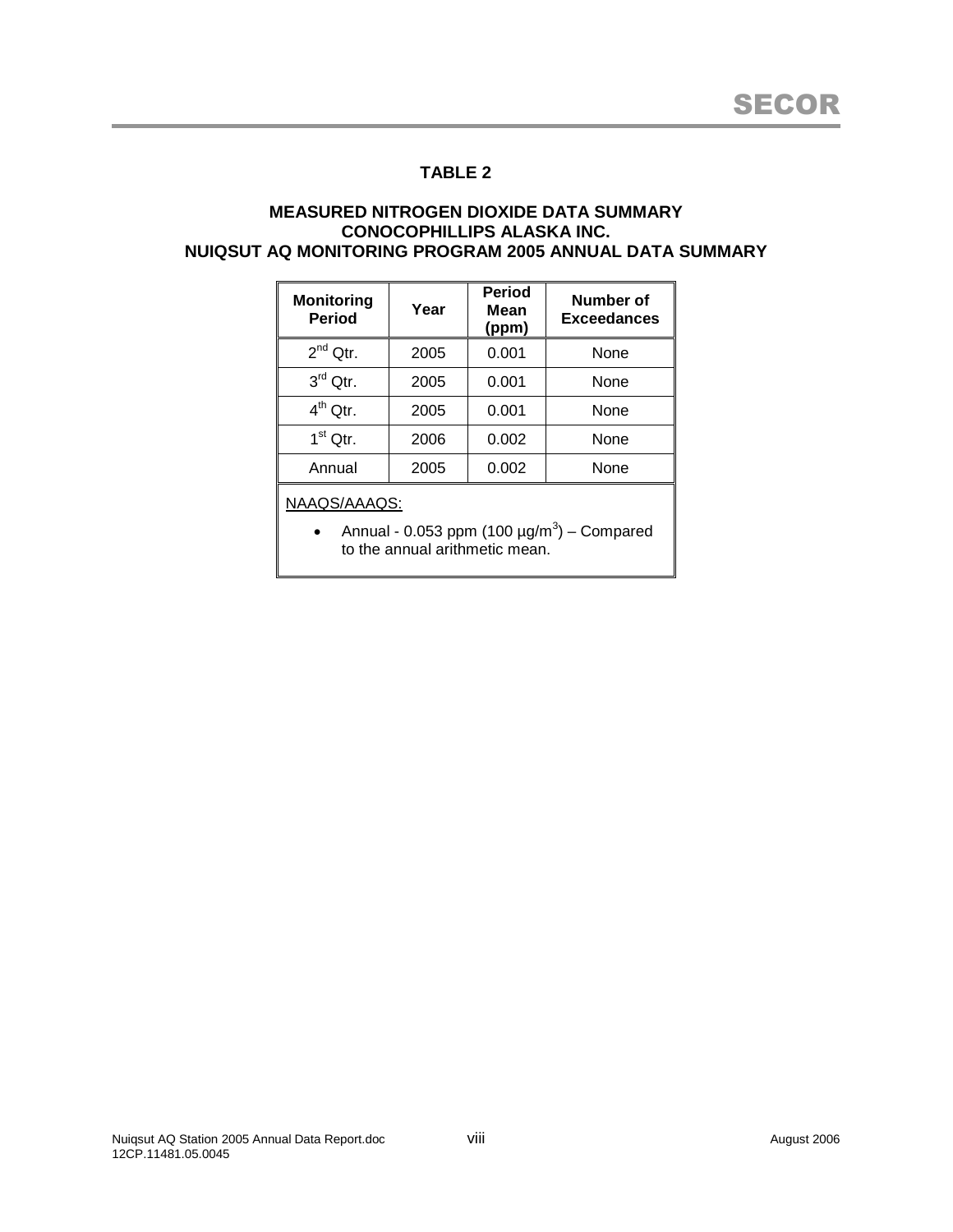#### **MEASURED SULFUR DIOXIDE DATA SUMMARY CONOCOPHILLIPS ALASKA INC. NUIQSUT AQ MONITORING PROGRAM 2005 ANNUAL DATA SUMMARY**

| <b>Monitoring</b> |      | 3-hour (ppm)       |               | 24-hour (ppm)        |               | <b>Period</b> | Number of          |
|-------------------|------|--------------------|---------------|----------------------|---------------|---------------|--------------------|
| <b>Period</b>     | Year | <sup>st</sup> high | $2^{nd}$ high | 1 <sup>st</sup> high | $2^{nd}$ high | Mean<br>(ppm) | <b>Exceedances</b> |
| $2^{nd}$ Qtr.     | 2005 | 0.003              | 0.003         | 0.001                | 0.001         | 0.000         | None               |
| $3rd$ Qtr.        | 2005 | 0.001              | 0.001         | 0.001                | 0.001         | 0.000         | None               |
| $4^{th}$ Qtr.     | 2005 | 0.002              | 0.002         | 0.001                | 0.001         | 0.000         | None               |
| $1st$ Qtr.        | 2006 | 0.002              | 0.002         | 0.001                | 0.001         | 0.000         | None               |
| Annual            | 2005 | 0.003              | 0.003         | 0.001                | 0.001         | 0.000         | None               |

#### NAAQS/AAAQS:

- 3-hour 0.5 ppm (1,300  $\mu$ g/m<sup>3</sup>) Rolling average not to be exceeded more than once per year.
- 24-hour 0.14 ppm Midnight to midnight average not to be exceeded more than once per year.
- Annual 0.03 ppm Compared to the annual arithmetic mean.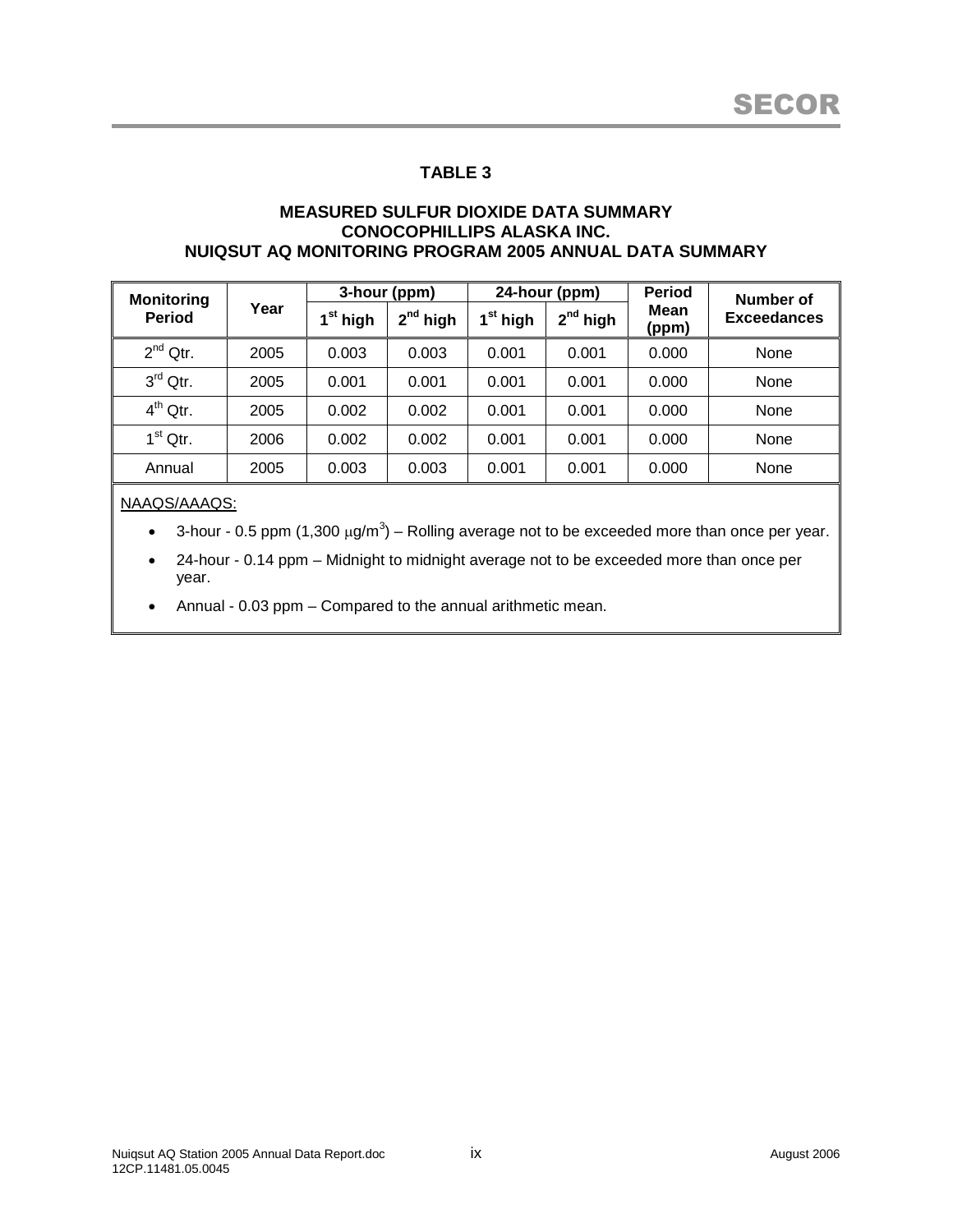#### **MEASURED PM<sup>10</sup> DATA SUMMARY CONOCOPHILLIPS ALASKA INC. NUIQSUT AQ MONITORING PROGRAM 2005 ANNUAL DATA SUMMARY**

| <b>Monitoring</b> |      | 24-hour ( $\mu$ g/m <sup>3</sup> ) |               | <b>Period</b>                     | Number of          |  |
|-------------------|------|------------------------------------|---------------|-----------------------------------|--------------------|--|
| <b>Period</b>     | Year | 1 <sup>st</sup> high               | $2^{nd}$ high | Mean<br>$(\mu$ g/m <sup>3</sup> ) | <b>Exceedances</b> |  |
| $2^{nd}$ Qtr.     | 2005 | 109                                | 44.9          | 10.2                              | None               |  |
| $3rd$ Qtr.        | 2005 | 331                                | 292           | 22.2                              | 2                  |  |
| $4^{th}$ Qtr.     | 2005 | 21.2                               | 16.3          | 7.5                               | None               |  |
| $1st$ Qtr.        | 2006 | 23.5                               | 12.7          | 6.1                               | None               |  |
| Annual            | 2005 | 331                                | 292           | 11.8                              | $\overline{2}$     |  |

NAAQS/AAAQS:

- 24-hour 150  $\mu$ g/m<sup>3</sup> Not to be exceeded more than once per year measured from midnight to midnight at USEPA Standard Conditions.
- Annual 50  $\mu$ g/m<sup>3</sup> Compared to the 3-year average of the weighted annual arithmetic mean concentration measured at USEPA Standard Conditions.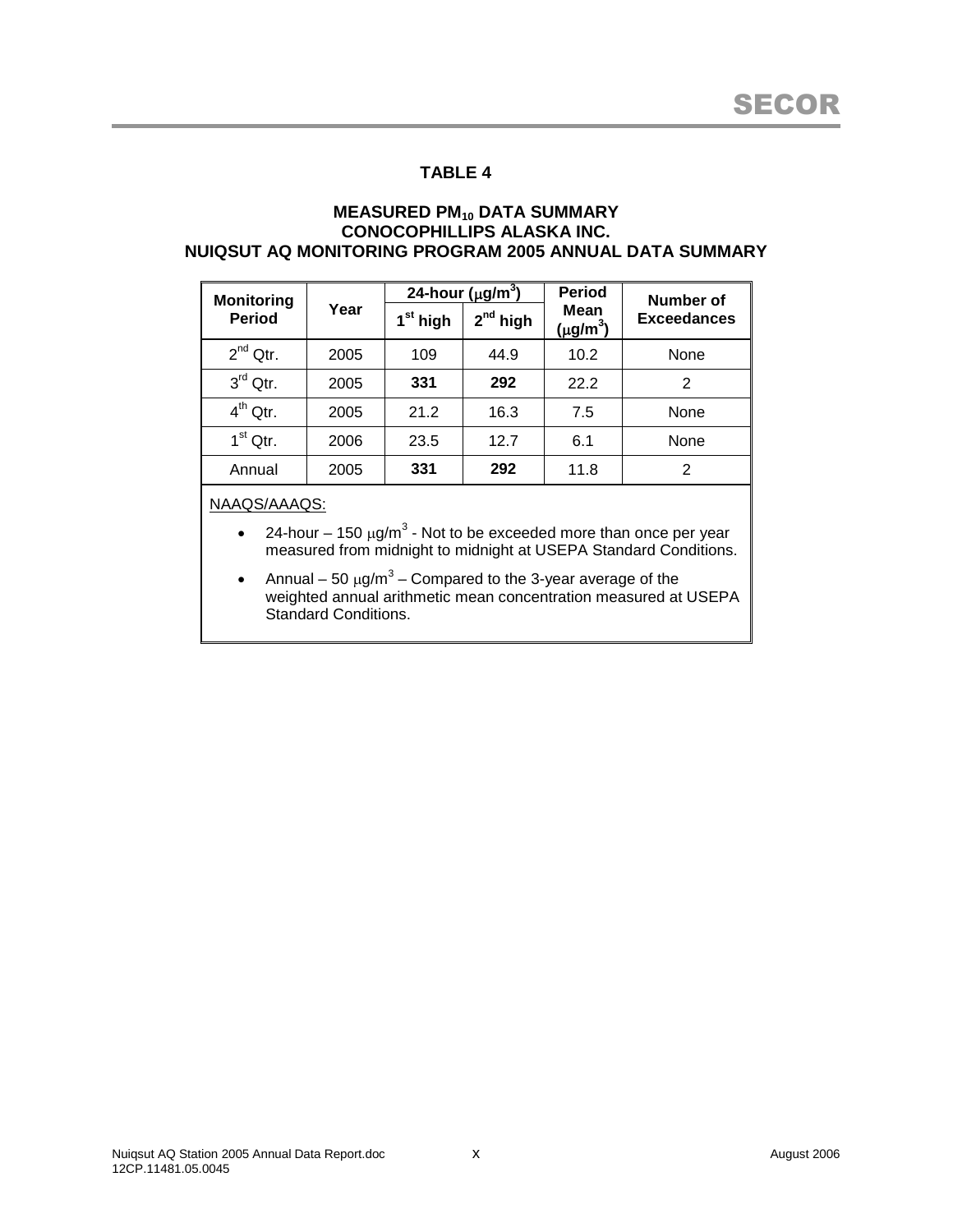#### **MEASURED OZONE DATA SUMMARY CONOCOPHILLIPS ALASKA INC. NUIQSUT AQ MONITORING PROGRAM 2005 ANNUAL DATA SUMMARY**

| <b>Monitoring</b> |      |                      | 8-hour (ppm)  |            | <b>Period</b> | Number of          |  |
|-------------------|------|----------------------|---------------|------------|---------------|--------------------|--|
| <b>Period</b>     | Year | 1 <sup>st</sup> high | $2^{nd}$ high | $4th$ high | Mean<br>(ppm) | <b>Exceedances</b> |  |
| $2^{nd}$ Qtr.     | 2005 | 0.049                | 0.049         | 0.048      | 0.018         | None               |  |
| $3rd$ Qtr.        | 2005 | 0.042                | 0.042         | 0.040      | 0.016         | None               |  |
| $4^{th}$ Qtr.     | 2005 | 0.028                | 0.028         | 0.028      | 0.020         | None               |  |
| $1st$ Qtr.        | 2006 | 0.041                | 0.041         | 0.041      | 0.022         | None               |  |
| Annual            | 2005 | 0.049                | 0.049         | 0.048      | 0.019         | None               |  |

NAAQS/AAAQS:

 8-hour - 0.08 ppm – Compared to the 3-year average of the fourth-highest daily maximum rolling 8-hour average concentrations.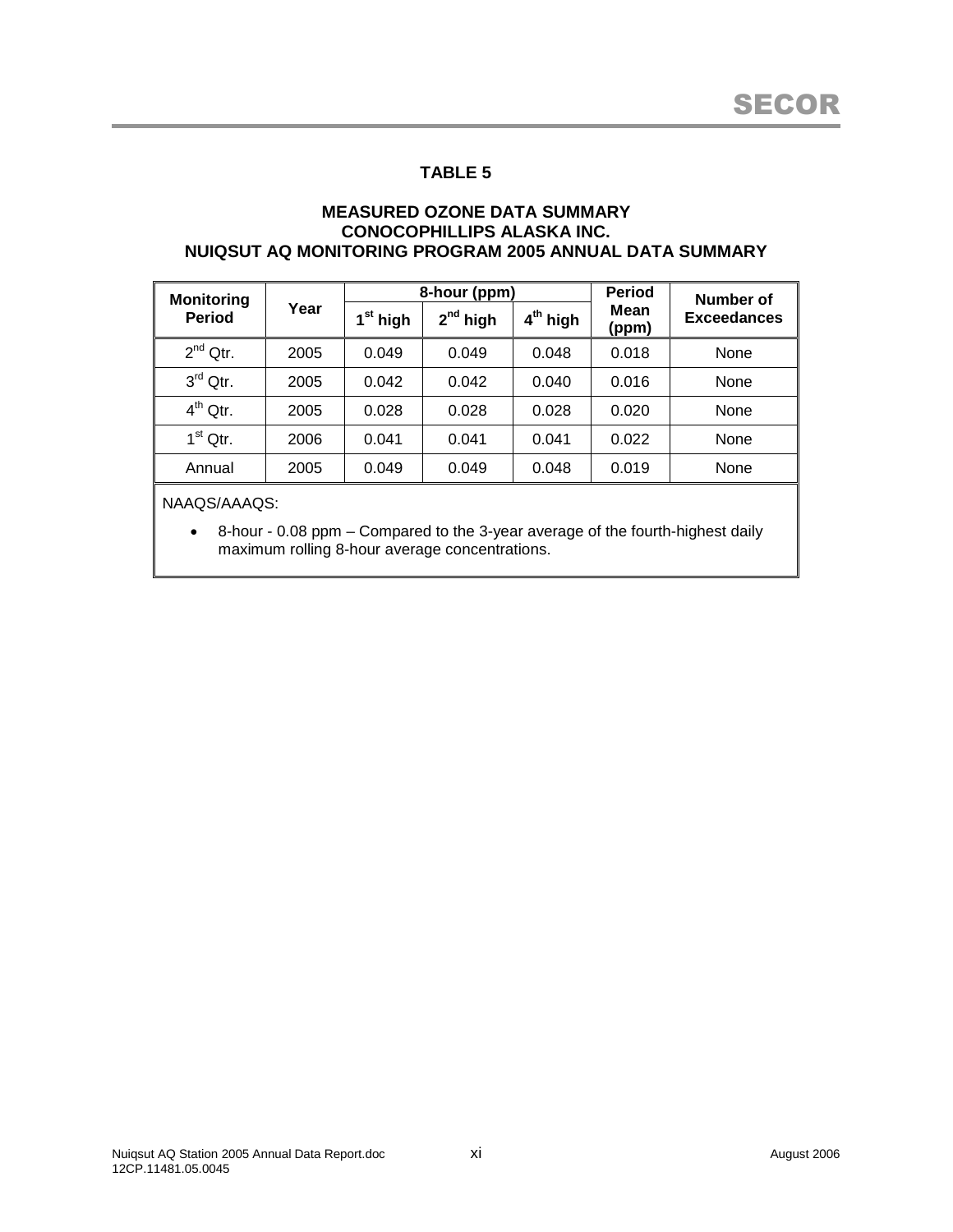# **1.0 INTRODUCTION**

## **1.1 Project Summary**

Since April 9, 1999 (prior to Alpine Central Processing Facility startup) ConocoPhillips Alaska, Inc. (CPAI) has operated an air quality and dispersion meteorology monitoring station in Nuiqsut, Alaska (Nuiqsut Station) which is located on the Alaskan North Slope. This station is part of the Nuiqsut Ambient Air Quality Monitoring Program (Monitoring Program) which is primarily designed to characterize ambient air in Nuiqsut as regional oilfield development continues. This Monitoring Program has been administered according to USEPA Prevention of Significant Deterioration (PSD) protocols; therefore, data collected is considered PSD quality.

Currently, the Monitoring Program is being conducted on a voluntary basis to document air quality in Nuiqsut. Monitoring Program data is also used to support various ambient air quality impact analyses conducted for oilfield development in the Colville Delta region.

Since the beginning, the Monitoring Program has been modified to enhance Quality Assurance (QA) and Quality Control (QC) and increase program utility through the addition of monitored parameters. Major Monitoring Program modifications include:

- Collocated Federal Reference Method (FRM)  $PM_{10}$  sampling initiated to evaluate the Monitoring Program Federal Equivalent Method sampling methodology (July 14, 2000). Collocated FRM PM<sub>10</sub> sampling was discontinued in the Fall 2002.
- Enhanced dispersion meteorology characterization through the addition of 10 meter temperature, vertical wind speed and solar radiation monitoring (July 24, 2001).
- Expanded background air quality evaluation through the addition of ozone monitoring (November 19, 2004).

Since inception, the specific technical objectives of the Monitoring Program are to:

- collect data meeting QA and data capture requirements of the USEPA PSD Program and other specific ADEC ambient monitoring QA requirements (ADEC 1996),
- document preconstruction air quality impacts at Nuiqsut prior to operation of Alpine (fulfilled),
- document air quality conditions after Alpine is operational,
- meet air quality and meteorological monitoring requirements listed in Alpine Permit No. 0073-AC060 (fulfilled), and
- document dispersion meteorology conditions in Nuiqsut to support refined modeling of potential impacts in the region.

## **1.2 Measurement Methods**

To meet project technical objectives the Nuiqsut Station is instrumented and equipped to continuously measure the parameters listed in Table 1-1. Table 1-1 also details the methods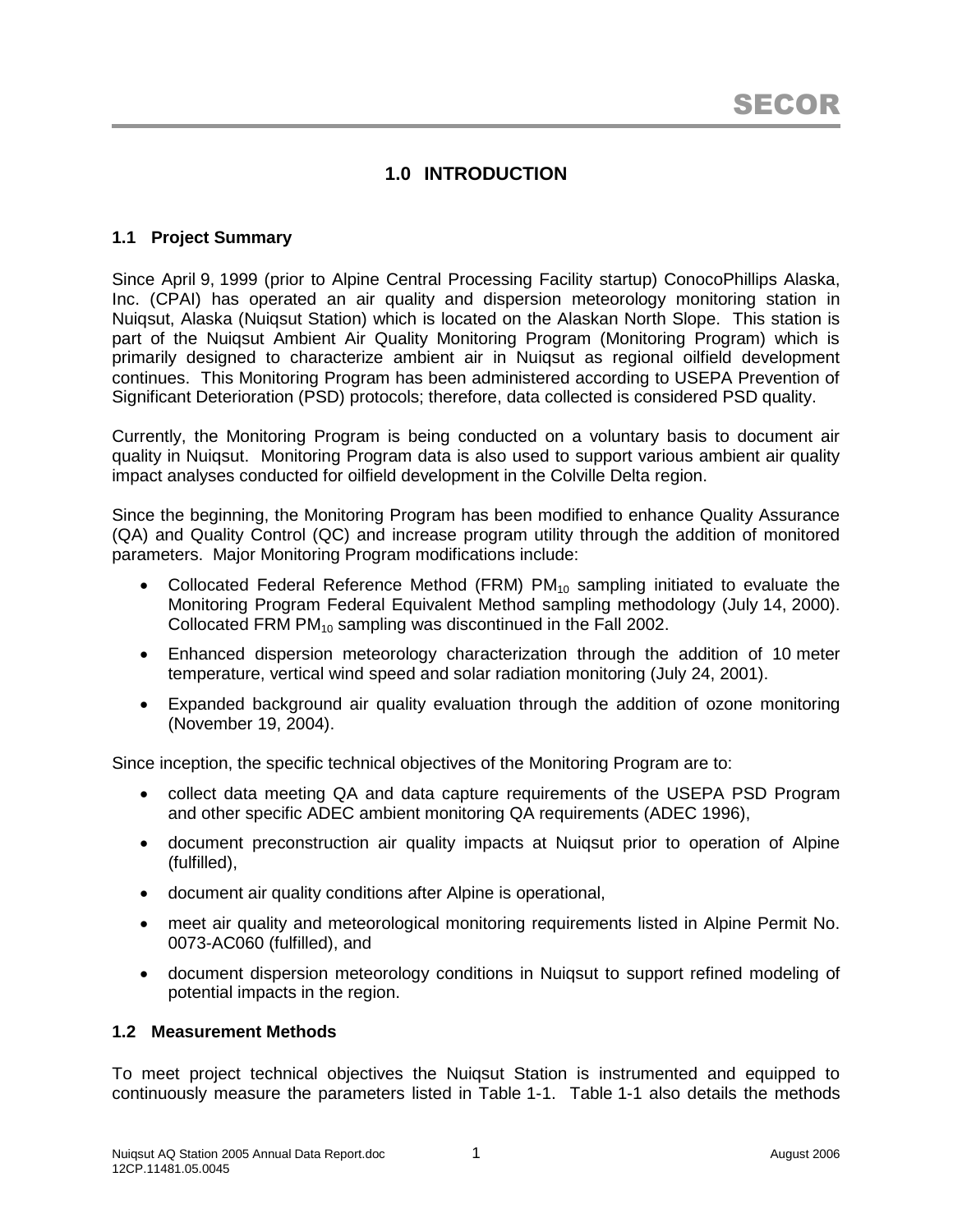and instruments used for measurement. A complete description of the Monitoring Program, including the QA plan, is contained in the ADEC approved Monitoring and Quality Assurance Project Plan (QAPP) which consists of:

- the original project monitoring plan (SECOR 2000), approved by ADEC in April 2000;
- the Partisol Addendum to the original monitoring plan (SECOR 2001), final ADEC approval pending;
- the draft Expanded Meteorology Addendum to the original monitoring plan (SECOR 2002), final ADEC approval pending; and
- the draft Ozone Monitoring Addendum to the original monitoring plan (SECOR 2004), final ADEC approval pending.

## **1.3 Variations from Quality Assurance Project Plan**

There were no procedures used during the monitoring year that differed from those specified in the QAPP. In general, QAPP data capture rate and QA goals were met for all parameters except as follows:

- Quarterly data capture rate goals for vertical wind speed, 2 meter temperature, 10 meter temperature, 2-10 meter temperature lapse and  $NO<sub>x</sub>$  data were not met for portions of the monitoring year.
- The second quarter air quality measurement system and first 2005 semiannual meteorological measurement system calibrations were delayed; therefore, not conducted above the minimum frequency suggested in the QAPP. Though the calibrations were delayed, enough documentation exists to confirm systems were reporting measurements to within specified limits and data quality should not be questioned.

These deviations from the QAPP are fully documented in Sections 2.3 and 2.4.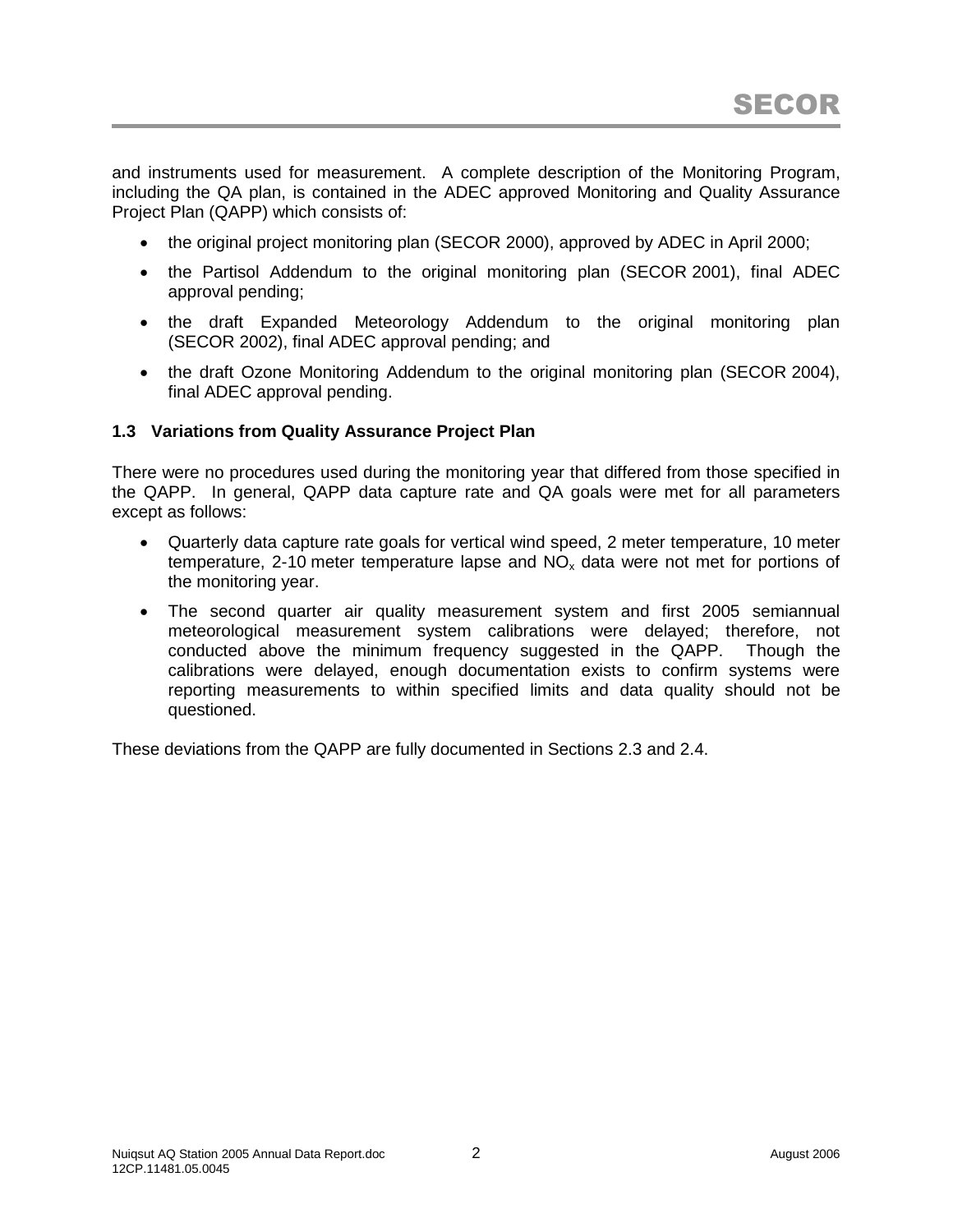## **TABLE 1-1**

## **MEASUREMENT METHODS CONOCOPHILLIPS ALASKA INC. NUIQSUT AQ MONITORING PROGRAM 2005 ANNUAL DATA SUMMARY**

| <b>Parameter</b>                                                   | <b>Suggested Manufacturer/Model</b>                         | <b>Sample</b><br><b>Frequency</b> | Averaging<br><b>Period</b> | <b>Measurement</b><br>Range                  | Lower<br><b>Detection</b><br>Limit | <b>Method</b>                                                                                         |
|--------------------------------------------------------------------|-------------------------------------------------------------|-----------------------------------|----------------------------|----------------------------------------------|------------------------------------|-------------------------------------------------------------------------------------------------------|
| Nitrogen Oxides<br>(NO <sub>x</sub> , NO <sub>2</sub> , NO)        | <b>Thermo Environmental Instruments</b><br>(TECO) Model 42C | Continuous                        | 1-hour                     | 1-500 ppb                                    | $0.5$ ppb                          | Chemiluminescence (EPA<br>reference method RFNA-<br>1289-074)                                         |
| Sulfur Dioxide<br>(SO <sub>2</sub> )                               | <b>Thermo Environmental Instruments</b><br>(TECO) Model 43C | Continuous                        | 1-hour                     | 2-500 ppb                                    | 2 ppb                              | Pulsed Fluorescence (EPA<br>equivalent method<br>EQSA-0486-060)                                       |
| Particulate<br>Matter $(PM_{10})$                                  | Rupprecht & Patashnick (R&P)<br>Model 1400ab TEOM $PM_{10}$ | Continuous                        | 1-hour                     | $<$ 5 µg/m <sup>3</sup> to<br>several $g/m3$ | $<$ 5 µg/m <sup>3</sup>            | <b>Tapered Element</b><br><b>Oscillating Microbalance</b><br>(EPA equivalent method<br>EQPM-1090-079) |
| Ozone $(O_3)$                                                      | <b>Thermo Environmental</b><br>Model 49                     | Continuous                        | 1-hour                     | $0-1,000$ ppb                                | 2 ppb                              | <b>Pulsed UV Photometric</b><br>(EPA equivalent method<br>EQOA-0880-047)                              |
| Horizontal<br>Wind Speed (u)<br>(10 m)                             | R.M. Young Wind Monitor<br>$AO - 05305$                     | Continuous                        | 1-hour                     | 0 to 50 $m/s$                                | $0.4$ m/s                          | Propeller/Magnetically<br>Induced AC                                                                  |
| Sigma-u $(\sigma_u)$<br>$(10 \text{ m})$                           | Campbell Scientific Model 23X                               | Continuous                        | 1-hour                     | 0 to 50 $m/s$                                | N.A.                               | <b>Standard Deviation</b>                                                                             |
| <b>Horizontal Wind</b><br>Direction $(\theta)$<br>$(10 \text{ m})$ | R.M. Young Wind Monitor<br>$AO - 05305$                     | Continuous                        | 1-hour                     | 0 to $360^\circ$                             | N.A.                               | Vane/Potentiometer                                                                                    |
| Sigma-Theta<br>$(\sigma_{\theta})$<br>$(10 \, \text{m})$           | Campbell Scientific Model 23X                               | Continuous                        | 1-hour                     | 0 to 103.9°                                  | N.A.                               | Single Pass Estimator of<br><b>Wind Direction Standard</b><br>Deviation (Yamartino 1984)              |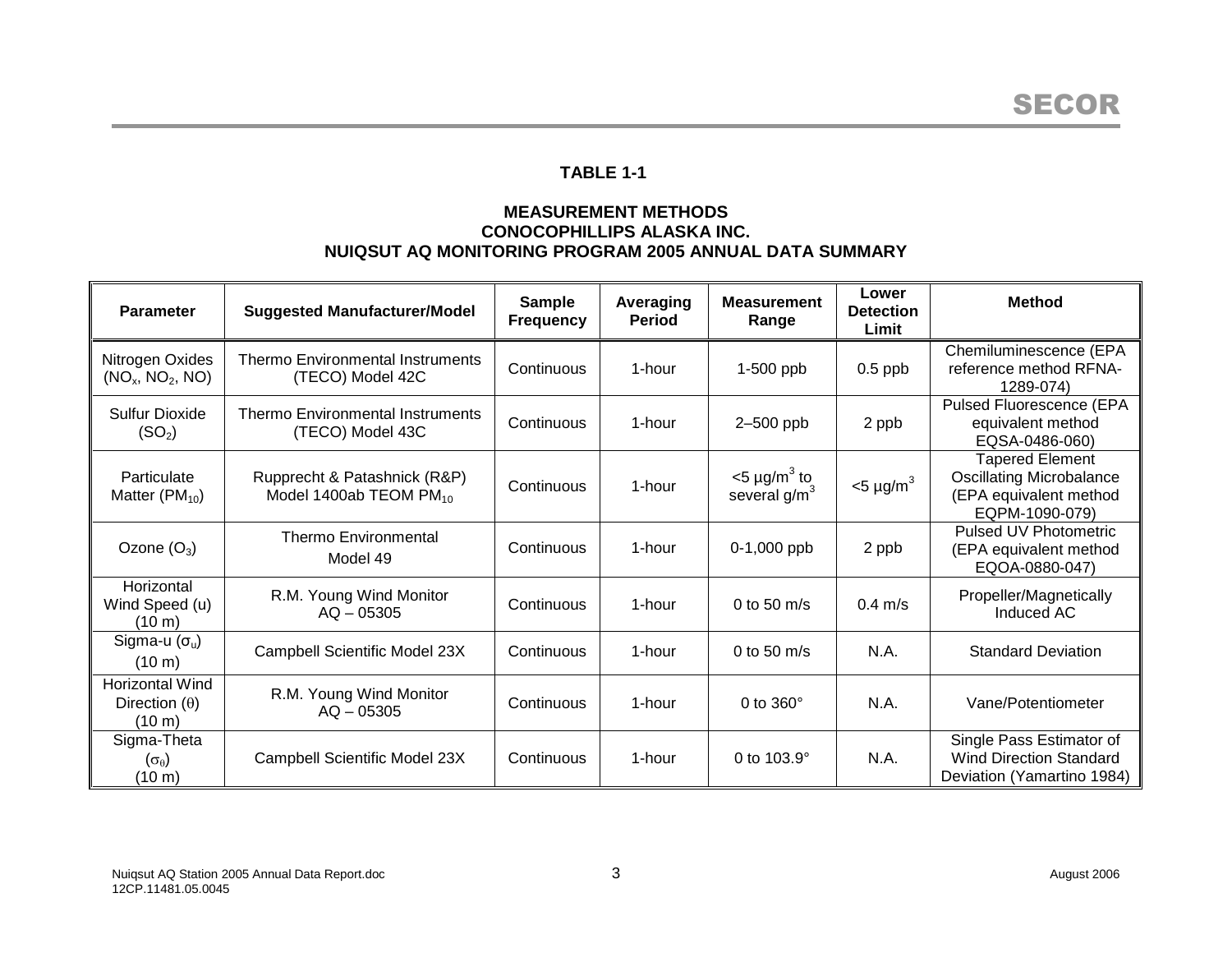# **TABLE 1-1 (CONTINUED)**

### **MEASUREMENT METHODS CONOCOPHILLIPS ALASKA INC. NUIQSUT AQ MONITORING PROGRAM 2005 ANNUAL DATA SUMMARY**

| <b>Parameter</b>                                      | <b>Manufacturer/Model</b>                     | <b>Sample</b><br><b>Frequency</b> | Averaging<br><b>Period</b> | <b>Measurement</b><br>Range            | Lower<br><b>Detection</b><br>Limit | <b>Method</b>                                              |
|-------------------------------------------------------|-----------------------------------------------|-----------------------------------|----------------------------|----------------------------------------|------------------------------------|------------------------------------------------------------|
| Temperature<br>(2 <sub>m</sub> )                      | <b>YSI 44020</b>                              | Continuous                        | 1-hour                     | $-50^{\circ}$ C to<br>$50^{\circ}$ C   | N.A.                               | Motor aspirated/shielded<br>thermistor<br>(triple-element) |
| Temperature<br>(10 m)                                 | <b>YSI 44020</b>                              | Continuous                        | 1-hour                     | $-50^{\circ}$ C to<br>$50^{\circ}$ C   | N.A.                               | Motor aspirated/shielded<br>thermistor<br>(triple-element) |
| $10 m - 2 m$<br>Temperature<br>Lapse<br>$(\Delta T)$  | Campbell Scientific Model 23X                 | Continuous                        | 1-hour                     | $-100^{\circ}$ C to<br>$100^{\circ}$ C | N.A.                               | <b>Numerical Subtraction</b>                               |
| <b>Vertical Wind</b><br>Speed (w)<br>$(10 \text{ m})$ | RM Young Propeller Anemometer<br>Model 27106T | Continuous                        | 1-hour                     | $-35$ m/s to<br>$35 \text{ m/s}$       | $\pm 0.25$ m/s                     | Four blade helicoid propeller/AC                           |
| Sigma-w $(\sigma_w)$<br>(10 m)                        | Campbell Scientific Model 23X                 | Continuous                        | 1-hour                     | 0 to $35 \text{ m/s}$                  | N.A.                               | <b>Standard Deviation</b>                                  |
| <b>Total Solar</b><br>Radiation<br>(2 <sub>m</sub> )  | Eppley 8-48                                   | Continuous                        | 1-hour                     | 0 to 1,400<br>W/m <sup>2</sup>         | $<$ 1 W/m <sup>2</sup>             | <b>Differential Thermopile</b>                             |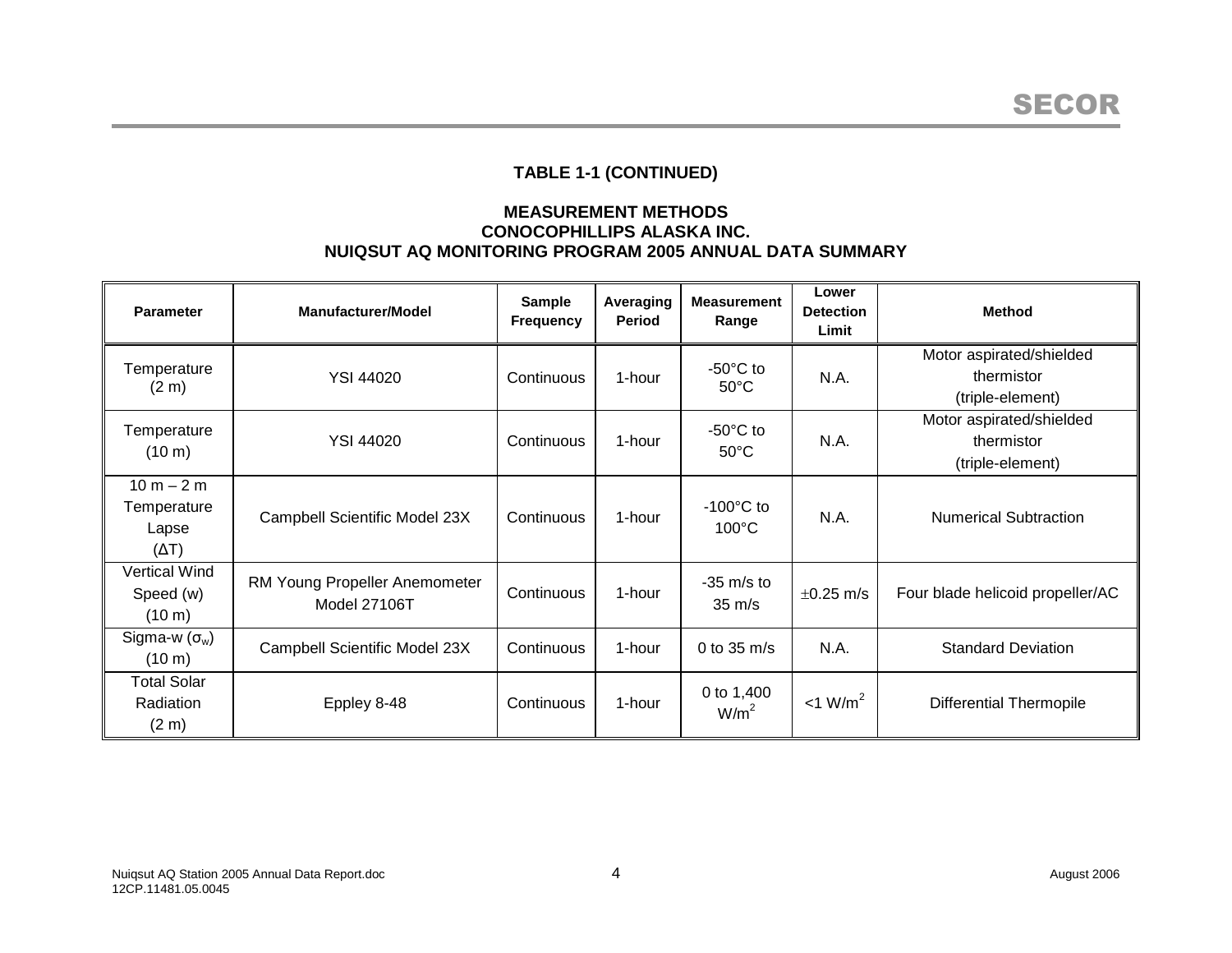# **2.0 STATION PERFORMANCE SUMMARY**

## **2.1 Significant Project Events**

Table 2-1 summarizes significant project events occurring during the year. Detailed discussions of project events affecting data capture are presented in Section 2.2.

## **2.2 Missing Invalid and Adjusted Data**

All hourly  $NO_x$ ,  $SO_2$ , and  $O_3$  data is routinely adjusted for instrument drift according to the procedure outlined in the USEPA Quality Assurance Handbook for Air Pollution Measurement Systems Vol. II: Pt. 1 (USEPA 1998) as presented in Appendix A, Section A.3. After instrument drift corrections are applied, all hourly  $NO<sub>x</sub>$ ,  $SO<sub>2</sub>$  and  $O<sub>3</sub>$  data less than 0.000 ppm have been investigated and then set to 0.000 ppm to conservatively remove any remaining negative bias.

The following sub-sections provide details pertaining to non-routine data losses for each specific portion of the monitoring network. Additional data losses include those due to power failures, routine network operation and maintenance, calibrations, audits, and precision checks.

## **2.2.1 NOx, SO<sup>2</sup> and O<sup>3</sup> Data**

#### Second Quarter 2005

Quarterly  $NO_x$ ,  $SO_2$  and  $O_3$  data losses were limited to an unexplained data logger memory purge followed by a communication error, a poorly connected  $O<sub>3</sub>$  instrument signal wire, and power failures.

#### Third Quarter 2005

Quarterly  $O_3$  data losses occurred due to a poorly connected instrument signal wire and incomplete sample line purging following automatic nightly Level I calibration checks. There were no significant  $NO<sub>x</sub>$  and  $SO<sub>2</sub>$  data losses this quarter.

#### Fourth Quarter 2005

Quarterly  $NO<sub>x</sub>$  data losses occurred for two separate periods when the instrument was off-line. The instrument was off-line the first time as a result of a seized sample pump and blown fuse. This situation was corrected only the have the fuse blow again three weeks later. During a subsequent attempt to repair the blown fuse, the on-site technician permanently disabled the instrument. The instrument was replaced and brought back online during the first quarter 2006. Quarterly  $O_3$  data losses occurred due to a poorly connected instrument signal wire and incomplete sample line purging following automatic nightly Level I calibration checks. There were no significant  $SO<sub>2</sub>$  data losses this quarter.

#### First Quarter 2006

Quarterly  $NO<sub>x</sub>$  data losses occurred because the instrument was off-line due to a failed repair activity that occurred during the fourth quarter 2005. A replacement instrument was shipped to the station and installed. On February 17, 2006 a multipoint calibration was conducted and the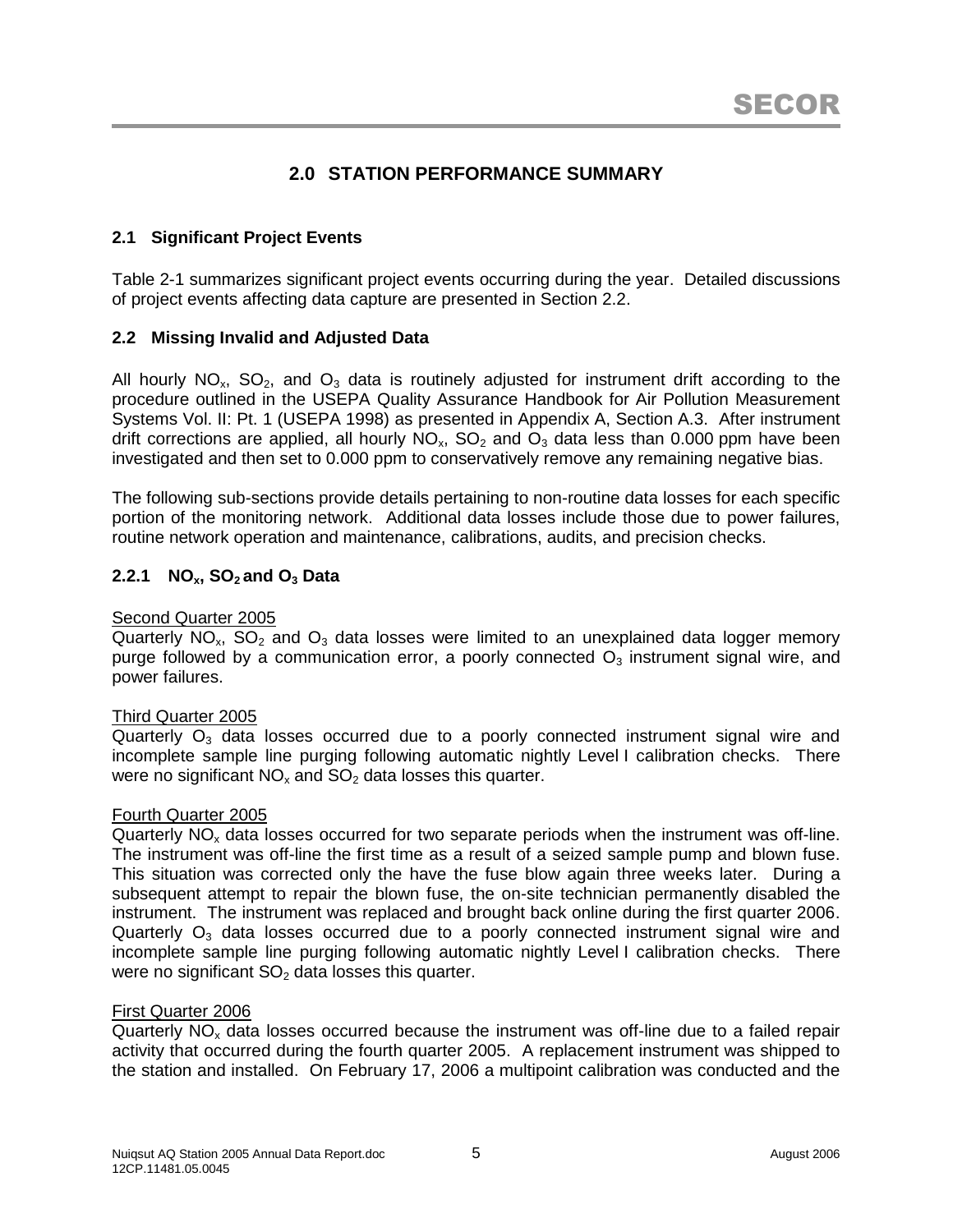# **TABLE 2-1**

### **SIGNIFICANT PROJECT EVENTS CONOCOPHILLIPS ALASKA, INC. NUIQSUT AQ MONITORING PROGRAM 2005 ANNUAL DATA SUMMARY**

| <b>Date</b>                                   | <b>Event/Comment</b>                                                                                                                                                                                                                                                                            |
|-----------------------------------------------|-------------------------------------------------------------------------------------------------------------------------------------------------------------------------------------------------------------------------------------------------------------------------------------------------|
| April 1<br>through<br>April 4, 2005           | All data lost as a result of an unexplained data logger memory purge and<br>communication error. Poor telecommunications prevented remote access to<br>logged data. When access was established, the data in question could not be<br>retrieved from the data logger memory.                    |
| May 24<br>and<br>May 25, 2005                 | Second quarter independent performance audit of the air quality and<br>meteorological measurement systems conducted by AMSTech. Except for<br>horizontal wind speed, the audit confirmed all air quality and meteorological<br>systems were reporting measurements to within acceptable limits. |
| May 28<br>and<br>May 29, 2005                 | Several hours of $O_3$ data lost when an intermittent electrical short caused by a<br>poorly connected signal wire over-ranged the data logger. The problem was<br>discovered and corrected by the on-site technician.                                                                          |
| August 23<br>through                          | Second quarter calibration of the air quality measurement systems conducted<br>by SECOR. The calibration and routine site maintenance visit confirmed all air<br>quality systems were reporting measurements to within acceptable limits.                                                       |
| August 25, 2005                               | Horizontal wind speed/direction sensor was replaced and calibrated because<br>previous QA activities indicated wind speed sensor wiring was compromised.                                                                                                                                        |
| August 27, 2005<br>through<br>March 31, 2006  | Several hourly $O_3$ measurements were contaminated with span gas in the hour<br>during and following the nightly Level I calibration check and invalidated.                                                                                                                                    |
| September 13<br>and<br>September 14, 2005     | Second quarter independent performance audit of the air quality measurement<br>systems conducted by AMSTech. The audit confirmed all air quality systems<br>were reporting measurements to within acceptable limits.                                                                            |
| September 14<br>through<br>September 31, 2005 | Several hourly $O_3$ measurements were lost when an intermittent electrical<br>short caused by a poorly connected signal wire over-ranged the data logger.<br>The problem was corrected by SECOR during a site visit.                                                                           |
| October 9<br>through<br>October 11, 2005      | Several hours of $PM_{10}$ data were invalidated due to instrument signal noise<br>outside acceptable limits. Elevated signal noise resulted from extremely high<br>winds vibrating the instrument.                                                                                             |
| October 25<br>through<br>October 27, 2005     | Third quarter calibration of the air quality and meteorological measurement<br>systems conducted by SECOR. The calibration and routine site maintenance<br>visit confirmed all air quality and meteorological systems were reporting<br>measurements to within acceptable limits.               |
|                                               | Continued on the Next Page                                                                                                                                                                                                                                                                      |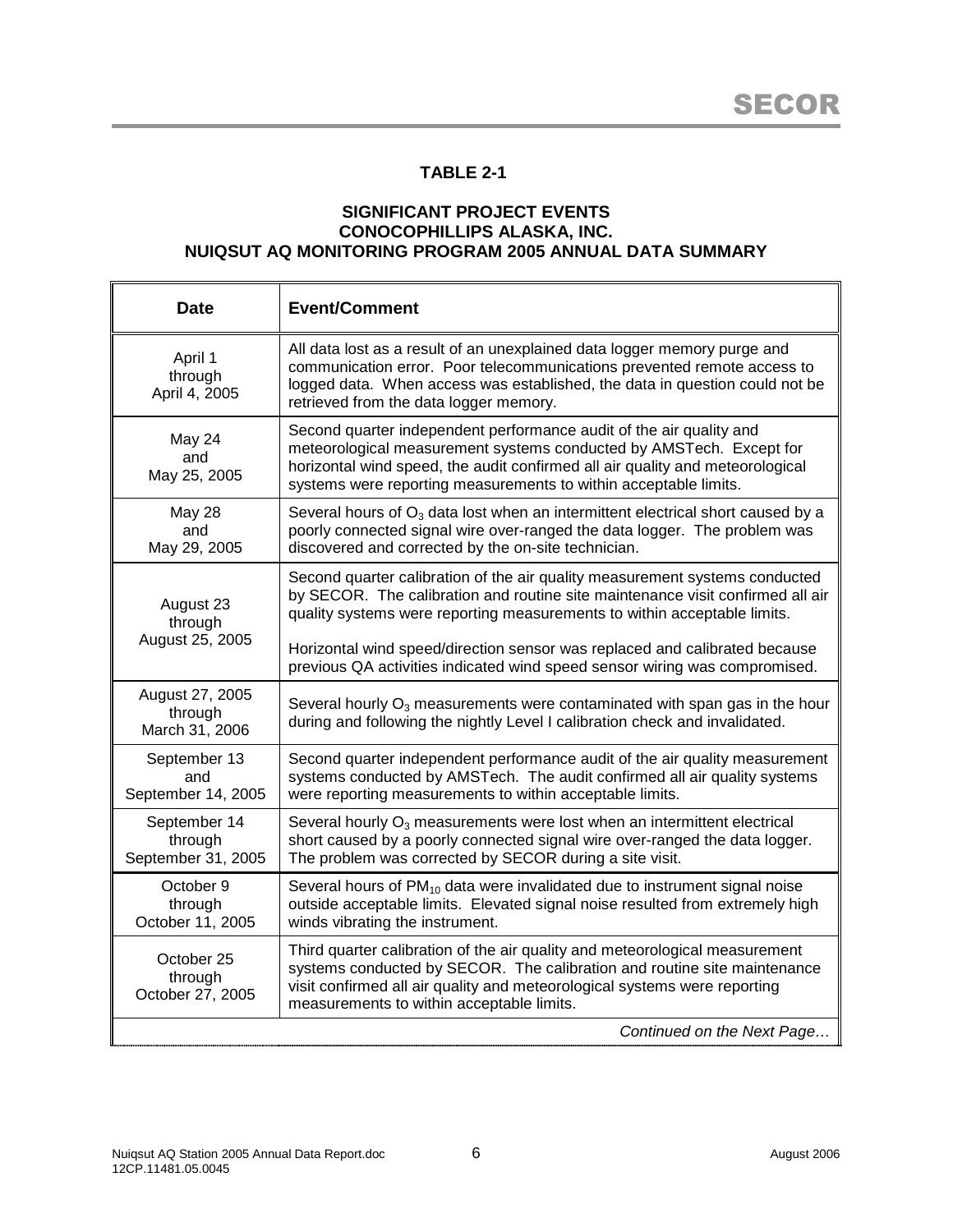# **TABLE 2-1 (CONTINUED)**

### **SIGNIFICANT PROJECT EVENTS CONOCOPHILLIPS ALASKA, INC. NUIQSUT AQ MONITORING PROGRAM 2005 ANNUAL DATA SUMMARY**

| <b>Date</b>                                      | <b>Event/Comment</b>                                                                                                                                                                                                                                                                                                                                                                                                                                                                                                                        |  |  |  |
|--------------------------------------------------|---------------------------------------------------------------------------------------------------------------------------------------------------------------------------------------------------------------------------------------------------------------------------------------------------------------------------------------------------------------------------------------------------------------------------------------------------------------------------------------------------------------------------------------------|--|--|--|
| October 27, 2005<br>though<br>March 22, 2006     | Following the third quarter calibration, the 2 meter temperature sensor<br>dropped off-line due to aged wiring. The sensor remained off-line until<br>December 7 when the 2 meter sensor was replaced with the working 10 meter<br>temperature sensor. Following the exchange, 10 meter temperature data was<br>unavailable. Since only one temperature measurement level was online at<br>any given time, no temperature lapse measurements were available. The<br>10 meter sensor was replaced during the first quarter 2006 calibration. |  |  |  |
| November 1<br>through<br>December 6, 2005        | The $NOx$ instrument was off-line as a result of a seized sample pump and<br>blown fuse. Repairs were made to the instrument during the fourth quarter<br>calibration.                                                                                                                                                                                                                                                                                                                                                                      |  |  |  |
| December 6                                       | Fourth quarter calibration of the air quality measurement systems conducted<br>by SECOR. The calibration and routine site maintenance visit confirmed all air<br>quality systems were reporting measurements to within acceptable limits.                                                                                                                                                                                                                                                                                                   |  |  |  |
| through<br>December 8, 2005                      | Fourth quarter independent performance audit of the air quality and<br>meteorological measurement systems conducted by AMSTech. The audit<br>confirmed all air quality systems were reporting measurements to within<br>acceptable limits.                                                                                                                                                                                                                                                                                                  |  |  |  |
| December 25, 2005<br>though<br>February 17, 2006 | The $NOx$ instrument was off-line as a result of a blown fuse. During a<br>subsequent attempt to repair the blown fuse, the on-site technician<br>permanently disabled the instrument. A replacement instrument was shipped<br>to the station and on February 17, 2006 a multipoint calibration was conducted<br>and the $NOx-NO-NO2$ measurement system was brought online.                                                                                                                                                                |  |  |  |
| February 14<br>through<br>March 11, 2006         | Several hours of PM <sub>10</sub> data were invalidated due to instrument signal noise<br>outside acceptable limits. Elevated signal noise resulted from extremely high<br>winds vibrating the instrument.                                                                                                                                                                                                                                                                                                                                  |  |  |  |
| March 20<br>through<br>March 22, 2006            | First quarter calibration of the air quality and meteorological measurement<br>systems conducted by SECOR. The calibration and routine site maintenance<br>visit confirmed all air quality and meteorological systems were reporting<br>measurements to within acceptable limits.<br>Fourth quarter independent performance audit of the air quality measurement<br>systems conducted by AMSTech. The audit confirmed all air quality systems<br>were reporting measurements to within acceptable limits.                                   |  |  |  |
| March 22<br>through<br>March 26, 2006            | $PM_{10}$ data was unavailable due to a communications error.                                                                                                                                                                                                                                                                                                                                                                                                                                                                               |  |  |  |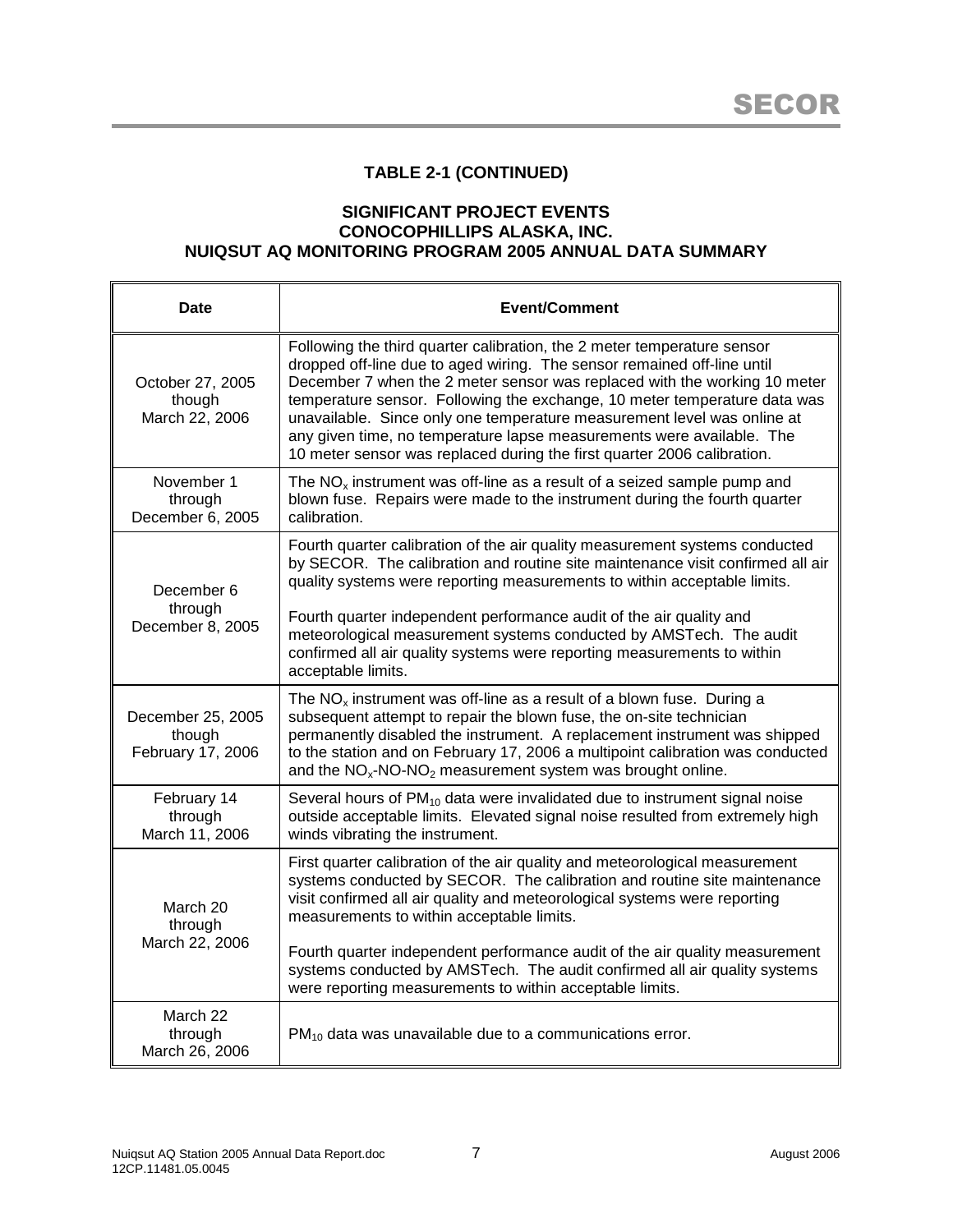$NO<sub>x</sub>-NO-NO<sub>2</sub>$  measurement system was brought online. Quarterly  $O<sub>3</sub>$  data losses occurred due to a poorly connected instrument signal wire and incomplete sample line purging following automatic nightly Level I calibration checks. There were no significant  $SO<sub>2</sub>$  data loses this quarter.

## **2.2.2 PM<sup>10</sup> Data**

During the monitoring year, losses of  $PM_{10}$  data were generally limited to power failures, routine on-site maintenance, calibration, and auditing activities. Several hours of  $PM_{10}$  data in October, March and February were invalidated due to instrument signal noise outside acceptable limits. Elevated signal noise resulted from extremely high winds (>12 m/s) vibrating the instrument. Four days of  $PM_{10}$  data was unavailable due to a communications error the last week of March 2006.

## **2.2.3 Meteorological Data**

During the monitoring year, nonroutine losses of horizontal wind speed/direction and vertical wind speed data occurred due to frozen sensors.

A significant loss of temperature data occurred from October 27, 2005 through March 22, 2006 after the 2 meter temperature sensor dropped off-line due to aged wiring. The sensor remained off-line until December 7 when the 2 meter temperature sensor was replaced with the working 10 meter temperature sensor. Following the exchange, 10 meter temperature data was unavailable until a new sensor was installed and calibrated on March 20, 2006. Since only one temperature measurement level was online at any given time, no temperature lapse measurements were available.

## **2.3 Network Data Completeness**

Table 2-2 provides a summary of quarterly data capture for each parameter during the monitoring year. Data capture rates for each continuous air quality and meteorological parameter have been calculated according to the procedure discussed in Appendix A, Section A.1. Network data capture rates for the year achieved QAPP goals for all parameters except vertical wind speed related measurements, 2 meter temperature, 10 meter temperature, 10-2 meter temperature lapse, and  $NO<sub>x</sub>$  measurements.

All data losses were thoroughly detailed in Section 2.2. In summary the following events resulted in data capture rates below QAPP goals:

- vertical wind speed data loses were primarily the result of a snow loaded and/or frozen sensor.
- temperature data loses were the result of one of the two station temperature probes being off-line due to aged wiring, and
- $\bullet$  NO<sub>x</sub> data loses were the result of the instrument being off-line on two occasions; once due to a blown fuse and once due to a disabled instrument.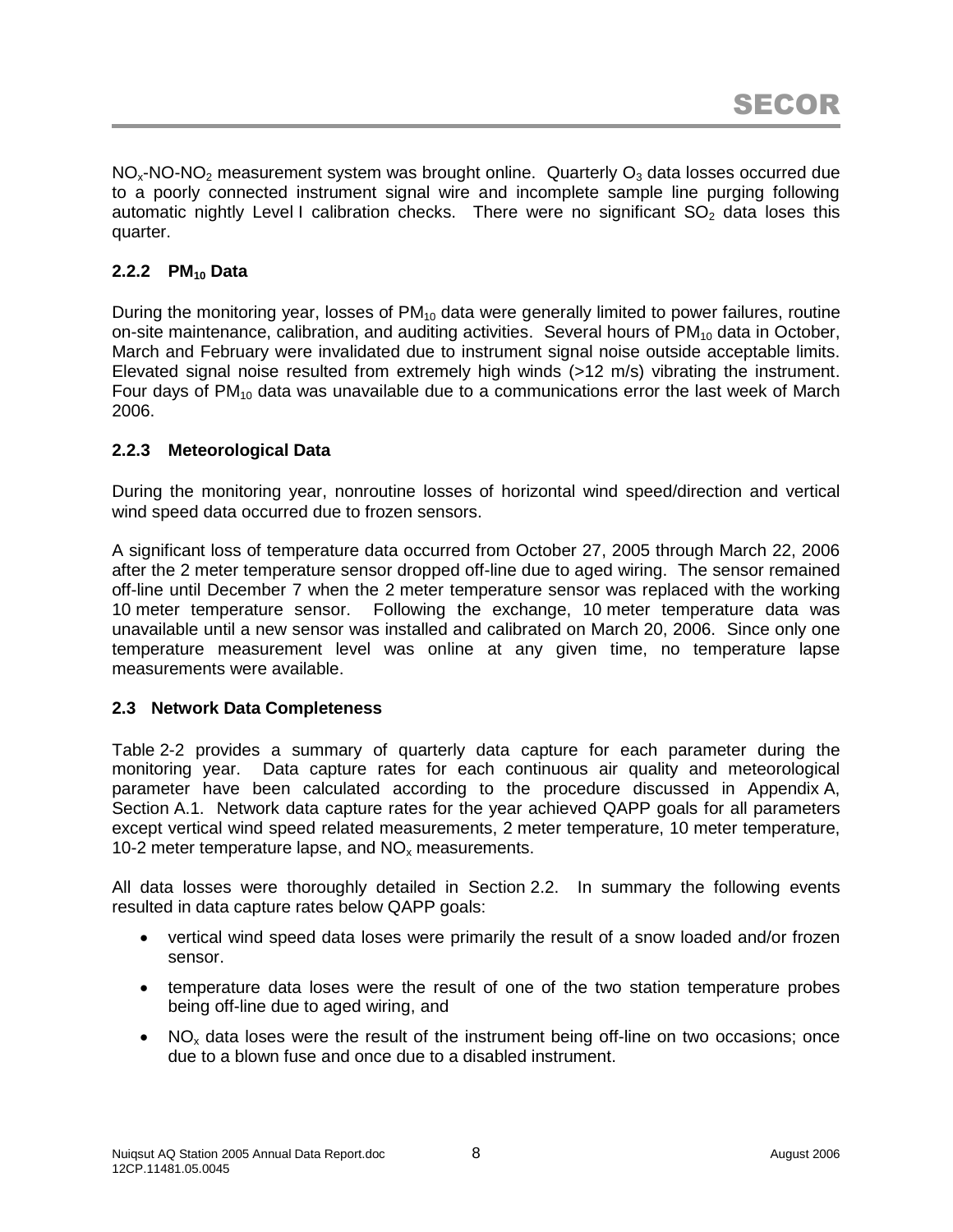## **TABLE 2-2**

#### **MONITORING YEAR DATA RECOVERY STATISTICS SUMMARY CONOCOPHILLIPS ALASKA INC. NUIQSUT AQ MONITORING PROGRAM 2005 ANNUAL DATA SUMMARY**

| <b>Parameter</b>                       | 2 <sup>nd</sup> Quarter<br>2005<br>(%) | 3rd Quarter<br>2005<br>$(\%)$ | 4 <sup>th</sup> Quarter<br>2005<br>$(\%)$ | 1 <sup>st</sup> Quarter<br>2006<br>$(\%)$ | <b>Required</b><br>Capture<br>Rates<br>$(\%)$ |  |  |  |
|----------------------------------------|----------------------------------------|-------------------------------|-------------------------------------------|-------------------------------------------|-----------------------------------------------|--|--|--|
| Meteorological                         |                                        |                               |                                           |                                           |                                               |  |  |  |
| 10-m Horizontal Wind Speed             | 95.3                                   | 99.7                          | 91.8                                      | 91.9                                      |                                               |  |  |  |
| 10-m Horizontal Sigma-u $(\sigma_u)$   | 95.3                                   | 99.7                          | 91.8                                      | 91.9                                      |                                               |  |  |  |
| 10-m Horizontal Wind Direction         | 95.3                                   | 99.7                          | 91.8                                      | 91.9                                      |                                               |  |  |  |
| 10-m Sigma-Theta $(\sigma_{\theta})$   | 95.3                                   | 99.7                          | 91.8                                      | 91.9                                      |                                               |  |  |  |
| 10-m Vertical Wind Speed               | 88.3                                   | 99.7                          | 88.0                                      | 91.5                                      | 90                                            |  |  |  |
| 10-m Vertical Sigma-w ( $\sigma_w$ )   | 88.3                                   | 99.7                          | 88.0                                      | 91.5                                      |                                               |  |  |  |
| 10-m Temperature                       | 95.6                                   | 100                           | 71.9                                      | 10.1                                      |                                               |  |  |  |
| 2-m Temperature                        | 95.6                                   | 100                           | 53.9                                      | 97.2                                      |                                               |  |  |  |
| 10-2m Temperature Lapse                | 95.6                                   | 100                           | 27.5                                      | 10.1                                      |                                               |  |  |  |
| <b>Total Solar Radiation</b>           | 95.8                                   | 100                           | 98.7                                      | 97.2                                      |                                               |  |  |  |
| <b>Air Quality</b>                     |                                        |                               |                                           |                                           |                                               |  |  |  |
| Nitrogen Dioxide (NO <sub>2</sub> )    | 95.1                                   | 99.0                          | 53.7                                      | 44.1                                      |                                               |  |  |  |
| Sulfur Dioxide (SO <sub>2</sub> )      | 95.1                                   | 99.0                          | 97.2                                      | 96.4                                      | 80                                            |  |  |  |
| Ozone $(O_3)$                          | 94.5                                   | 96.7                          | 93.0                                      | 92.3                                      |                                               |  |  |  |
| Particulate (PM <sub>10</sub> ) (TEOM) | 98.4                                   | 99.1                          | 95.6                                      | 84.6                                      |                                               |  |  |  |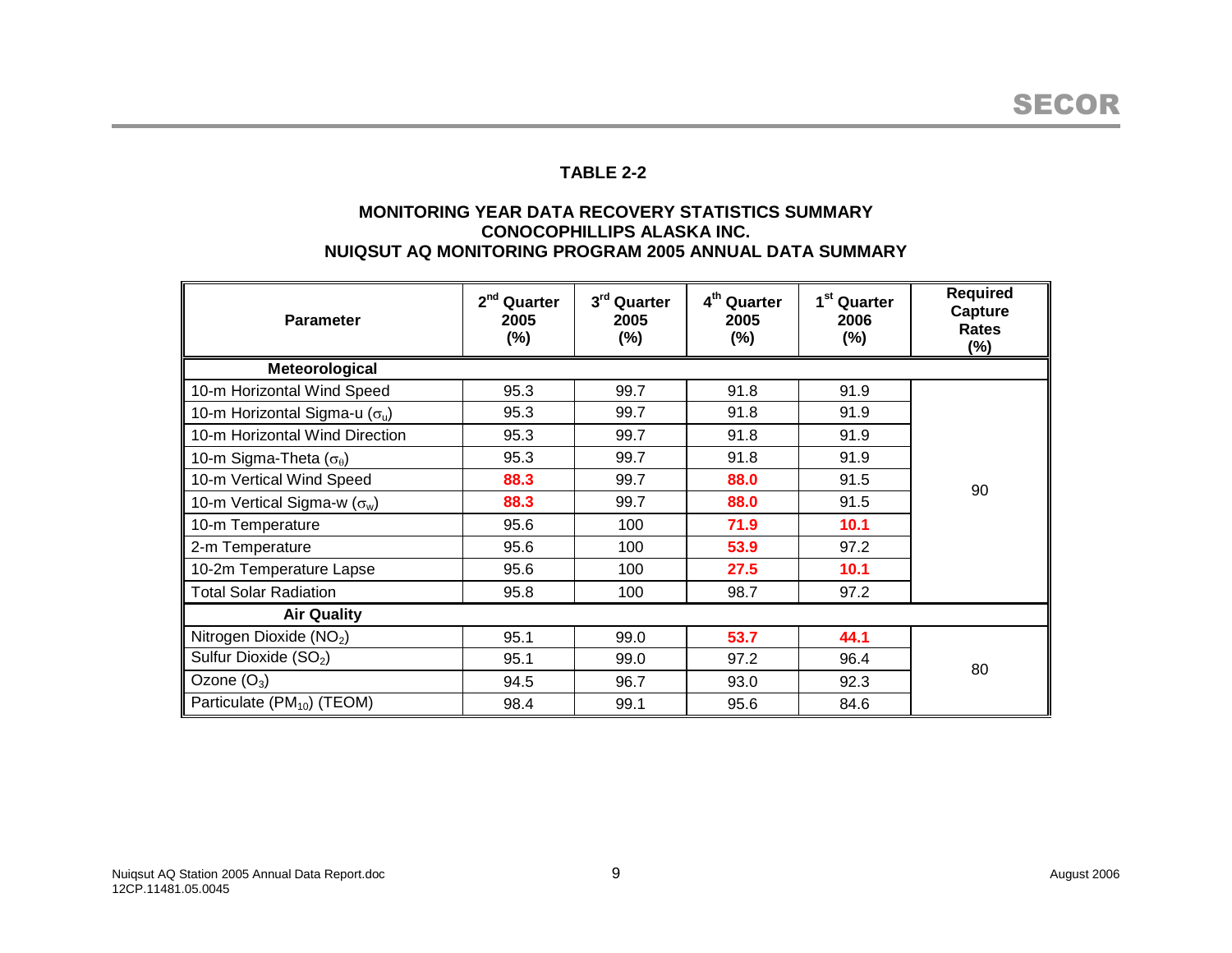## **2.4 Precision Statistics**

## **2.4.1 Monitoring Network Precision Statistics**

Quarterly  $NO<sub>2</sub>$ , NO, SO<sub>2</sub> and O<sub>3</sub> precision check statistics shown in Tables 2-3a through 2-3d indicate all air quality systems were reporting measurements to within QAPP established tolerances. Precision statistics have been calculated for  $NO<sub>2</sub>$ , NO, SO<sub>2</sub> and O<sub>3</sub> instruments based on USEPA methods which are summarized in Appendix A, Section A.2. Individual results from each precision check conducted are listed in Appendix B, Tables B-1 through B-4.

## **2.5 Accuracy Statistics**

Meteorological and ambient air quality measurement systems are subjected to periodic calibrations/Quality Control (QC) checks and independent QA performance audits to document measurement system accuracy. All calibration/QC check and audit equipment is traceable to authoritative standards. The purpose of calibration/QC and audit checks is to challenge measurement systems with known inputs, verifying the response of each system is accurate to within USEPA established tolerances listed in the QAPP. A complete copy of all calibration/QC check data, independent QA performance audits and technical systems audits is included in Appendix C and are summarized below.

### **2.5.1 Instrument Calibration Statistics**

A description of quarterly calibration/QC checks is presented below by quarter. These quarterly calibration/QC check descriptions are summarized in Tables 2-4a through Table 2-4d for each measurement parameter during the monitoring year. Summarized results characterize an as-left instrument state. If as-found results were significantly different or failed QA criteria, they are discussed below and as part of the summary table.

### Second Quarter 2005

The second quarter calibration of the air quality measurement systems was conducted by SECOR August 23 through 25, 2005 approximately two months behind schedule. Ramifications of this deviation from QAPP goals are discussed at the end of this section. Results of this QA activity are summarized in Table 2-4a which shows all air quality systems were reporting measurements to within acceptable limits.

Due to the amount of time involved in rebuilding and calibrating the horizontal wind speed/direction measurement system, the semiannual calibration of the temperature, vertical wind speed and solar radiation measurement systems was delayed until the third quarter calibration conducted October 25 through 27, 2005. Ramifications of this deviation from QAPP goals are discussed at the end of this section. Results of the wind speed/direction calibration are summarized in Table 2-4a which shows this system was reporting measurements to within acceptable limits.

Tests were conducted on the horizontal wind speed sensor during the second quarter QA activity to corroborate the results of the second quarter audit. The audit results indicated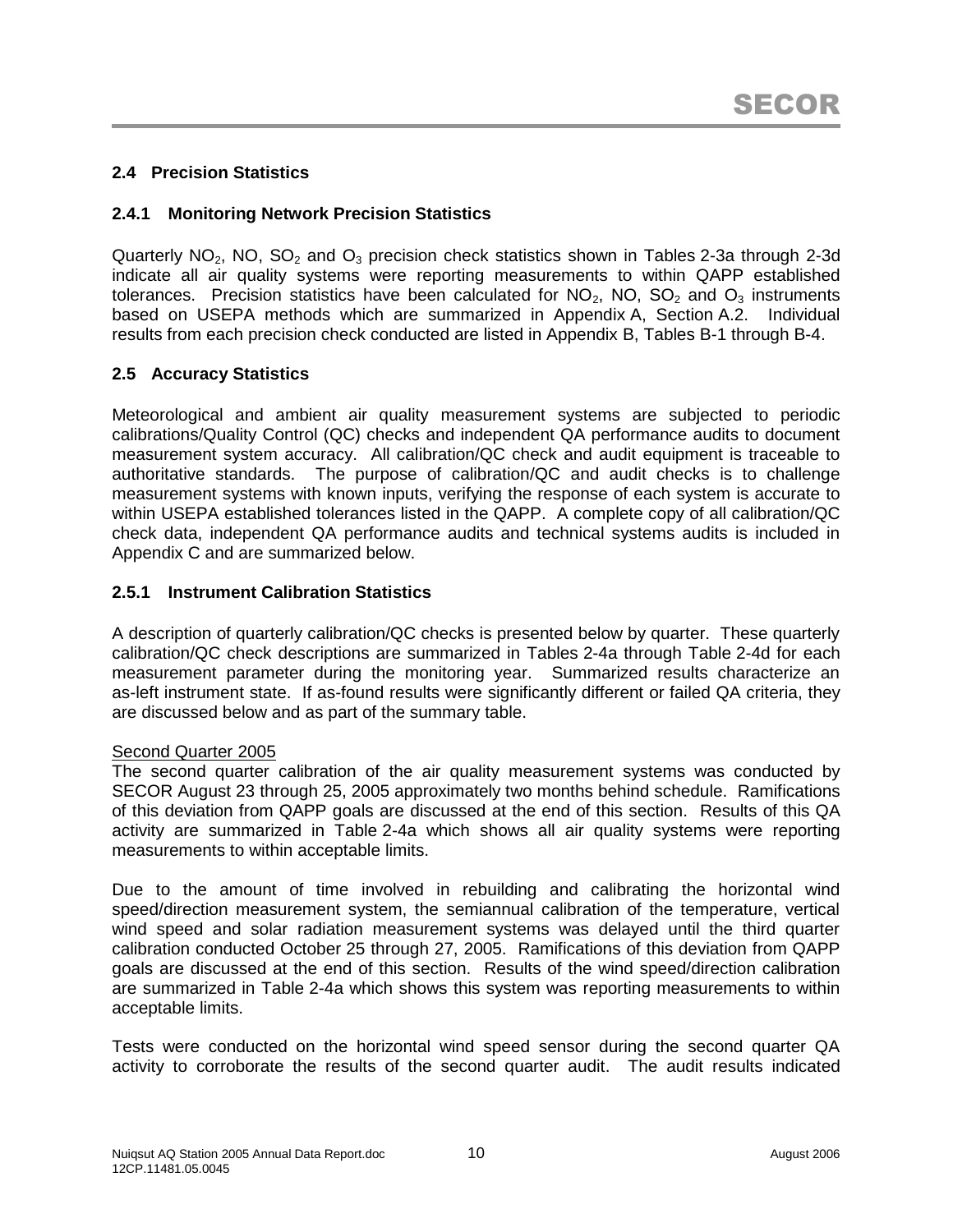## **TABLE 2-3A**

#### **SECOND QUARTER 2005 PRECISION STATISTICS SUMMARY CONOCOPHILLIPS ALASKA INC. NUIQSUT AQ MONITORING PROGRAM 2005 ANNUAL DATA SUMMARY**

| <b>Parameter</b>  | Number of<br><b>Precision</b><br><b>Checks</b><br>(N) | Average<br><b>Percent</b><br><b>Difference</b><br>$\left( dj\right)$ | <b>Standard</b><br><b>Deviation</b><br>$(S_j)$ | Upper 95%<br><b>Probability</b><br>Limit<br>$(U_{95})$ | Lower 95%<br>Probability<br>Limit<br>$(L_{95})$ |
|-------------------|-------------------------------------------------------|----------------------------------------------------------------------|------------------------------------------------|--------------------------------------------------------|-------------------------------------------------|
| <b>NO</b>         | 13                                                    | 0.79                                                                 | 2.1                                            | 5.0                                                    | $-3.4$                                          |
| NO <sub>2</sub>   | 11                                                    | $-0.30$                                                              | 5.4                                            | 10                                                     | $-11$                                           |
| SO <sub>2</sub>   | 13                                                    | 2.6                                                                  | 3.9                                            | 10                                                     | $-5.0$                                          |
| O <sub>3</sub>    | 12                                                    | $-0.30$                                                              | 6.0                                            | 12                                                     | $-12$                                           |
| Precision<br>Goal | N.A.                                                  | ±15                                                                  | N.A.                                           | 15                                                     | $-15$                                           |

#### Remarks:

**NO<sub>x</sub>** Precision Statistics: Two NO<sub>2</sub> precision checks were not conducted the beginning of April due to a slow response of the automated weekly NO<sub>2</sub> precision check system following the first quarter calibration which was conduced in late March 2005. The system response improved by mid-April and subsequent precision checks showed the instrument operating within acceptable limits. Data quality should not be questioned since  $NO<sub>2</sub>$  precision checks conducted before and after the system was malfunctioning showed the instrument reporting measurements to within acceptable limits. Furthermore, all NO and NO<sub>x</sub> precision checks and nightly Level I calibration checks showed the instrument was stable when  $NO<sub>2</sub>$ precision results were not available.

**O<sup>3</sup> Precision Statistics:** One weekly precision check was not executed properly in mid-May. Since at least one precision check was conducted at least every two-weeks, QAPP goals were met and data quality should not be questioned.

Note: This table summarizes data presented in Appendix B, Table B-1.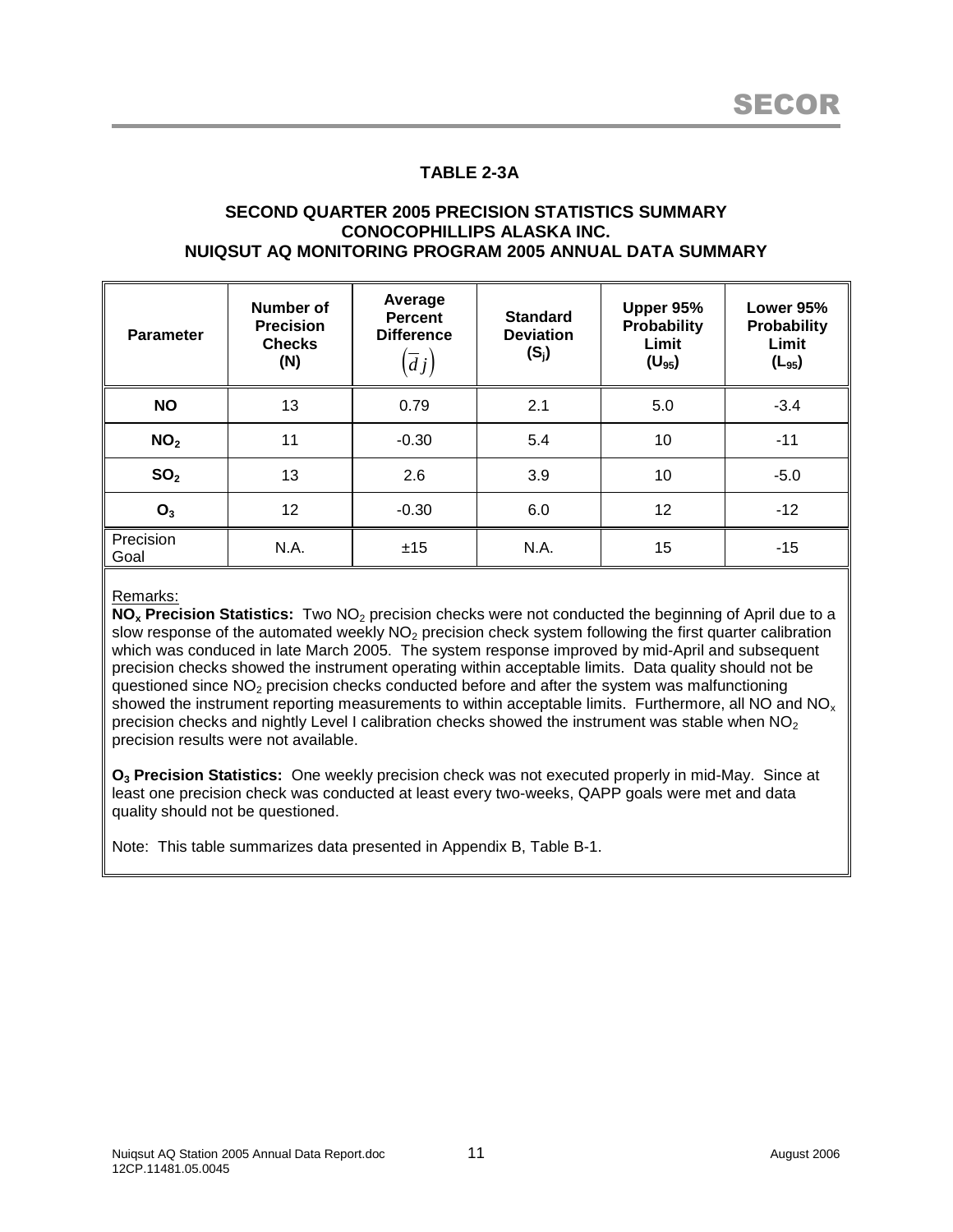## **TABLE 2-3B**

#### **THIRD QUARTER 2005 PRECISION STATISTICS SUMMARY CONOCOPHILLIPS ALASKA INC. NUIQSUT AQ MONITORING PROGRAM 2005 ANNUAL DATA SUMMARY**

| <b>Parameter</b>  | Number of<br><b>Precision</b><br><b>Checks</b><br>(N) | Average<br><b>Percent</b><br><b>Difference</b><br>$\left( dj\right)$ | <b>Standard</b><br><b>Deviation</b><br>$(S_j)$ | Upper 95%<br><b>Probability</b><br>Limit<br>$(U_{95})$ | Lower 95%<br>Probability<br>Limit<br>$(L_{95})$ |
|-------------------|-------------------------------------------------------|----------------------------------------------------------------------|------------------------------------------------|--------------------------------------------------------|-------------------------------------------------|
| <b>NO</b>         | 15                                                    | 1.7                                                                  | 0.80                                           | 3.3                                                    | 0.13                                            |
| NO <sub>2</sub>   | 15                                                    | $-0.27$                                                              | 1.5                                            | 2.7                                                    | $-3.3$                                          |
| SO <sub>2</sub>   | 15                                                    | 2.8                                                                  | 4.0                                            | 11                                                     | $-5.1$                                          |
| O <sub>3</sub>    | 11                                                    | $-2.2$                                                               | 7.9                                            | 13                                                     | $-18$                                           |
| Precision<br>Goal | N.A.                                                  | ±15                                                                  | N.A.                                           | 15                                                     | $-15$                                           |

#### Remarks:

**O<sup>3</sup> Precision Statistics:** For most of the quarter, the station automatic calibration system only produced  $O<sub>3</sub>$  precision checks at 6% of full scale. Therefore precision statistics were based on the comparison of small values which lead to a lot of variation in the calculated percent difference, a high standard deviation and high upper and lower probability limits. Four  $O_3$  precision checks were conducted at levels below 6% full scale and not included in this summary because the calculated precision metrics were not meaningful. Though precision statistics could not be generated at the proper input concentration, low level and span level concentration precision data was available and indicated measurements were being reported within acceptable limits. Therefore, data quality should not be questioned during the two periods precision checks were unavailable.

Note: This table summarizes data presented in Appendix B, Table B-2.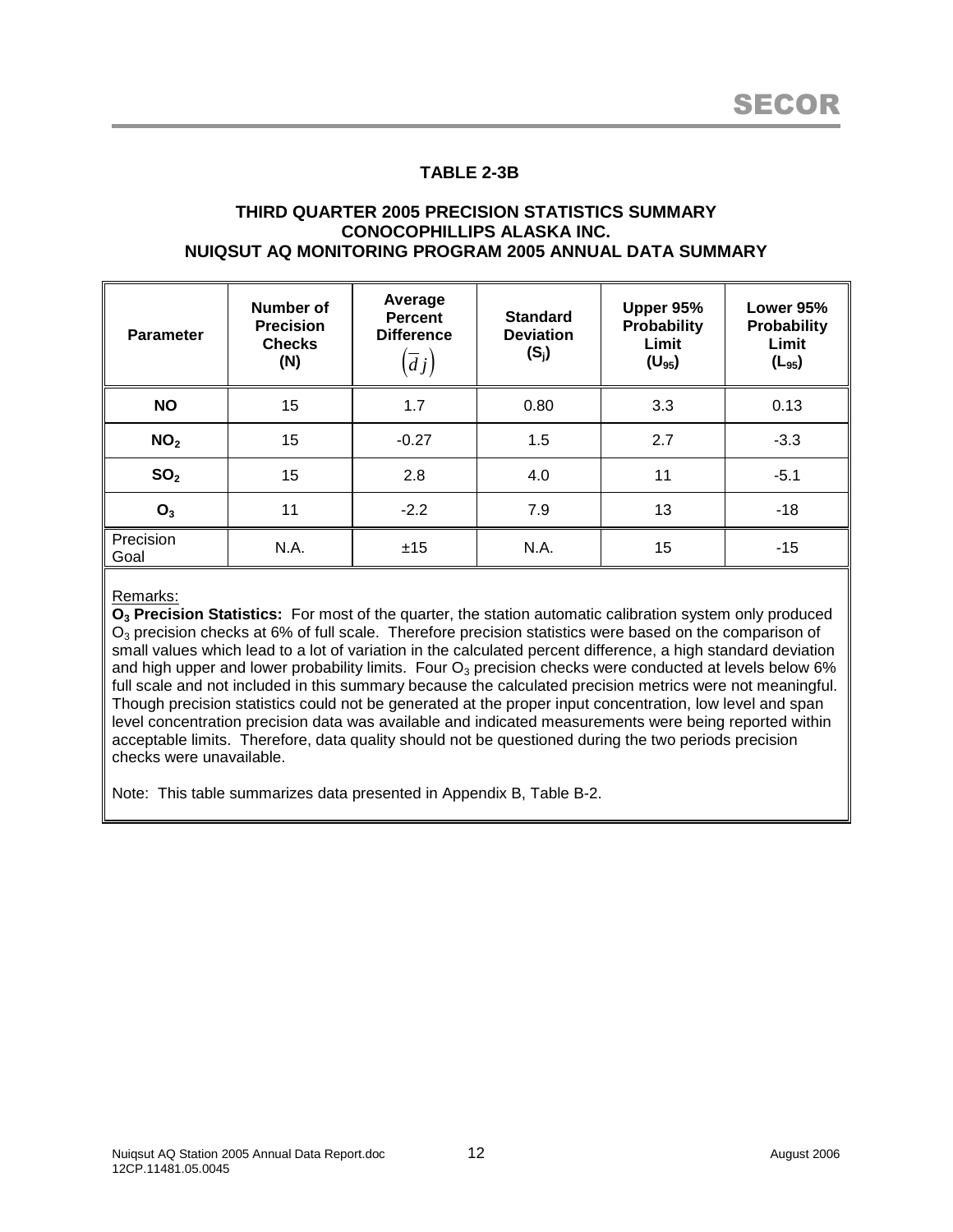## **TABLE 2-3C**

#### **FOURTH QUARTER 2005 PRECISION STATISTICS SUMMARY CONOCOPHILLIPS ALASKA INC. NUIQSUT AQ MONITORING PROGRAM 2005 ANNUAL DATA SUMMARY**

| <b>Parameter</b>  | Number of<br><b>Precision</b><br><b>Checks</b><br>(N) | Average<br><b>Percent</b><br><b>Difference</b><br>$\left(dj\right)$ | <b>Standard</b><br><b>Deviation</b><br>$(S_j)$ | Upper 95%<br><b>Probability</b><br>Limit<br>$(U_{95})$ | Lower 95%<br>Probability<br>Limit<br>$(L_{95})$ |
|-------------------|-------------------------------------------------------|---------------------------------------------------------------------|------------------------------------------------|--------------------------------------------------------|-------------------------------------------------|
| <b>NO</b>         | 7                                                     | 4.1                                                                 | 2.8                                            | 9.6                                                    | $-1.4$                                          |
| NO <sub>2</sub>   | 7                                                     | 2.2                                                                 | 2.5                                            | 7.2                                                    | $-2.8$                                          |
| SO <sub>2</sub>   | 13                                                    | 5.8                                                                 | 2.4                                            | 11                                                     | 1.0                                             |
| O <sub>3</sub>    | 13                                                    | $-1.0$                                                              | 5.4                                            | 9.6                                                    | $-11.6$                                         |
| Precision<br>Goal | N.A.                                                  | ±15                                                                 | N.A.                                           | 15                                                     | $-15$                                           |

Remarks:

**NO<sub>x</sub>** Precision Statistics: The NO<sub>x</sub> instrument was off-line approximately half the quarter leading to the low number of precision checks.

**SO<sup>2</sup> Precision Statistics:** Two weekly precision checks were not executed properly during the quarter. Since at least one precision check was conducted at least every two weeks, QAPP goals were met and data quality should not be questioned.

**O<sup>3</sup> Precision Statistics:** For most of the quarter, the station automatic calibration system only produced O<sub>3</sub> precision checks at 6% of full scale. Therefore, precision statistics were based on the comparison of small values which lead to a lot of variation in the calculated percent difference, a high standard deviation and high upper and lower probability limits.

Note: This table summarizes data presented in Appendix B, Table B-3.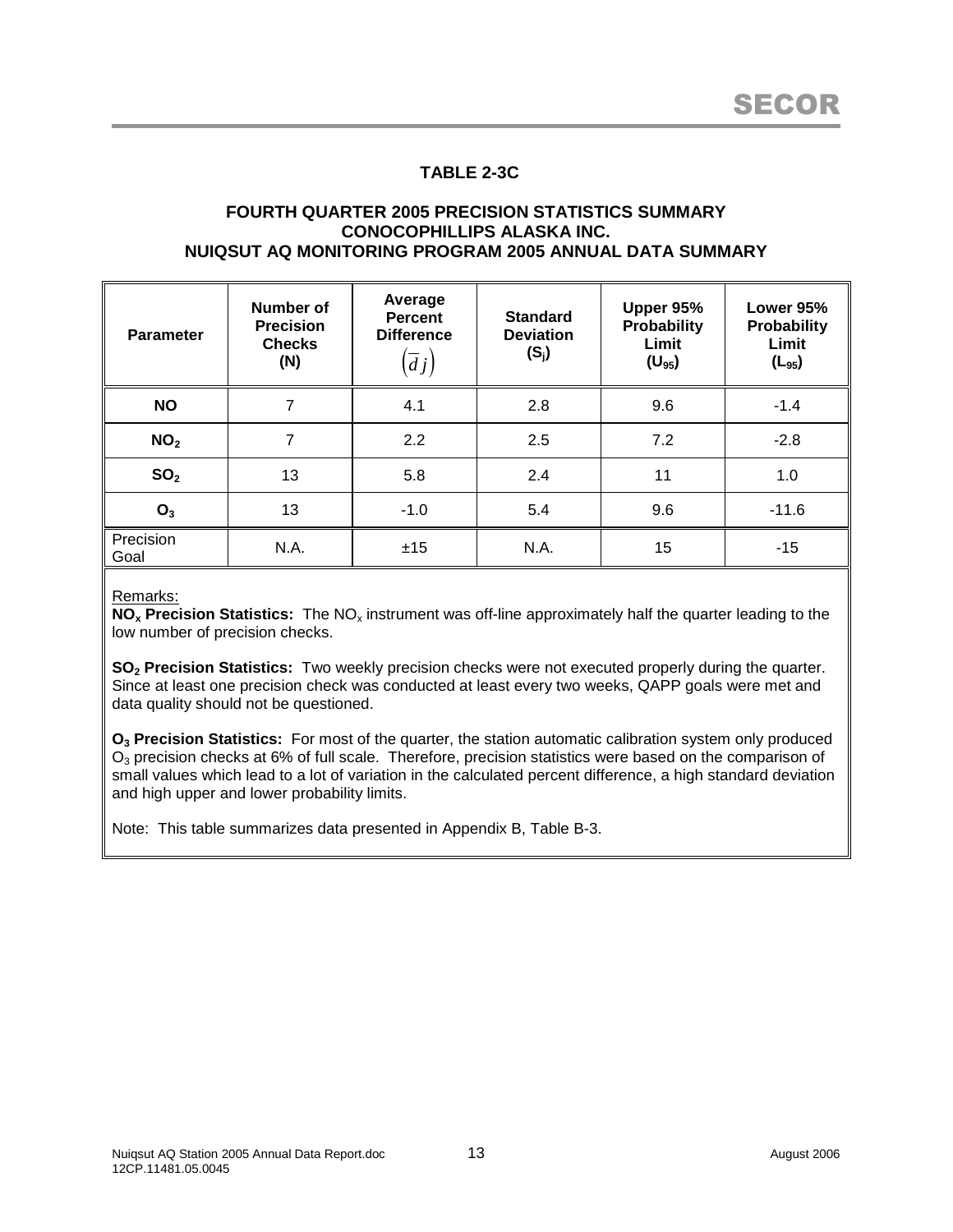## **TABLE 2-3D**

#### **FIRST QUARTER 2006 PRECISION STATISTICS SUMMARY CONOCOPHILLIPS ALASKA INC. NUIQSUT AQ MONITORING PROGRAM 2005 ANNUAL DATA SUMMARY**

| <b>Parameter</b>  | Number of<br><b>Precision</b><br><b>Checks</b><br>(N) | Average<br><b>Percent</b><br><b>Difference</b><br>$\left(dj\right)$ | <b>Standard</b><br><b>Deviation</b><br>$(S_j)$ | Upper 95%<br><b>Probability</b><br>Limit<br>$(U_{95})$ | Lower 95%<br>Probability<br>Limit<br>$(L_{95})$ |
|-------------------|-------------------------------------------------------|---------------------------------------------------------------------|------------------------------------------------|--------------------------------------------------------|-------------------------------------------------|
| <b>NO</b>         | 7                                                     | 3.2                                                                 | 3.9                                            | 11                                                     | $-4.5$                                          |
| NO <sub>2</sub>   | 7                                                     | 0.0                                                                 | 0.77                                           | 1.5                                                    | $-1.5$                                          |
| SO <sub>2</sub>   | 14                                                    | 5.1                                                                 | 4.7                                            | 14                                                     | $-4.1$                                          |
| O <sub>3</sub>    | 12                                                    | $-1.7$                                                              | 4.8                                            | 7.8                                                    | $-11$                                           |
| Precision<br>Goal | N.A.                                                  | ±15                                                                 | N.A.                                           | 15                                                     | $-15$                                           |

Remarks:

**NO<sub>x</sub>** Precision Statistics: The NO<sub>x</sub> instrument was off-line approximately half the quarter leading to the low number of precision checks.

**O<sup>3</sup> Precision Statistics:** For most of the quarter, the station automatic calibration system only produced O<sub>3</sub> precision checks at 6% of full scale. Therefore, precision statistics were based on the comparison of small values which lead to a lot of variation in the calculated percent difference, a high standard deviation and high upper and lower probability limits. Two checks were not executed properly and not included in the statistics. Since at least one precision check was conducted at least every two weeks, QAPP goals were met and data quality should not be questioned.

Note: This table summarizes data presented in Appendix B, Table B-4.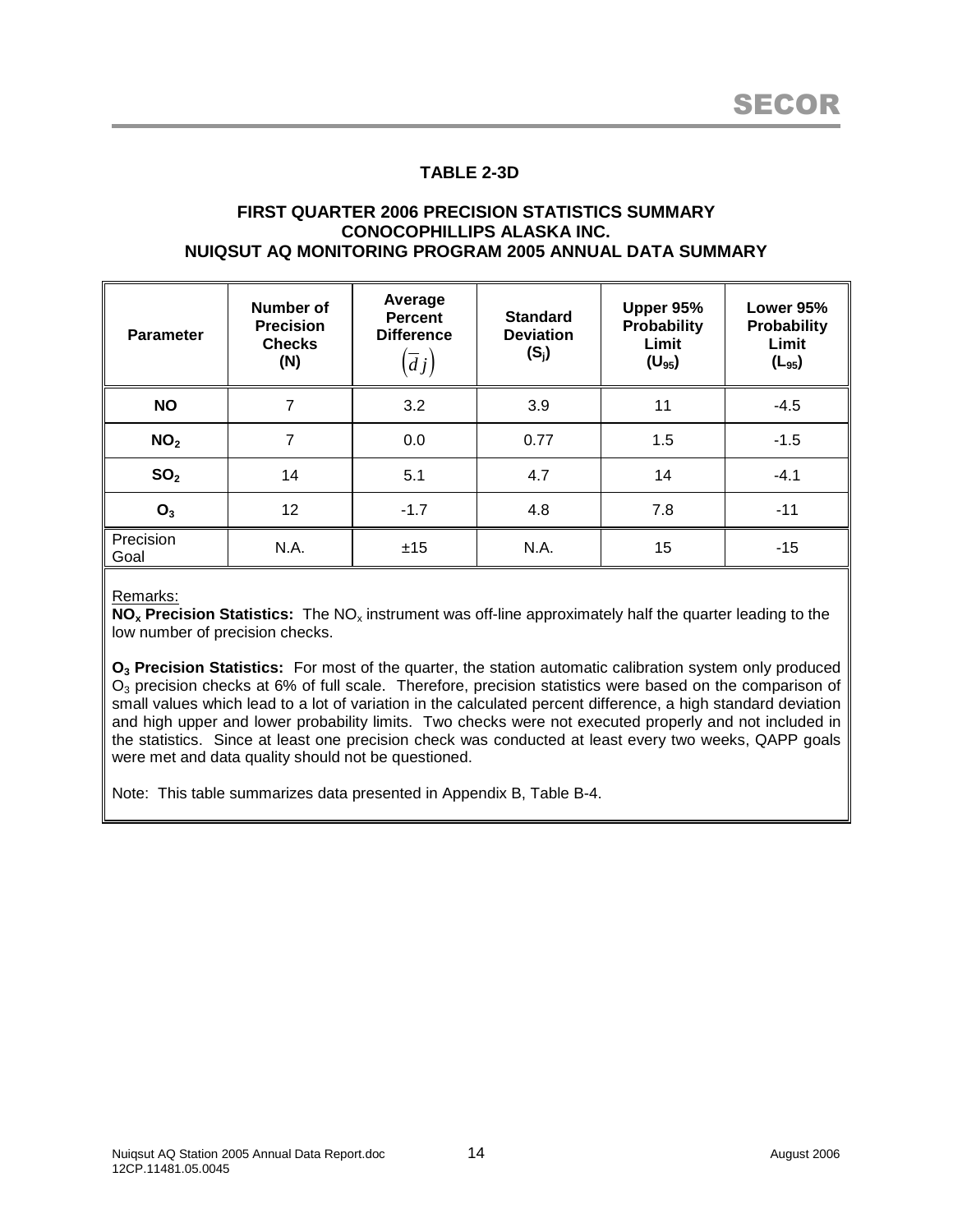## **TABLE 2-4A**

### **SECOND QUARTER 2005 CALIBRATION RESULTS CONOCOPHILLIPS ALASKA INC. NUIQSUT AQ MONITORING PROGRAM 2005 ANNUAL DATA SUMMARY**

| <b>Parameter</b>                                   | QC Check<br>Category      | QC Check<br>Criteria      | <b>Measured</b><br><b>Response</b> | <b>Results</b><br>(Pass/Fail) | <b>Comments</b>                   |  |  |  |
|----------------------------------------------------|---------------------------|---------------------------|------------------------------------|-------------------------------|-----------------------------------|--|--|--|
| Air Quality Calibration August 23 through 25, 2005 |                           |                           |                                    |                               |                                   |  |  |  |
| SO <sub>2</sub>                                    | Slope                     | $≥ 0.85$ and ≤ 1.15       | 1.0                                | Pass                          |                                   |  |  |  |
|                                                    | Intercept                 | $\leq \pm 3\%$ full scale | 0.78%                              | Pass                          |                                   |  |  |  |
|                                                    | Correlation Coef.         | $\geq 0.9950$             | 0.94                               | Pass                          |                                   |  |  |  |
| NO <sub>x</sub>                                    | Slope                     | $≥ 0.85$ and ≤ 1.15       | 0.99                               | Pass                          |                                   |  |  |  |
|                                                    | Intercept                 | $\leq \pm 3\%$ full scale | 2.0%                               | Pass                          |                                   |  |  |  |
|                                                    | <b>Correlation Coef.</b>  | $\geq 0.9950$             | 1.0                                | Pass                          |                                   |  |  |  |
| <b>NO</b>                                          | Slope                     | $≥ 0.85$ and ≤ 1.15       | 0.99                               | Pass                          | The calibration confirmed all air |  |  |  |
|                                                    | Intercept                 | $\leq \pm 3\%$ full scale | 1.9%                               | Pass                          | quality systems were reporting    |  |  |  |
|                                                    | Correlation Coef.         | $\geq 0.9950$             | 1.0                                | Pass                          | measurements to within            |  |  |  |
| NO <sub>2</sub>                                    | Converter Eff.            | $\geq 96\%$               | 101%                               | Pass                          | acceptable limits.                |  |  |  |
| $O_3$                                              | Slope                     | $≥ 0.85$ and ≤ 1.15       | 1.0                                | Pass                          |                                   |  |  |  |
|                                                    | Intercept                 | $\leq \pm 3\%$ full scale | 0.48%                              | Pass                          |                                   |  |  |  |
|                                                    | Correlation Coef.         | $\geq 0.9950$             | 1.0                                | Pass                          |                                   |  |  |  |
| $PM_{10}$                                          | Sample Flow               | $\leq \pm 10\%$           | $-2.4%$                            | Pass                          |                                   |  |  |  |
|                                                    | <b>Total Flow</b>         | $\leq \pm 10\%$           | $-6.0\%$                           | Pass                          |                                   |  |  |  |
|                                                    | <b>Mass Determination</b> | $\leq \pm 2.5\%$          | 0.45%                              | Pass                          |                                   |  |  |  |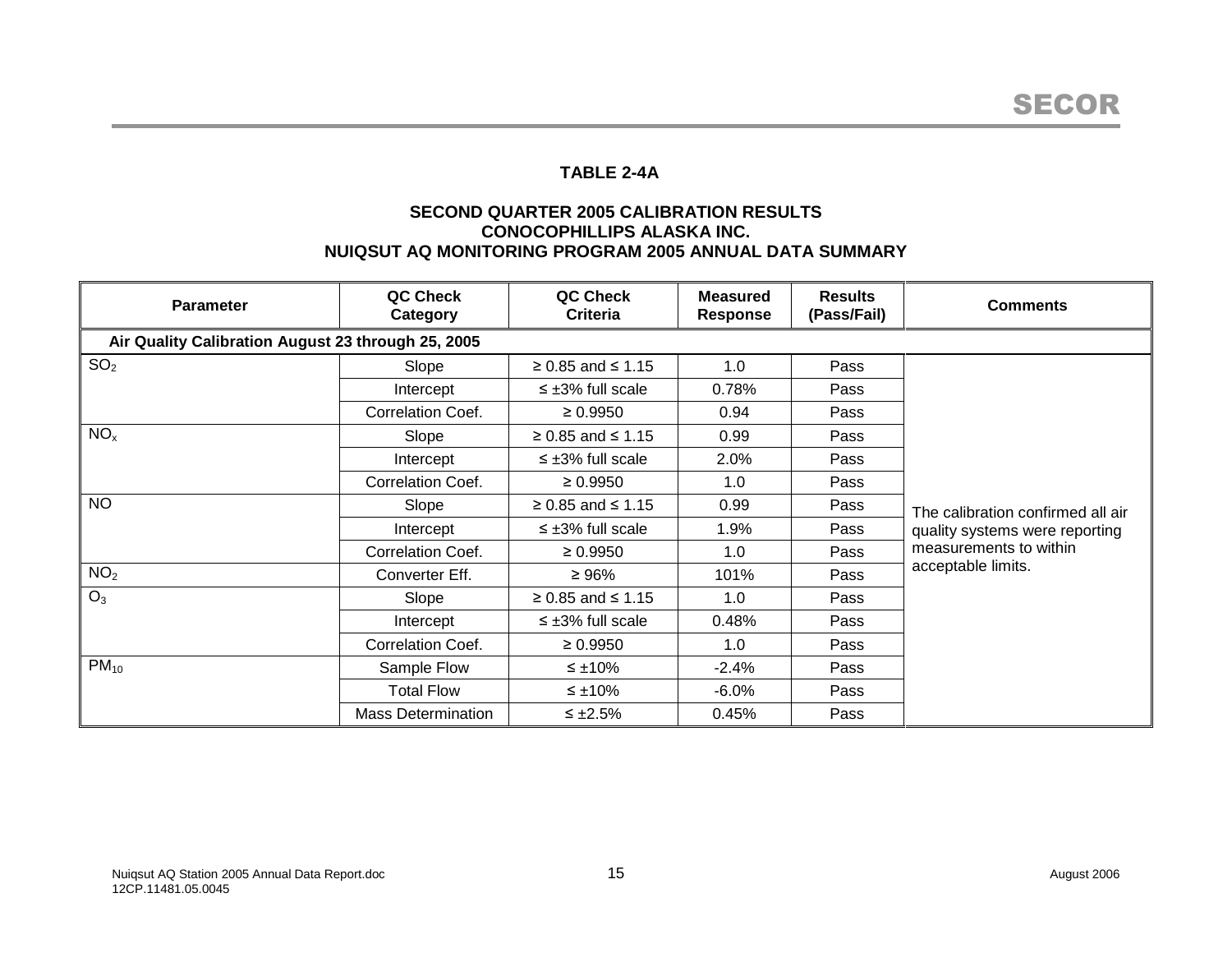# **TABLE 2-4A (CONTINUED)**

### **SECOND QUARTER 2005 CALIBRATION RESULTS CONOCOPHILLIPS ALASKA INC. NUIQSUT AQ MONITORING PROGRAM 2005 ANNUAL DATA SUMMARY**

| <b>Parameter</b>                                      | QC Check<br>Category   | QC Check<br>Criteria           | <b>Measured</b><br><b>Response</b> | <b>Results</b><br>(Pass/Fail) | <b>Comments</b>                                                                                                                     |  |  |  |
|-------------------------------------------------------|------------------------|--------------------------------|------------------------------------|-------------------------------|-------------------------------------------------------------------------------------------------------------------------------------|--|--|--|
| Meteorological Calibration August 23 through 25, 2005 |                        |                                |                                    |                               |                                                                                                                                     |  |  |  |
| 10-m Horizontal Wind Speed                            | Accuracy               | $\leq \pm 5\%$                 | 0.0%                               | Pass                          |                                                                                                                                     |  |  |  |
|                                                       | <b>Starting Torque</b> | $\leq$ 1 g-cm                  | $0.3$ g-cm                         | Pass                          | The calibration confirmed the<br>wind speed and wind direction                                                                      |  |  |  |
| 10-m Horizontal Wind Direction                        | Accuracy               | $\leq \pm 5$ deg.              | $-0.5$ deg.                        | Pass                          | systems were reporting                                                                                                              |  |  |  |
|                                                       | Linearity              | $\leq \pm 3$ deg.              | $0.0$ deg.                         | Pass                          | measurements to within                                                                                                              |  |  |  |
|                                                       | <b>Starting Torque</b> | $\leq$ 11.0 g-cm               | $2.0$ g-cm                         | Pass                          | acceptable limits.                                                                                                                  |  |  |  |
| 10-m Vertical Wind Speed                              | Accuracy               | $\leq \pm 2.5$ m/s             |                                    |                               | A full calibration was scheduled                                                                                                    |  |  |  |
|                                                       | <b>Starting Torque</b> | $\leq$ 1 g-cm                  |                                    |                               | for this QA activity but could not                                                                                                  |  |  |  |
| 10-m Temperature                                      | Accuracy               | ≤ ±0.5 °C                      |                                    |                               | be completed due to lack of time.<br>The full semiannual calibration<br>was instead completed during<br>the third calendar quarter. |  |  |  |
| 2-m Temperature                                       | Accuracy               | $≤$ ±0.5 °C                    |                                    |                               |                                                                                                                                     |  |  |  |
| 10-2m Temperature Lapse                               | Accuracy               | ≤ ±0.1 °C                      | ٠                                  |                               |                                                                                                                                     |  |  |  |
| <b>Total Solar Radiation</b>                          | Accuracy               | $\leq \pm 25$ W/m <sup>2</sup> |                                    |                               |                                                                                                                                     |  |  |  |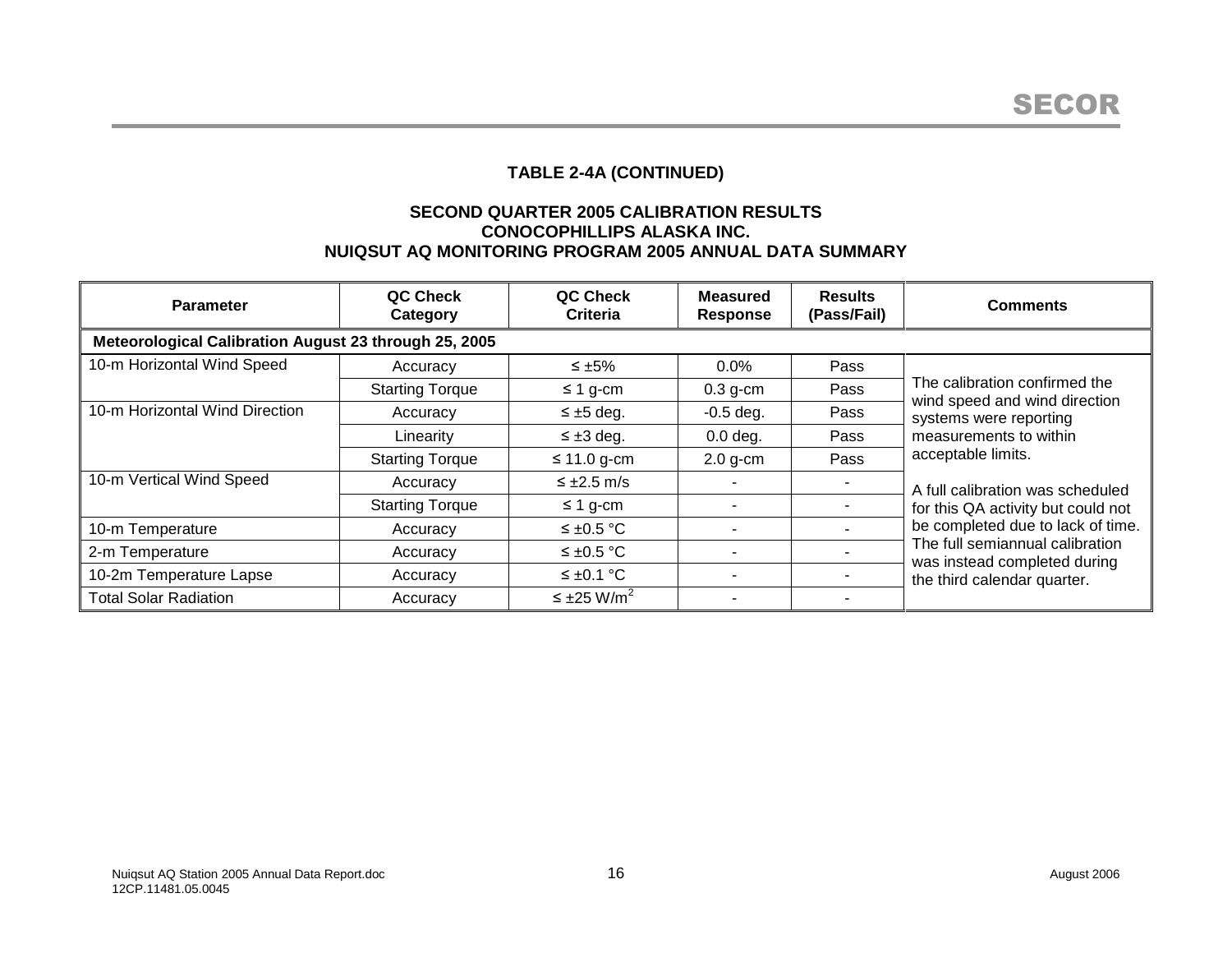## **TABLE 2-4B**

### **THIRD QUARTER 2005 CALIBRATION RESULTS CONOCOPHILLIPS ALASKA INC. NUIQSUT AQ MONITORING PROGRAM 2005 ANNUAL DATA SUMMARY**

| <b>Parameter</b>                                    | QC Check<br>Category      | QC Check<br>Criteria      | <b>Measured</b><br><b>Response</b> | <b>Results</b><br>(Pass/Fail) | <b>Comments</b>                   |  |  |  |
|-----------------------------------------------------|---------------------------|---------------------------|------------------------------------|-------------------------------|-----------------------------------|--|--|--|
| Air Quality Calibration October 25 through 27, 2005 |                           |                           |                                    |                               |                                   |  |  |  |
| SO <sub>2</sub>                                     | Slope                     | $≥ 0.85$ and ≤ 1.15       | 1.1                                | Pass                          |                                   |  |  |  |
|                                                     | Intercept                 | $\leq \pm 3\%$ full scale | $-0.18%$                           | Pass                          |                                   |  |  |  |
|                                                     | Correlation Coef.         | $\geq 0.9950$             | 1.0                                | Pass                          |                                   |  |  |  |
| NO <sub>x</sub>                                     | Slope                     | $≥ 0.85$ and ≤ 1.15       | 0.99                               | Pass                          |                                   |  |  |  |
|                                                     | Intercept                 | $\leq \pm 3\%$ full scale | 1.0%                               | Pass                          |                                   |  |  |  |
|                                                     | Correlation Coef.         | $\geq 0.9950$             | 1.0                                | Pass                          |                                   |  |  |  |
| <b>NO</b>                                           | Slope                     | $≥ 0.85$ and ≤ 1.15       | 0.99                               | Pass                          | The calibration confirmed all air |  |  |  |
|                                                     | Intercept                 | $\leq \pm 3\%$ full scale | 0.76%                              | Pass                          | quality systems were reporting    |  |  |  |
|                                                     | Correlation Coef.         | $\geq 0.9950$             | 1.0                                | Pass                          | measurements to within            |  |  |  |
| NO <sub>2</sub>                                     | Converter Eff.            | ≥ 96%                     | 104%                               | Pass                          | acceptable limits.                |  |  |  |
| $O_3$                                               | Slope                     | $≥ 0.85$ and ≤ 1.15       | 0.99                               | Pass                          |                                   |  |  |  |
|                                                     | Intercept                 | $\leq \pm 3\%$ full scale | 0.03%                              | Pass                          |                                   |  |  |  |
|                                                     | Correlation Coef.         | $\geq 0.9950$             | 1.00                               | Pass                          |                                   |  |  |  |
| $PM_{10}$                                           | Sample Flow               | $\leq \pm 10\%$           | $-0.7%$                            | Pass                          |                                   |  |  |  |
|                                                     | <b>Total Flow</b>         | $\leq \pm 10\%$           | $-3.0\%$                           | Pass                          |                                   |  |  |  |
|                                                     | <b>Mass Determination</b> | $\leq \pm 2.5\%$          | 0.54%                              | Pass                          |                                   |  |  |  |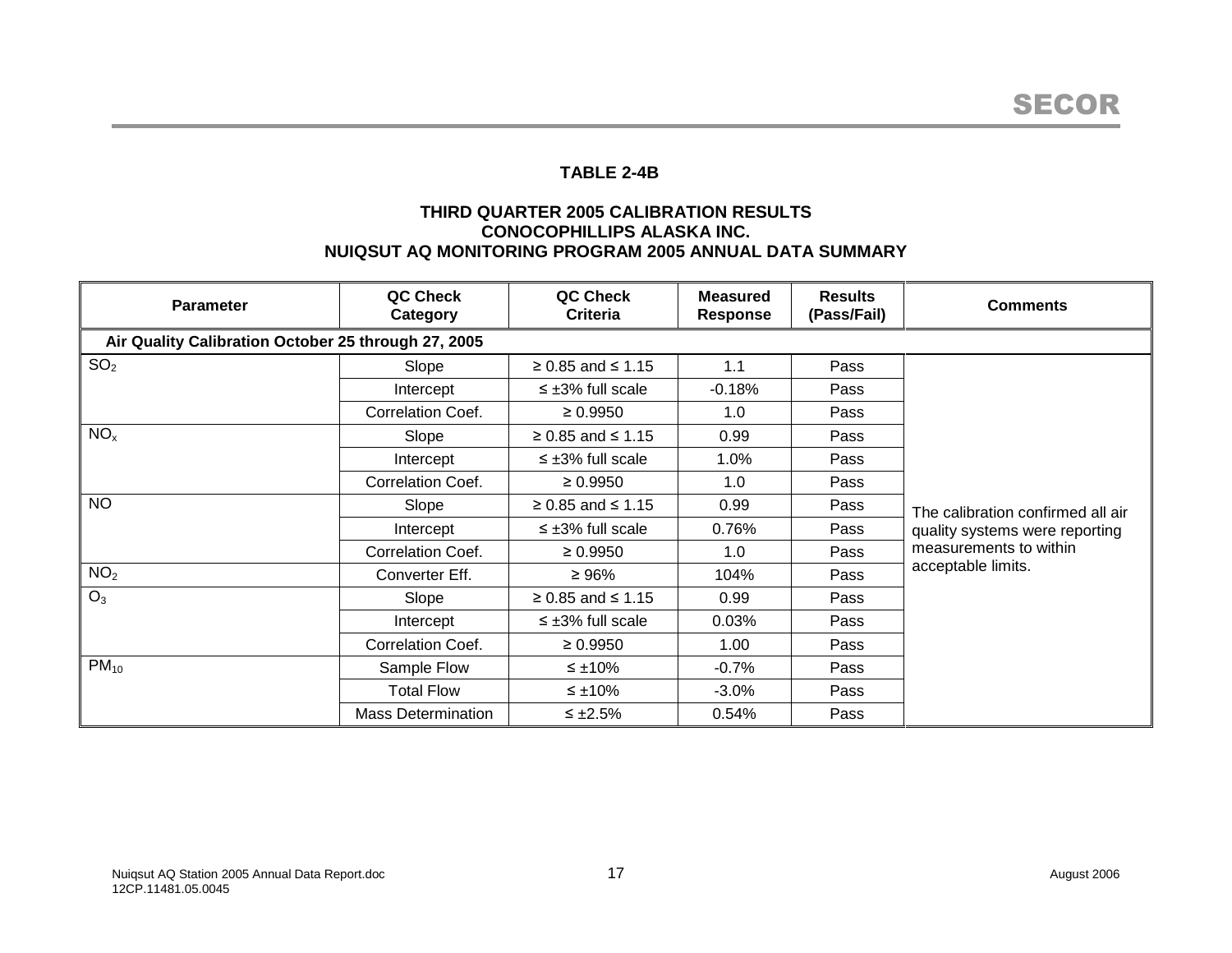# **TABLE 2-4B (CONTINUED)**

### **THIRD QUARTER 2005 CALIBRATION RESULTS CONOCOPHILLIPS ALASKA INC. NUIQSUT AQ MONITORING PROGRAM 2005 ANNUAL DATA SUMMARY**

| <b>Parameter</b>                                      | QC Check<br>Category   | QC Check<br>Criteria           | <b>Measured</b><br><b>Response</b> | <b>Results</b><br>(Pass/Fail) | <b>Comments</b>                         |  |  |  |
|-------------------------------------------------------|------------------------|--------------------------------|------------------------------------|-------------------------------|-----------------------------------------|--|--|--|
| Meteorological Calibration August 23 through 25, 2005 |                        |                                |                                    |                               |                                         |  |  |  |
| 10-m Horizontal Wind Speed                            | Accuracy               | ≤ $±5\%$                       | 0.0%                               | Pass                          |                                         |  |  |  |
|                                                       | <b>Starting Torque</b> | $\leq$ 1 g-cm                  | $0.5$ g-cm                         | Pass                          | The calibration confirmed all           |  |  |  |
| 10-m Horizontal Wind Direction                        | Accuracy               | $\leq \pm 5$ deg.              | $1.1$ deg.                         | Pass                          | meteorological systems were             |  |  |  |
|                                                       | Linearity              | $\leq \pm 3$ deg.              | $-0.013$ deg.                      | Pass                          | reporting measurements to within        |  |  |  |
|                                                       | <b>Starting Torque</b> | $\leq$ 11.0 g-cm               | $3.0$ g-cm                         | Pass                          | acceptable limits.                      |  |  |  |
| 10-m Vertical Wind Speed                              | Accuracy               | $\leq \pm 2.5$ m/s             | $0.040 \text{ m/s}$                | Pass                          | A solar radiation calibration could     |  |  |  |
|                                                       | <b>Starting Torque</b> | $\leq$ 1 g-cm                  | $-0.3$ g-cm                        | Pass                          | not be conducted due to low sun         |  |  |  |
| 10-m Temperature                                      | Accuracy               | $≤$ ±0.5 °C                    | $-0.20$ °C                         | Pass                          | angles and cloud covered                |  |  |  |
| 2-m Temperature                                       | Accuracy               | $≤$ ±0.5 °C                    | $-0.20 °C$                         | Pass                          | conditions during this time of<br>year. |  |  |  |
| 10-2m Temperature Lapse                               | Accuracy               | ≤ ±0.1 °C                      | 0.0 °C                             | Pass                          |                                         |  |  |  |
| <b>Total Solar Radiation</b>                          | Accuracy               | $\leq \pm 25$ W/m <sup>2</sup> |                                    | N.A.                          |                                         |  |  |  |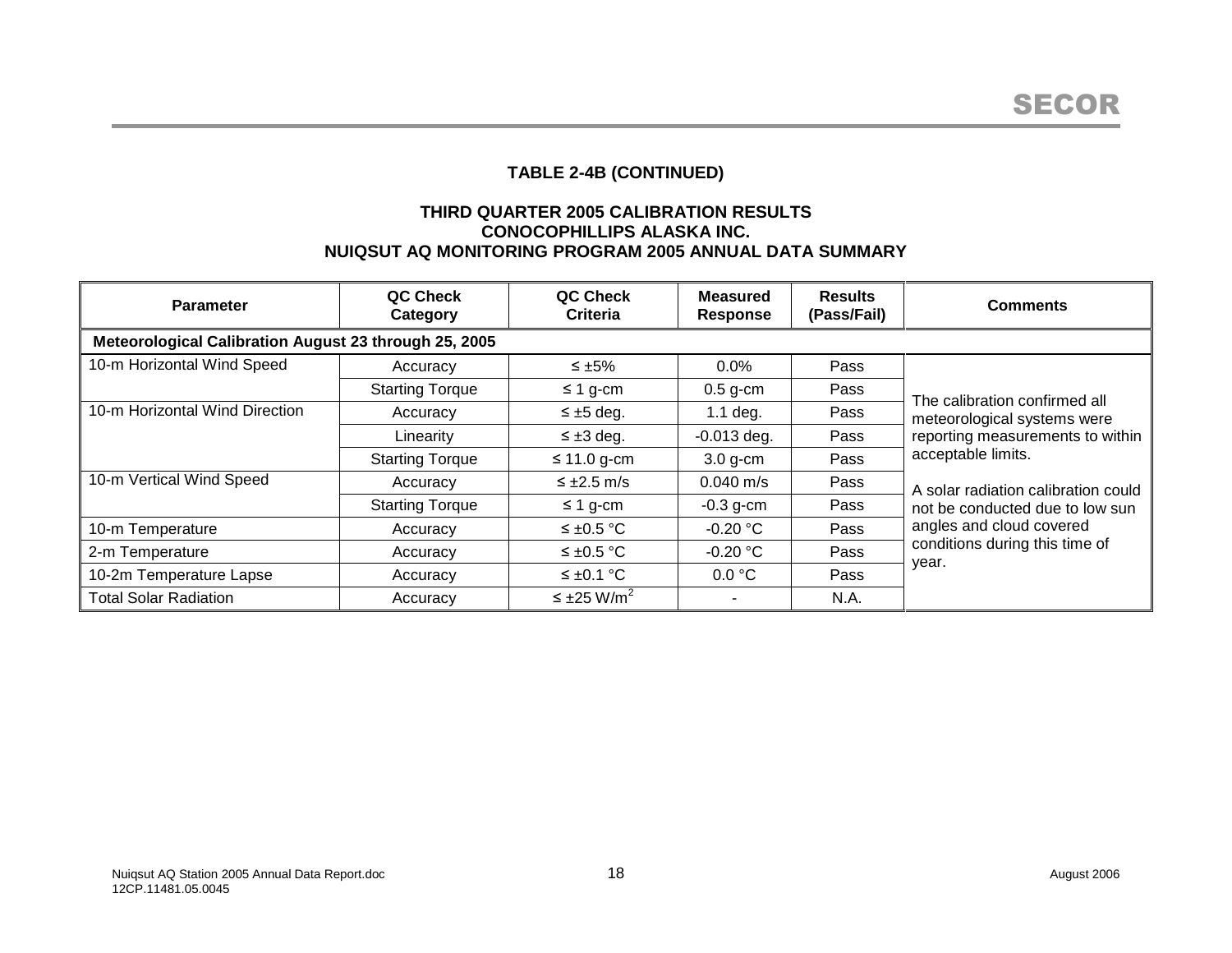## **TABLE 2-4C**

### **FOURTH QUARTER 2005 CALIBRATION RESULTS CONOCOPHILLIPS ALASKA INC. NUIQSUT AQ MONITORING PROGRAM 2005 ANNUAL DATA SUMMARY**

| <b>Parameter</b>                                                                                                                                                                                                                            | QC Check<br>Category      | QC Check<br><b>Criteria</b> | <b>Measured</b><br><b>Response</b> | <b>Results</b><br>(Pass/Fail) | <b>Comments</b>                                                     |  |  |
|---------------------------------------------------------------------------------------------------------------------------------------------------------------------------------------------------------------------------------------------|---------------------------|-----------------------------|------------------------------------|-------------------------------|---------------------------------------------------------------------|--|--|
| Air Quality Calibration December 6 through 8, 2005                                                                                                                                                                                          |                           |                             |                                    |                               |                                                                     |  |  |
| SO <sub>2</sub>                                                                                                                                                                                                                             | Slope                     | $≥ 0.85$ and ≤ 1.15         | 1.0                                | Pass                          |                                                                     |  |  |
|                                                                                                                                                                                                                                             | Intercept                 | $\leq \pm 3\%$ full scale   | 0.94%                              | Pass                          |                                                                     |  |  |
|                                                                                                                                                                                                                                             | Correlation Coef.         | $\geq 0.9950$               | 1.00                               | Pass                          |                                                                     |  |  |
| NO <sub>x</sub>                                                                                                                                                                                                                             | Slope                     | $≥ 0.85$ and ≤ 1.15         | 0.99                               | Pass                          |                                                                     |  |  |
|                                                                                                                                                                                                                                             | Intercept                 | $\leq \pm 3\%$ full scale   | 1.09%                              | Pass                          |                                                                     |  |  |
|                                                                                                                                                                                                                                             | Correlation Coef.         | $\geq 0.9950$               | 1.00                               | Pass                          |                                                                     |  |  |
| <b>NO</b>                                                                                                                                                                                                                                   | Slope                     | $≥ 0.85$ and ≤ 1.15         | 0.99                               | Pass                          | The calibration confirmed all air<br>quality systems were reporting |  |  |
|                                                                                                                                                                                                                                             | Intercept                 | $\leq \pm 3\%$ full scale   | 1.44%                              | Pass                          |                                                                     |  |  |
|                                                                                                                                                                                                                                             | Correlation Coef.         | $\geq 0.9950$               | 1.00                               | Pass                          | measurements to within                                              |  |  |
| NO <sub>2</sub>                                                                                                                                                                                                                             | Converter Eff.            | $\geq 96\%$                 | 101%                               | Pass                          | acceptable limits.                                                  |  |  |
| $O_3$                                                                                                                                                                                                                                       | Slope                     | $≥ 0.85$ and ≤ 1.15         | 1.00                               | Pass                          |                                                                     |  |  |
|                                                                                                                                                                                                                                             | Intercept                 | $\leq \pm 3\%$ full scale   | 0.07%                              | Pass                          |                                                                     |  |  |
|                                                                                                                                                                                                                                             | Correlation Coef.         | $\geq 0.9950$               | 1.00                               | Pass                          |                                                                     |  |  |
| $PM_{10}$                                                                                                                                                                                                                                   | Sample Flow               | ≤ ±10%                      | 0.0%                               | Pass                          |                                                                     |  |  |
|                                                                                                                                                                                                                                             | <b>Total Flow</b>         | ≤ ±10%                      | $-5.0%$                            | Pass                          |                                                                     |  |  |
|                                                                                                                                                                                                                                             | <b>Mass Determination</b> | $\leq \pm 2.5\%$            | 1.59%                              | Pass                          |                                                                     |  |  |
| <b>Meteorological Calibration</b>                                                                                                                                                                                                           |                           |                             |                                    |                               |                                                                     |  |  |
| Conducting a calibration of meteorological measurement systems is only required semiannually and was conducted during the third calendar quarter<br>$\sim$ 10 $\sim$ 100 $\sim$ 1000 $\sim$ 1000 $\sim$ 1000 $\sim$ 1000 $\sim$ 1000 $\sim$ |                           |                             |                                    |                               |                                                                     |  |  |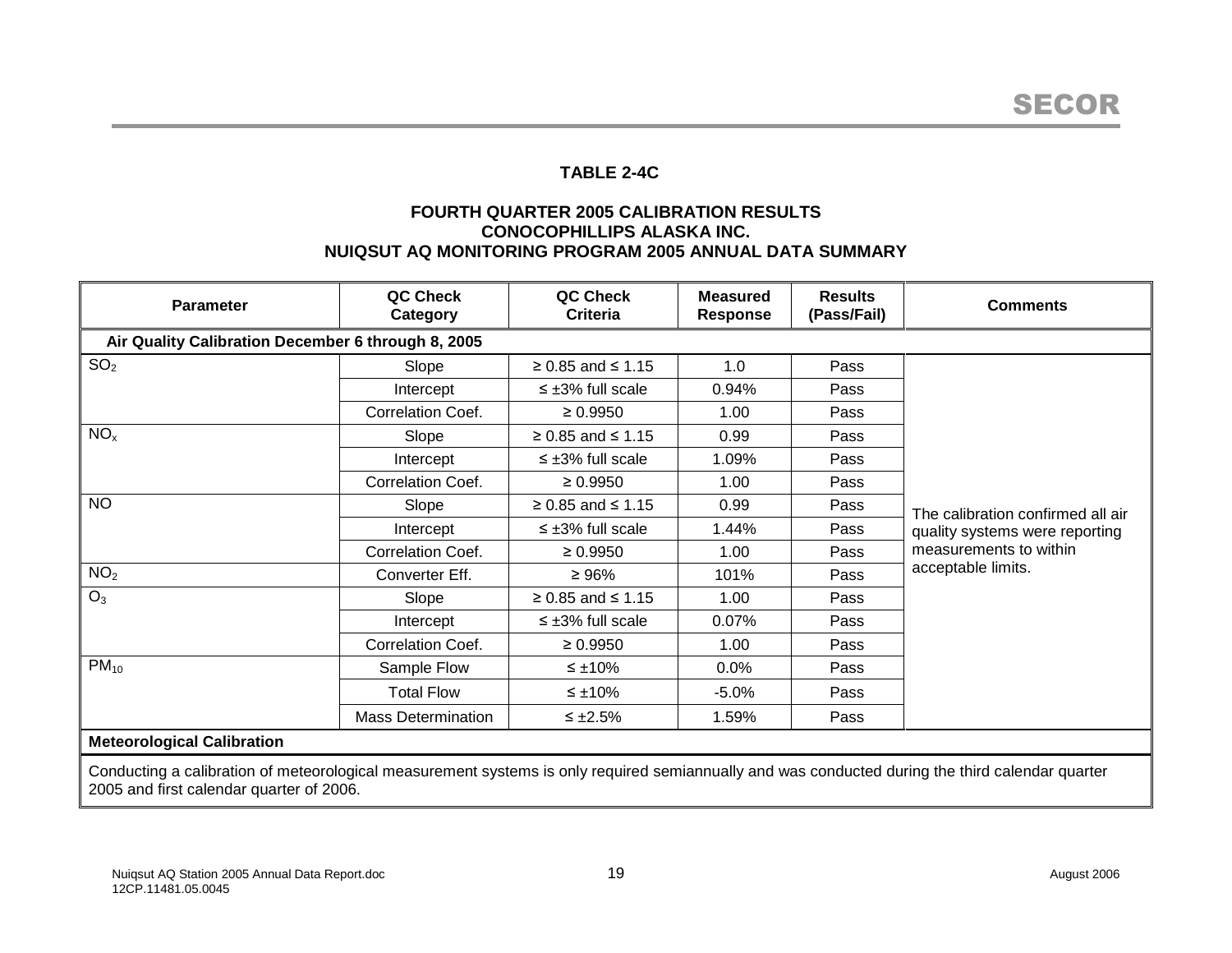## **TABLE 2-4D**

### **FIRST QUARTER 2006 CALIBRATION RESULTS CONOCOPHILLIPS ALASKA INC. NUIQSUT AQ MONITORING PROGRAM 2005 ANNUAL DATA SUMMARY**

| <b>Parameter</b>                                  | QC Check<br>Category      | QC Check<br>Criteria      | <b>Measured</b><br><b>Response</b> | <b>Results</b><br>(Pass/Fail) | <b>Comments</b>                   |
|---------------------------------------------------|---------------------------|---------------------------|------------------------------------|-------------------------------|-----------------------------------|
| Air Quality Calibration March 20 through 22, 2006 |                           |                           |                                    |                               |                                   |
| SO <sub>2</sub>                                   | Slope                     | $≥ 0.85$ and ≤ 1.15       | 1.01                               | Pass                          |                                   |
|                                                   | Intercept                 | $\leq \pm 3\%$ full scale | 0.58%                              | Pass                          |                                   |
|                                                   | Correlation Coef.         | $\geq 0.9950$             | 1.00                               | Pass                          |                                   |
| NO <sub>x</sub>                                   | Slope                     | $≥ 0.85$ and ≤ 1.15       | 1.02                               | Pass                          |                                   |
|                                                   | Intercept                 | $\leq \pm 3\%$ full scale | 0.0%                               | Pass                          |                                   |
|                                                   | <b>Correlation Coef.</b>  | $\geq 0.9950$             | 1.00                               | Pass                          |                                   |
| <b>NO</b>                                         | Slope                     | $≥ 0.85$ and ≤ 1.15       | 1.01                               | Pass                          | The calibration confirmed all air |
|                                                   | Intercept                 | $\leq \pm 3\%$ full scale | 0.13%                              | Pass                          | quality systems were reporting    |
|                                                   | Correlation Coef.         | $\geq 0.9950$             | 1.00                               | Pass                          | measurements to within            |
| NO <sub>2</sub>                                   | Converter Eff.            | $\geq 96\%$               | 104%                               | Pass                          | acceptable limits.                |
| $O_3$                                             | Slope                     | $≥ 0.85$ and ≤ 1.15       | 0.99                               | Pass                          |                                   |
|                                                   | Intercept                 | $\leq \pm 3\%$ full scale | 0.37%                              | Pass                          |                                   |
|                                                   | Correlation Coef.         | $\geq 0.9950$             | 1.00                               | Pass                          |                                   |
| $PM_{10}$                                         | Sample Flow               | $\leq \pm 10\%$           | 0.3%                               | Pass                          |                                   |
|                                                   | <b>Total Flow</b>         | $\leq \pm 10\%$           | $-0.6\%$                           | Pass                          |                                   |
|                                                   | <b>Mass Determination</b> | $\leq \pm 2.5\%$          | 0.50%                              | Pass                          |                                   |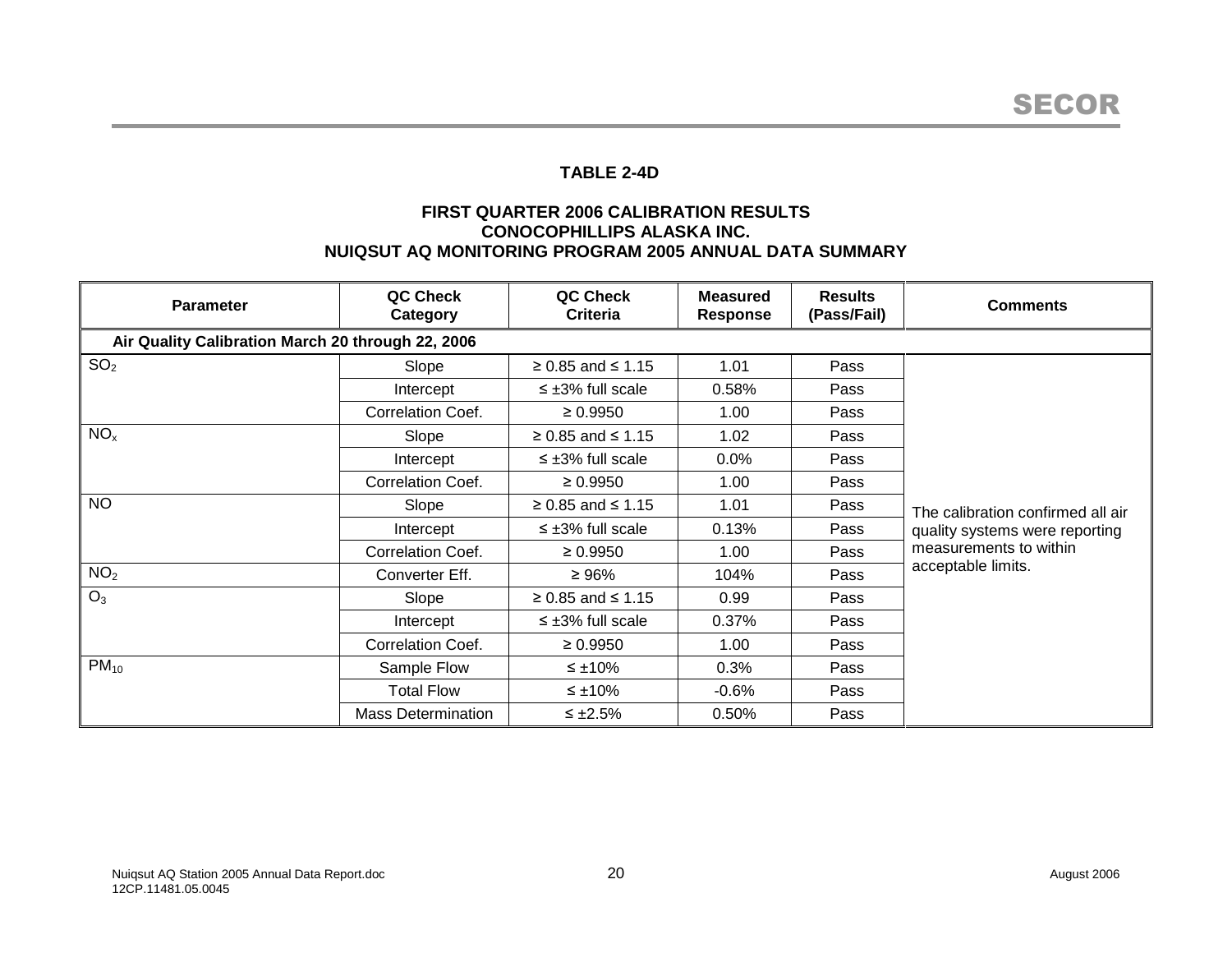# **TABLE 2-4D (CONTINUED)**

### **FIRST QUARTER 2006 CALIBRATION RESULTS CONOCOPHILLIPS ALASKA INC. NUIQSUT AQ MONITORING PROGRAM 2005 ANNUAL DATA SUMMARY**

| <b>Parameter</b>                                     | QC Check<br>Category   | QC Check<br>Criteria           | <b>Measured</b><br><b>Response</b> | <b>Results</b><br>(Pass/Fail) | <b>Comments</b>                                                 |
|------------------------------------------------------|------------------------|--------------------------------|------------------------------------|-------------------------------|-----------------------------------------------------------------|
| Meteorological Calibration March 20 through 22, 2006 |                        |                                |                                    |                               |                                                                 |
| 10-m Horizontal Wind Speed                           | Accuracy               | ≤ $±5\%$                       | 0.0%                               | Pass                          |                                                                 |
|                                                      | <b>Starting Torque</b> | $\leq$ 1 g-cm                  | $0.8$ g-cm                         | Pass                          |                                                                 |
| 10-m Horizontal Wind Direction                       | Accuracy               | $\leq \pm 5$ deg.              | $0.025$ deg.                       | Pass                          |                                                                 |
|                                                      | Linearity              | $\leq \pm 3$ deg.              | $0.01$ deg.                        | Pass                          |                                                                 |
|                                                      | <b>Starting Torque</b> | $\leq$ 11.0 g-cm               | $6.0$ g-cm                         | Pass                          | The calibration confirmed all                                   |
| 10-m Vertical Wind Speed                             | Accuracy               | $\leq \pm 2.5$ m/s             | $0.027 \text{ m/s}$                | Pass                          | meteorological systems were<br>reporting measurements to within |
|                                                      | <b>Starting Torque</b> | $\leq$ 1 g-cm                  | $0.8$ g-cm                         | Pass                          | acceptable limits.                                              |
| 10-m Temperature                                     | Accuracy               | ≤ ±0.5 °C                      | 0.10 °C                            | Pass                          |                                                                 |
| 2-m Temperature                                      | Accuracy               | $≤$ ±0.5 °C                    | 0.025 °C                           | Pass                          |                                                                 |
| 10-2m Temperature Lapse                              | Accuracy               | ≤ ±0.1 °C                      | 0.0 °C                             | Pass                          |                                                                 |
| Total Solar Radiation                                | Accuracy               | $\leq \pm 25$ W/m <sup>2</sup> | 4.3 $W/m^2$                        | Pass                          |                                                                 |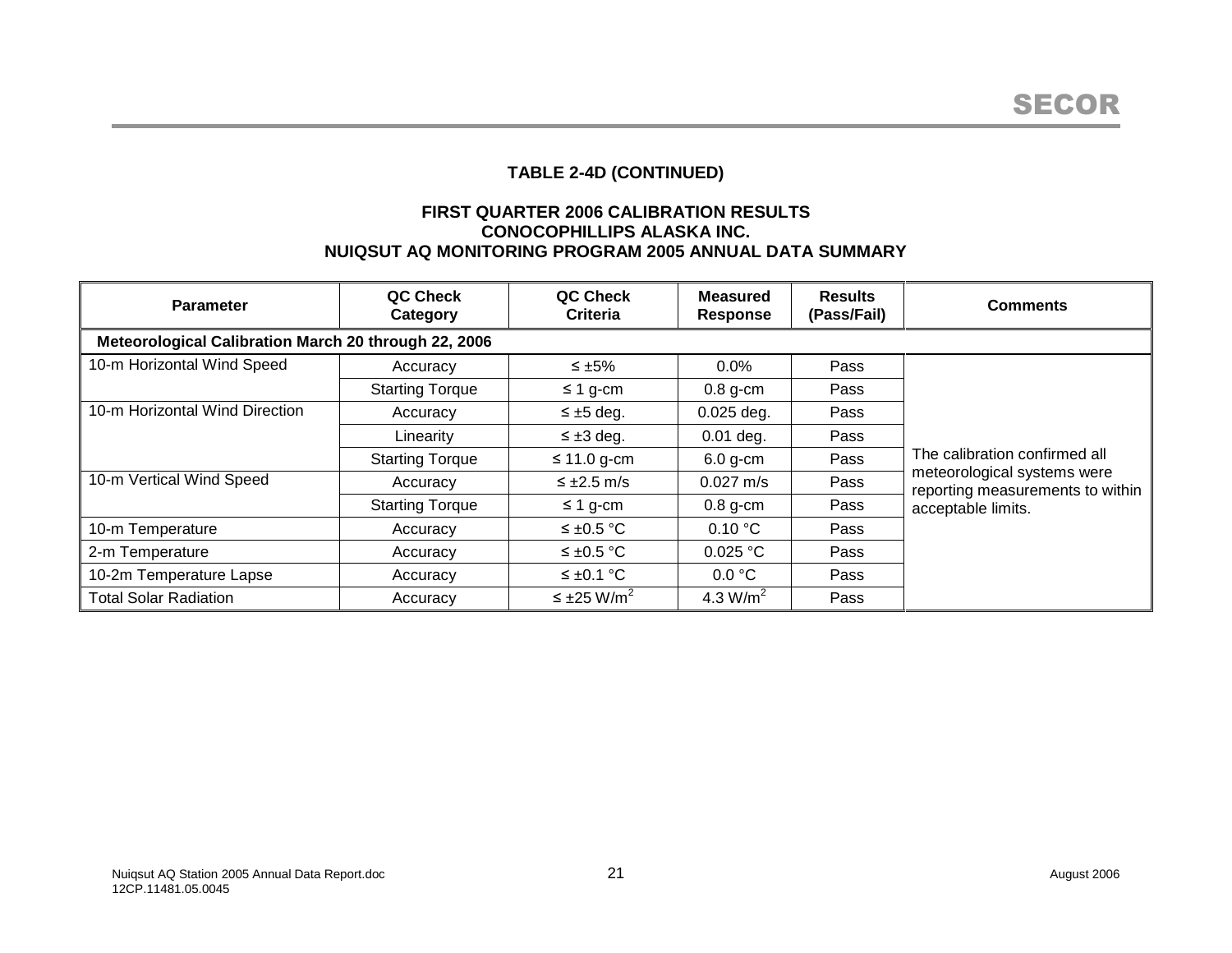horizontal wind speed measurements had a systematic bias suggesting the presence of a source of background electrical noise in the measurement system. Though the checks conducted by SECOR indicated some background noise was present in the measurement system, the noise was not sufficient to cause measurement accuracy errors outside acceptable limits. Furthermore, a statistical review of data collected between the previous system QA activity (i.e., the semiannual calibration conducted by SECOR on November 16, 2004) the audit and post-audit QA activity (i.e., the third quarter calibration conducted by SECOR August 23 through 25, 2005) could find no evidence supporting any system bias prior to or after the audit. It is hypothesized that when the wind speed sensor was brought to the ground for audit checks, aging system wiring was compromised resulting in the reported bias. When the sensor was returned to the tower, the original wiring configuration was restored and the bias disappeared. Since the subsequent calibration was conducted with the sensor in place on the tower (i.e., without disturbing system wiring), no significant bias was detected. Still, measurement system integrity was suspect; therefore, the wind speed/direction sensor and system wiring was replaced during the quarterly calibration. Since it has been concluded the failed audit resulted from auditing procedures, no horizontal wind speed data has been corrected or invalidated as a result of audit findings.

#### Third Quarter 2005

The third quarter calibration of the air quality measurement systems was conducted by SECOR on October 25 through 27, 2005. Though it was not conducted within the third calendar quarter, it was conducted within three months of the previous system calibration in accordance with QAPP goals. Results of this QA activity are summarized in Table 2-4b which shows all air quality systems were reporting measurements to within acceptable limits.

The meteorological measurement system semiannual calibration was conducted on October 25, 2006 approximately 11 months after the previous system calibration. QAPP goals target a meteorological measurement system calibration every 6 months. Ramifications of this deviation from QAPP goals are discussed at the end of this section. Results of this QA activity are summarized in Table 2-4b which shows all meteorological systems were reporting measurements to within acceptable limits.

#### Fourth Quarter 2005

The fourth quarter air quality measurement system calibration was conducted by SECOR from December 6 through 8, 2005. Results of this QA activity are summarized in Table 2-4c, which shows all air quality systems were reporting measurements to within acceptable limits.

#### First Quarter 2006

The first quarter air quality and meteorological measurement system calibration was conducted by SECOR from March 20 through 22, 2006. Results of this QA activity are summarized in Table 2-4d, which shows all air quality and meteorological systems were reporting measurements to within acceptable limits.

#### Deviations from the QAPP

Due to delayed calibrations, QAPP goals were not met for the following four period/parameter combinations: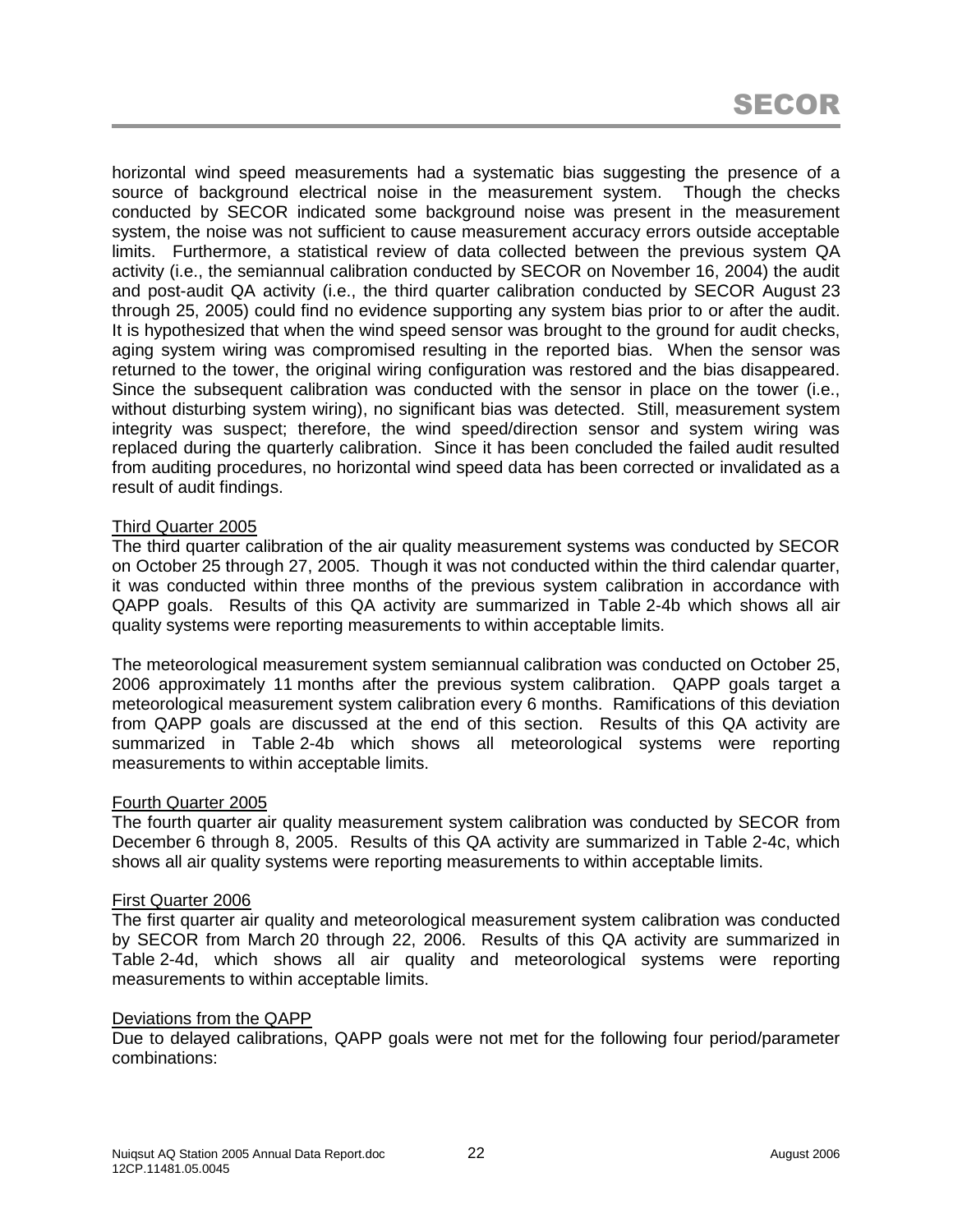- **Air quality** data collection QA goals were not met from March 23 through (first quarter 2005 calibration) August 24, 2005 (delayed second quarter 2005 calibration) because more than three months elapsed between quarterly calibrations. Regardless, system data accuracy should not be questioned because the period is bracketed by calibrations demonstrating the system was reporting measurements to within acceptable limits and the system was stable during the period as demonstrated by the results of the following QA activities:
	- o 155 Nightly Level I Calibration Checks,
	- o 17 Weekly Precision Checks, and
	- o 1 Independent Performance Audit (Conducted May 24 and 25, 2005)
- **Horizontal wind direction** data collection QA goals were not met from November 16, 2004 (second 2004 semiannual calibration) through August 24, 2005 (sensor replacement and calibration) because more than six months elapsed between system calibrations. Regardless, data accuracy should not be questioned because bracketing calibrations combined with historical evidence of high system accuracy stability and the results of the semiannual audit conducted in May 2006 proves this sensor continually reported measurements to within acceptable limits.
- **Horizontal wind speed** data collection QA goals were not met from November 16, 2004 (second 2004 semiannual calibration) through August 24, 2005 (sensor replacement and calibration) because more than six months elapsed between system calibrations. Regardless, data accuracy should not be questioned because bracketing calibrations combined with historical evidence of high system accuracy stability proves this sensor continually reported measurements to within acceptable limits. As detailed in the Quarter #2 Data Summary Report, the results of the semiannual audit conducted in May 2006 were considered erroneous for this sensor and cannot be used to help establish sensor accuracy.
- **Temperature, vertical wind speed and solar radiation** data collection QA goals were not met from November 16, 2004 (second 2004 semiannual calibration) through October 25, 2005 (delayed first 2005 semiannual calibration) because more than six months elapsed between system calibrations. Regardless, data accuracy should not be questioned because bracketing calibrations combined with historical evidence of high system accuracy stability and the results of the semiannual audit conducted in May 2006 proves these sensors continually reported measurements to within acceptable limits.

## **2.5.2 Independent Quality Assurance Audits**

A written description of quarterly independent QA performance audits and the technical systems audit is presented below. Quarterly performance audit results are also summarized in Tables 2-5a through Table 2-5d for each measurement parameter.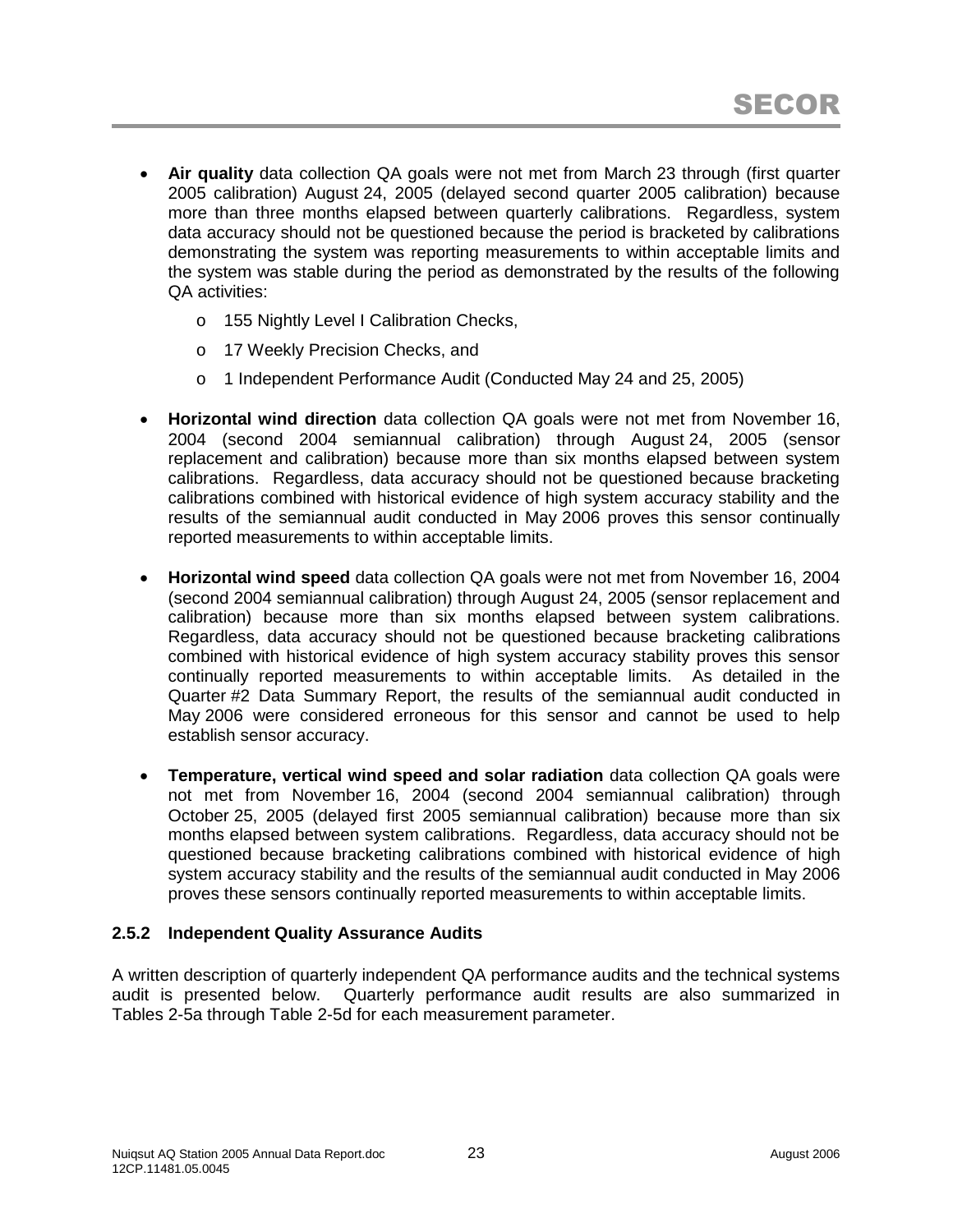## **TABLE 2-5A**

## **SECOND QUARTER 2005 AUDIT RESULTS CONOCOPHILLIPS ALASKA INC. NUIQSUT AQ MONITORING PROGRAM 2005 ANNUAL DATA SUMMARY**

| <b>Parameter</b>                         | QC Check<br>Category      | QC Check<br><b>Criteria</b> | <b>Measured</b><br><b>Response</b> | <b>Results</b><br>(Pass/Fail) | <b>Comments</b>                     |
|------------------------------------------|---------------------------|-----------------------------|------------------------------------|-------------------------------|-------------------------------------|
| Air Quality Audit May 24 though 25, 2005 |                           |                             |                                    |                               |                                     |
| SO <sub>2</sub>                          | Slope                     | $≥ 0.85$ and ≤ 1.15         | 0.97                               | Pass                          |                                     |
|                                          | Intercept                 | $\leq \pm 3\%$ full scale   | $-0.2%$                            | Pass                          |                                     |
|                                          | Correlation Coef.         | $\geq 0.9950$               | 1.0                                | Pass                          |                                     |
| NO <sub>x</sub>                          | Slope                     | $≥ 0.85$ and ≤ 1.15         | 1.1                                | Pass                          |                                     |
|                                          | Intercept                 | $\leq \pm 3\%$ full scale   | 0%                                 | Pass                          |                                     |
|                                          | Correlation Coef.         | $\geq 0.9950$               | 1.0                                | Pass                          |                                     |
| <b>NO</b>                                | Slope                     | $≥ 0.85$ and ≤ 1.15         | 1.1                                | Pass                          | The audit confirmed all air quality |
|                                          | Intercept                 | $\leq \pm 3\%$ full scale   | $-0.4\%$                           | Pass                          | systems were reporting              |
|                                          | Correlation Coef.         | $\geq 0.9950$               | 1.0                                | Pass                          | measurements to within              |
| NO <sub>2</sub>                          | Converter Eff.            | $\geq 96\%$                 | 99.4%                              | Pass                          | acceptable limits.                  |
| $O_3$                                    | Slope                     | $≥ 0.85$ and ≤ 1.15         | 1.0                                | Pass                          |                                     |
|                                          | Intercept                 | $\leq \pm 3\%$ full scale   | 1.0%                               | Pass                          |                                     |
|                                          | Correlation Coef.         | $\geq 0.9950$               | 1.0                                | Pass                          |                                     |
| $PM_{10}$                                | Sample Flow               | $\leq \pm 10\%$             | -4.7%                              | Pass                          |                                     |
|                                          | <b>Total Flow</b>         | ≤ $±10\%$                   | 0.48%                              | Pass                          |                                     |
|                                          | <b>Mass Determination</b> | $\leq \pm 2.5\%$            | $1.0\%$                            | Pass                          |                                     |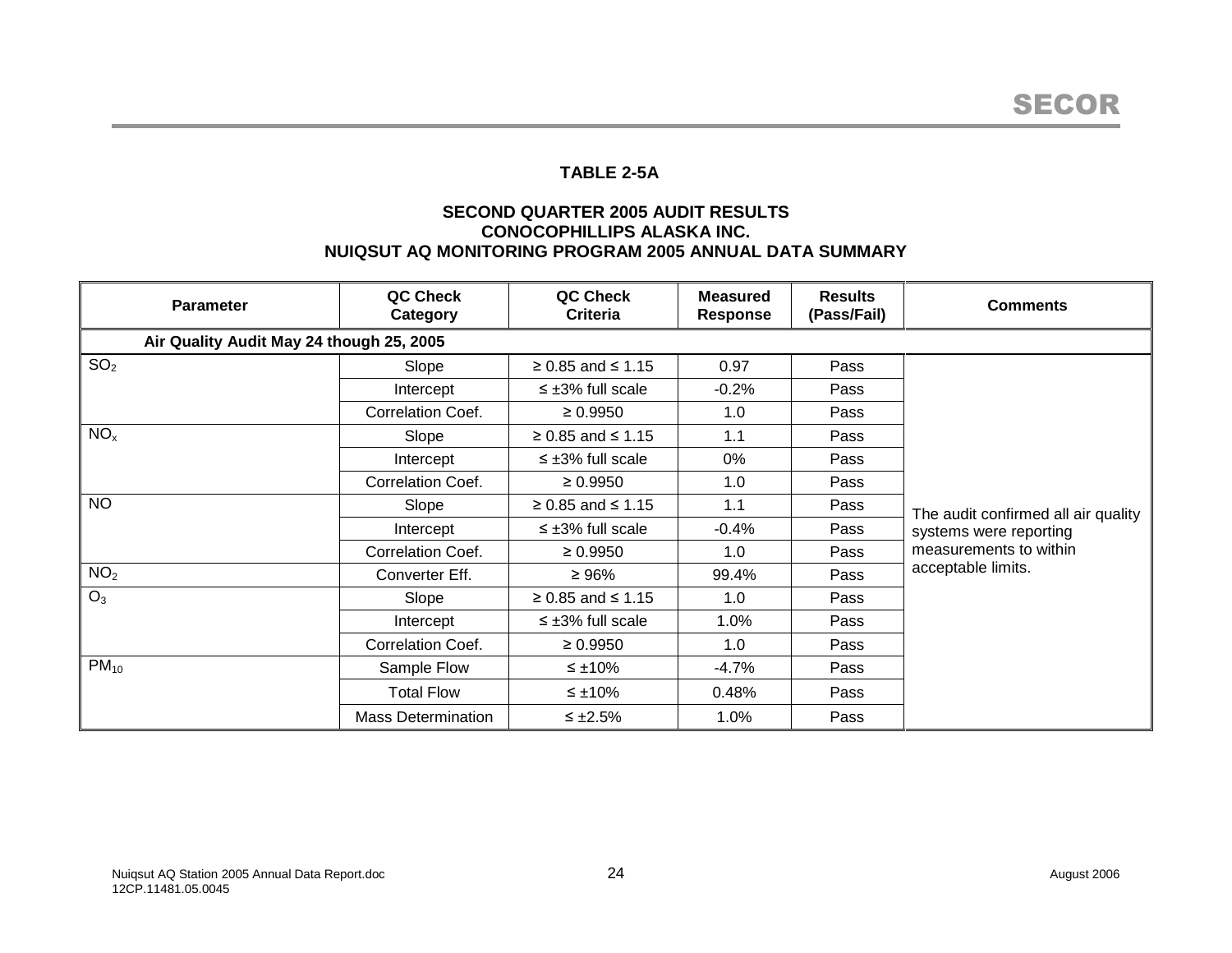# **TABLE 2-5A (CONTINUED)**

### **SECOND QUARTER 2005 AUDIT RESULTS CONOCOPHILLIPS ALASKA INC. NUIQSUT AQ MONITORING PROGRAM 2005 ANNUAL DATA SUMMARY**

| <b>Parameter</b>                            | QC Check<br>Category   | QC Check<br><b>Criteria</b> | <b>Measured</b><br>Response | <b>Results</b><br>(Pass/Fail) | <b>Comments</b>                |
|---------------------------------------------|------------------------|-----------------------------|-----------------------------|-------------------------------|--------------------------------|
| Meteorological Audit May 24 though 25, 2005 |                        |                             |                             |                               |                                |
| 10-m Horizontal Wind Speed                  | Accuracy               | ≤ $±5\%$                    | 6.1%                        | Fail                          |                                |
|                                             | <b>Starting Torque</b> | $\leq$ 1 g-cm               | $0.3$ g-cm                  | Pass                          |                                |
| 10-m Horizontal Wind Direction              | Accuracy               | $\leq \pm 5$ deg.           | $1.5$ deg.                  | Pass                          |                                |
|                                             | Linearity              | $\leq \pm 3$ deg.           | $0.9$ deg.                  | Pass                          | The audit confirmed all        |
|                                             | <b>Starting Torque</b> | $\leq$ 11.0 g-cm            | $6.0$ g-cm                  | Pass                          | meteorological systems except  |
| 10-m Vertical Wind Speed                    | Accuracy               | $\leq \pm 2.5$ m/s          | $0.03 \text{ m/s}$          | Pass                          | for the horizontal wind speed  |
|                                             | <b>Starting Torque</b> | $\leq$ 1 g-cm               | $0.2$ g-cm                  | Pass                          | were reporting measurements to |
| 10-m Temperature                            | Accuracy               | $\leq \pm 0.5$ °C           | 0.15 °C                     | Pass                          | within acceptable limits.      |
| 2-m Temperature                             | Accuracy               | $≤$ ±0.5 °C                 | 0.17 °C                     | Pass                          |                                |
| 10-2m Temperature Lapse                     | Accuracy               | $\leq \pm 0.1$ °C           | 0.02 °C                     | Pass                          |                                |
| <b>Total Solar Radiation</b>                | Accuracy               | $\leq \pm 5\%$ full scale   | 2.2%                        | Pass                          |                                |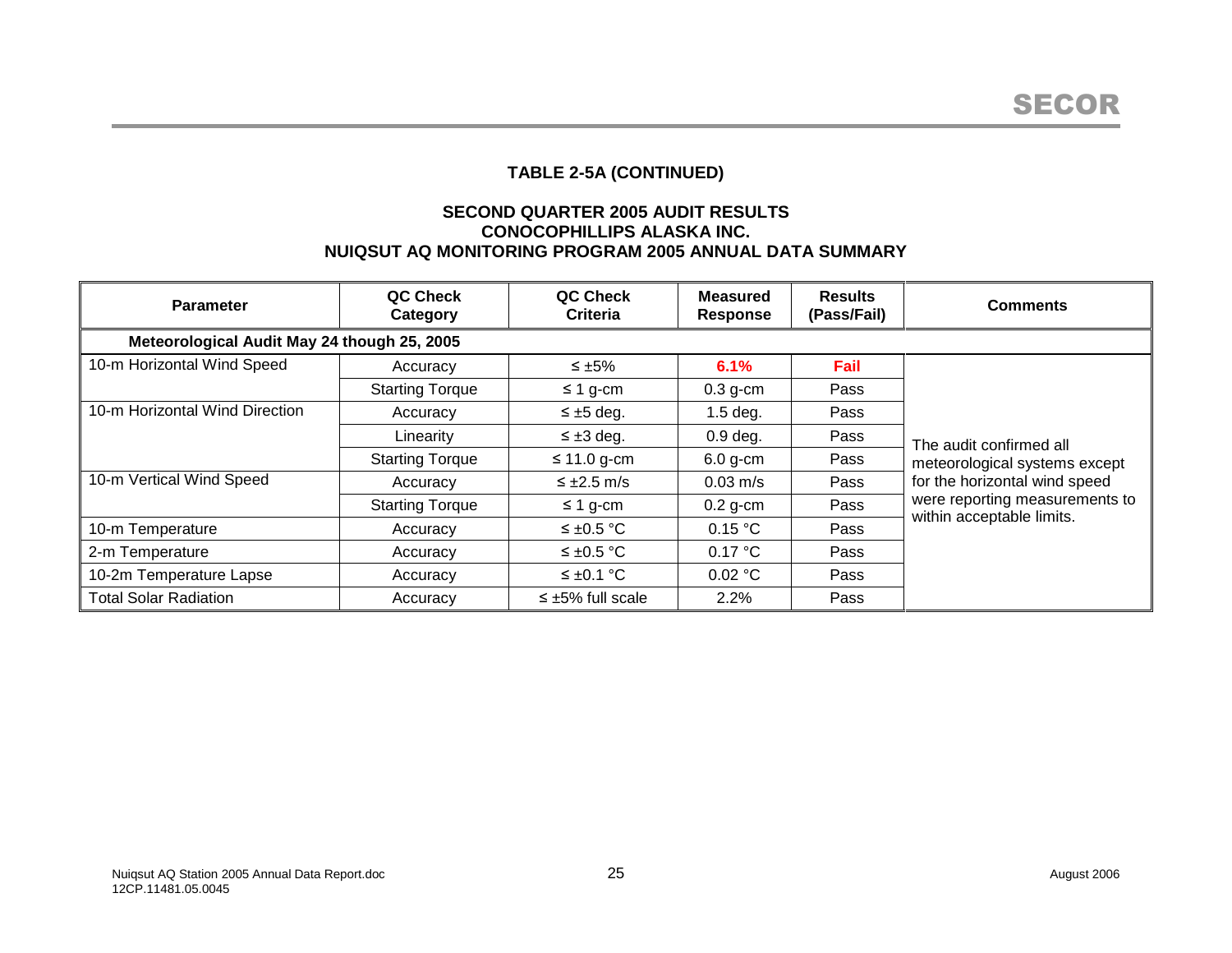## **TABLE 2-5B**

## **THIRD QUARTER 2005 AUDIT RESULTS CONOCOPHILLIPS ALASKA INC. NUIQSUT AQ MONITORING PROGRAM 2005 ANNUAL DATA SUMMARY**

| <b>Parameter</b>                                                                                                                                                 | QC Check<br>Category      | QC Check<br>Criteria      | <b>Measured</b><br><b>Response</b> | <b>Results</b><br>(Pass/Fail) | <b>Comments</b>                     |
|------------------------------------------------------------------------------------------------------------------------------------------------------------------|---------------------------|---------------------------|------------------------------------|-------------------------------|-------------------------------------|
| Air Quality Audit September 13 through 14, 2005                                                                                                                  |                           |                           |                                    |                               |                                     |
| SO <sub>2</sub>                                                                                                                                                  | Slope                     | $≥ 0.85$ and ≤ 1.15       | 0.95                               | Pass                          |                                     |
|                                                                                                                                                                  | Intercept                 | $\leq \pm 3\%$ full scale | 0.20%                              | Pass                          |                                     |
|                                                                                                                                                                  | Correlation Coef.         | $\geq 0.9950$             | 1.0                                | Pass                          |                                     |
| NO <sub>x</sub>                                                                                                                                                  | Slope                     | $≥ 0.85$ and ≤ 1.15       | 0.99                               | Pass                          |                                     |
|                                                                                                                                                                  | Intercept                 | $\leq \pm 3\%$ full scale | $-0.20%$                           | Pass                          |                                     |
|                                                                                                                                                                  | Correlation Coef.         | $\geq 0.9950$             | 1.0                                | Pass                          |                                     |
| <b>NO</b>                                                                                                                                                        | Slope                     | $≥ 0.85$ and ≤ 1.15       | 1.0                                | Pass                          | The audit confirmed all air quality |
|                                                                                                                                                                  | Intercept                 | $\leq \pm 3\%$ full scale | $-0.20%$                           | Pass                          | systems were reporting              |
|                                                                                                                                                                  | Correlation Coef.         | $\geq 0.9950$             | 1.0                                | Pass                          | measurements to within              |
| NO <sub>2</sub>                                                                                                                                                  | Converter Eff.            | $\geq 96\%$               | 100%                               | Pass                          | acceptable limits.                  |
| $O_3$                                                                                                                                                            | Slope                     | $≥ 0.85$ and ≤ 1.15       | 1.01                               | Pass                          |                                     |
|                                                                                                                                                                  | Intercept                 | $\leq \pm 3\%$ full scale | 1.4%                               | Pass                          |                                     |
|                                                                                                                                                                  | Correlation Coef.         | $\geq 0.9950$             | 1.0                                | Pass                          |                                     |
| $PM_{10}$                                                                                                                                                        | Sample Flow               | ≤ ±10%                    | $-1.6%$                            | Pass                          |                                     |
|                                                                                                                                                                  | <b>Total Flow</b>         | $\leq \pm 10\%$           | $-2.0%$                            | Pass                          |                                     |
|                                                                                                                                                                  | <b>Mass Determination</b> | $\leq \pm 2.5\%$          | 1.06%                              | Pass                          |                                     |
| <b>Meteorological Calibration</b>                                                                                                                                |                           |                           |                                    |                               |                                     |
| Conducting a meteorological measurement systems audit is only required semiannually and was conducted during the second and fourth calendar<br>quarters of 2005. |                           |                           |                                    |                               |                                     |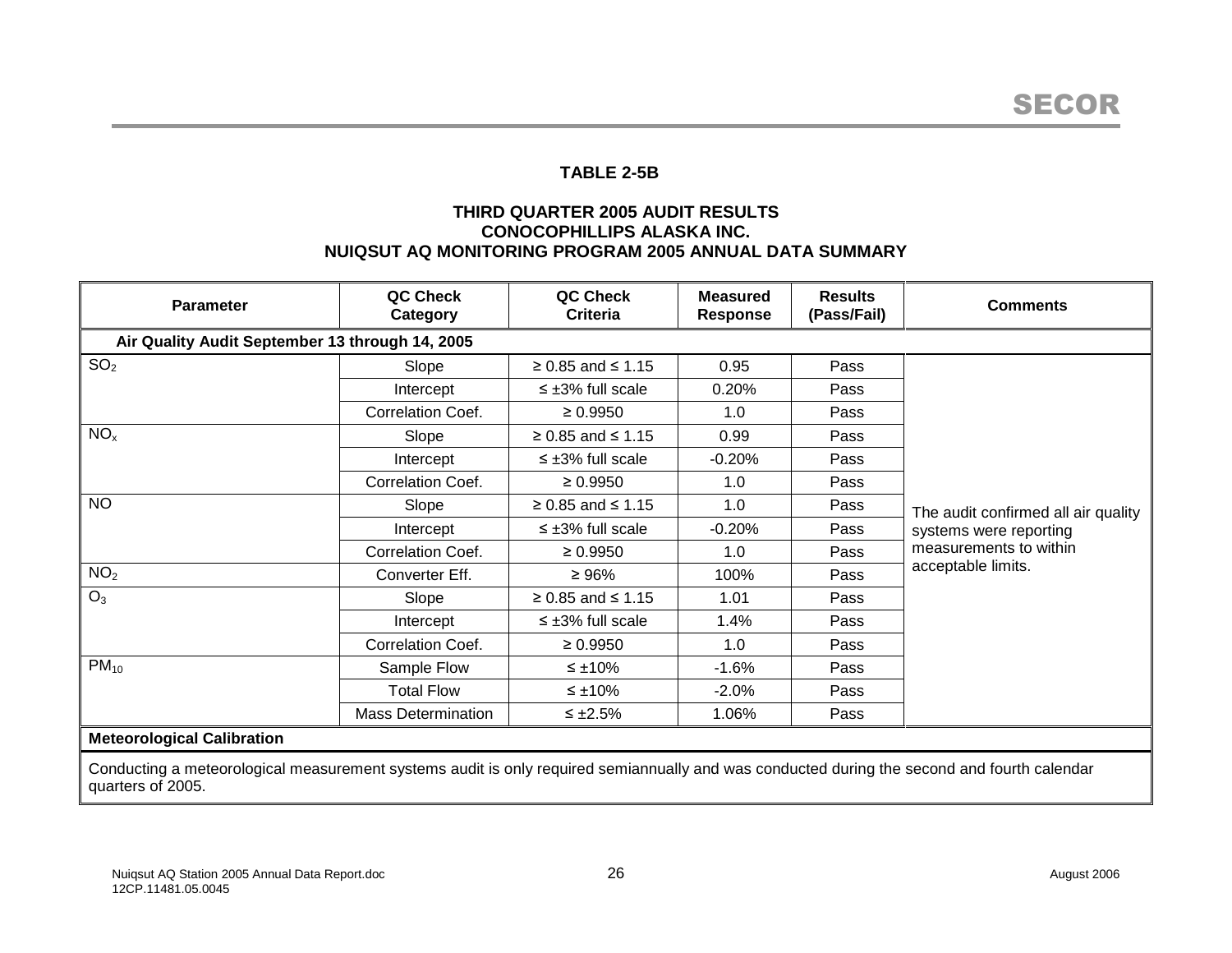## **TABLE 2-5C**

## **FOURTH QUARTER 2005 AUDIT RESULTS CONOCOPHILLIPS ALASKA INC. NUIQSUT AQ MONITORING PROGRAM 2005 ANNUAL DATA SUMMARY**

| <b>Parameter</b>                             | QC Check<br>Category      | QC Check<br><b>Criteria</b> | <b>Measured</b><br><b>Response</b> | <b>Results</b><br>(Pass/Fail) | <b>Comments</b>                     |
|----------------------------------------------|---------------------------|-----------------------------|------------------------------------|-------------------------------|-------------------------------------|
| Air Quality Audit December 6 through 8, 2005 |                           |                             |                                    |                               |                                     |
| SO <sub>2</sub>                              | Slope                     | $≥ 0.85$ and ≤ 1.15         | 0.87                               | Pass                          |                                     |
|                                              | Intercept                 | $\leq \pm 3\%$ full scale   | $0.0\%$                            | Pass                          |                                     |
|                                              | Correlation Coef.         | $\geq 0.9950$               | 1.0                                | Pass                          |                                     |
| NO <sub>x</sub>                              | Slope                     | $≥ 0.85$ and ≤ 1.15         | 0.87                               | Pass                          |                                     |
|                                              | Intercept                 | $\leq \pm 3\%$ full scale   | 0.6%                               | Pass                          |                                     |
|                                              | Correlation Coef.         | $\geq 0.9950$               | 1.0                                | Pass                          |                                     |
| <b>NO</b>                                    | Slope                     | $≥ 0.85$ and ≤ 1.15         | 0.87                               | Pass                          | The audit confirmed all air quality |
|                                              | Intercept                 | $\leq \pm 3\%$ full scale   | 0.4%                               | Pass                          | systems were reporting              |
|                                              | Correlation Coef.         | $\geq 0.9950$               | 1.0                                | Pass                          | measurements to within              |
| NO <sub>2</sub>                              | Converter Eff.            | $\geq 96\%$                 | 100%                               | Pass                          | acceptable limits.                  |
| $O_3$                                        | Slope                     | $≥ 0.85$ and ≤ 1.15         | 1.0                                | Pass                          |                                     |
|                                              | Intercept                 | $\leq \pm 3\%$ full scale   | $-1.2%$                            | Pass                          |                                     |
|                                              | Correlation Coef.         | $\geq 0.9950$               | 1.0                                | Pass                          |                                     |
| $PM_{10}$                                    | Sample Flow               | ≤ $±10\%$                   | 2.0%                               | Pass                          |                                     |
|                                              | <b>Total Flow</b>         | ≤ $±10\%$                   | $-7.1\%$                           | Pass                          |                                     |
|                                              | <b>Mass Determination</b> | $\leq \pm 2.5\%$            | 0.92%                              | Pass                          |                                     |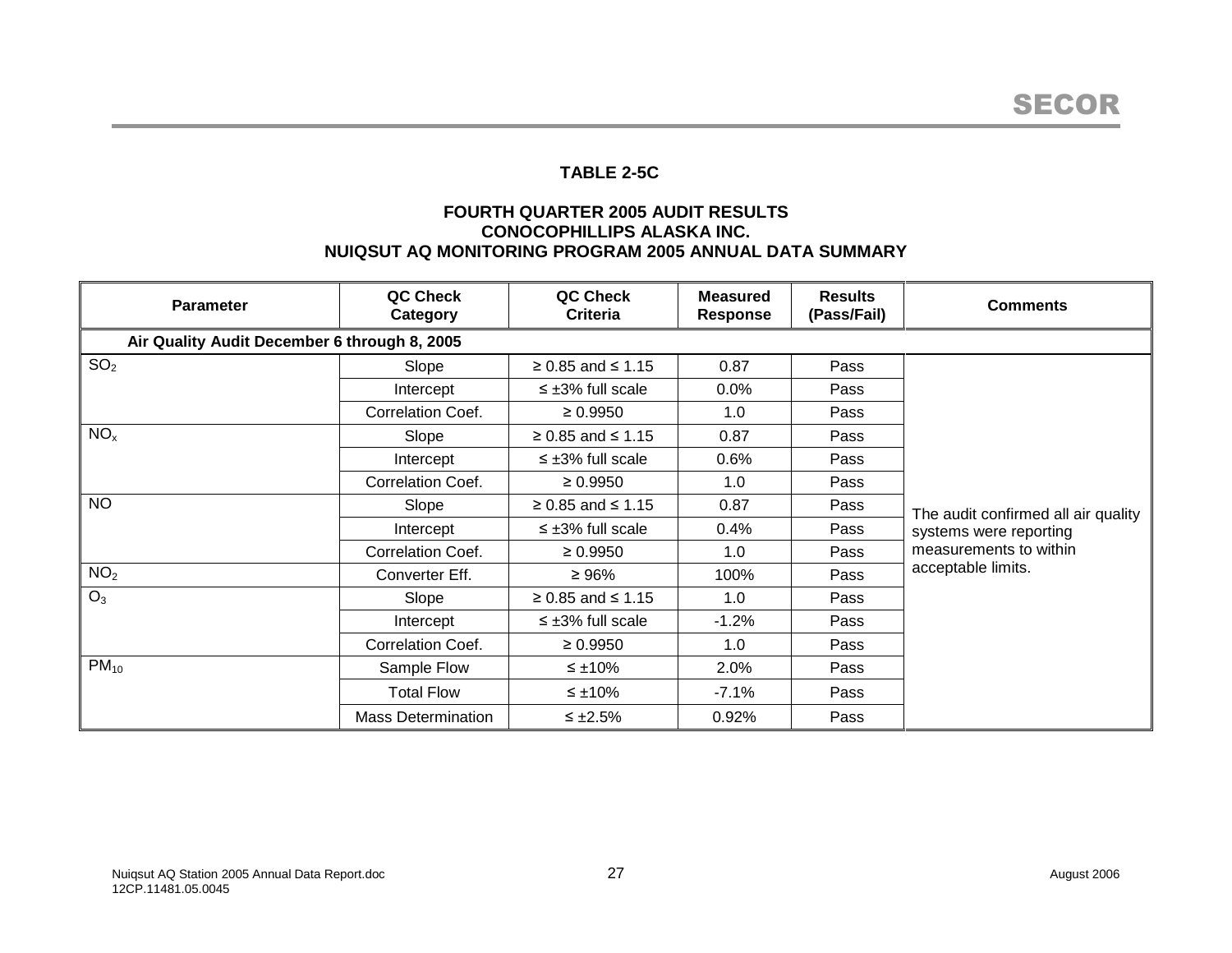# **TABLE 2-5C (CONTINUED)**

### **FOURTH QUARTER 2005 AUDIT RESULTS CONOCOPHILLIPS ALASKA INC. NUIQSUT AQ MONITORING PROGRAM 2005 ANNUAL DATA SUMMARY**

| <b>Parameter</b>                                | QC Check<br>Category   | QC Check<br><b>Criteria</b> | <b>Measured</b><br><b>Response</b> | <b>Results</b><br>(Pass/Fail) | <b>Comments</b>                                                      |
|-------------------------------------------------|------------------------|-----------------------------|------------------------------------|-------------------------------|----------------------------------------------------------------------|
| Meteorological Audit December 6 through 8, 2005 |                        |                             |                                    |                               |                                                                      |
| 10-m Horizontal Wind Speed                      | Accuracy               | $\leq \pm 5\%$              | $0.0\%$                            | Pass                          | The audit confirmed all                                              |
|                                                 | <b>Starting Torque</b> | $\leq$ 1 g-cm               | $0.3$ g-cm                         | Pass                          | meteorological systems that<br>could be audited were reporting       |
| 10-m Horizontal Wind Direction                  | Accuracy               | $\leq \pm 5$ deg.           | $1.3$ deg.                         | Pass                          | measurements to within                                               |
|                                                 | Linearity              | $\leq \pm 3$ deg.           | $0.6$ deg.                         | Pass                          | acceptable limits.                                                   |
|                                                 | <b>Starting Torque</b> | $\leq$ 11.0 g-cm            | $6.0$ g-cm                         | Pass                          |                                                                      |
| 10-m Vertical Wind Speed                        | Accuracy               | $\leq \pm 2.5$ m/s          | $0.78 \text{ m/s}$                 | Pass                          | The 2-meter temperature sensor<br>was off-line; therefore, a 2-meter |
|                                                 | <b>Starting Torque</b> | $\leq$ 1 g-cm               | $0.4$ g-cm                         | Pass                          | temperature and corresponding                                        |
| 10-m Temperature                                | Accuracy               | $≤$ ±0.5 °C                 | 0.24 °C                            | Pass                          | temperature lapse audit could not                                    |
| 2-m Temperature                                 | Accuracy               | $≤$ ±0.5 °C                 |                                    | N.A.                          | be conducted.                                                        |
| 10-2m Temperature Lapse                         | Accuracy               | $≤$ ±0.1 °C                 |                                    | N.A.                          | A solar radiation audit could not                                    |
| Total Solar Radiation                           | Accuracy               | $\leq \pm 5\%$ full scale   |                                    | N.A.                          | be conducted due to low sun<br>angles during this time of year.      |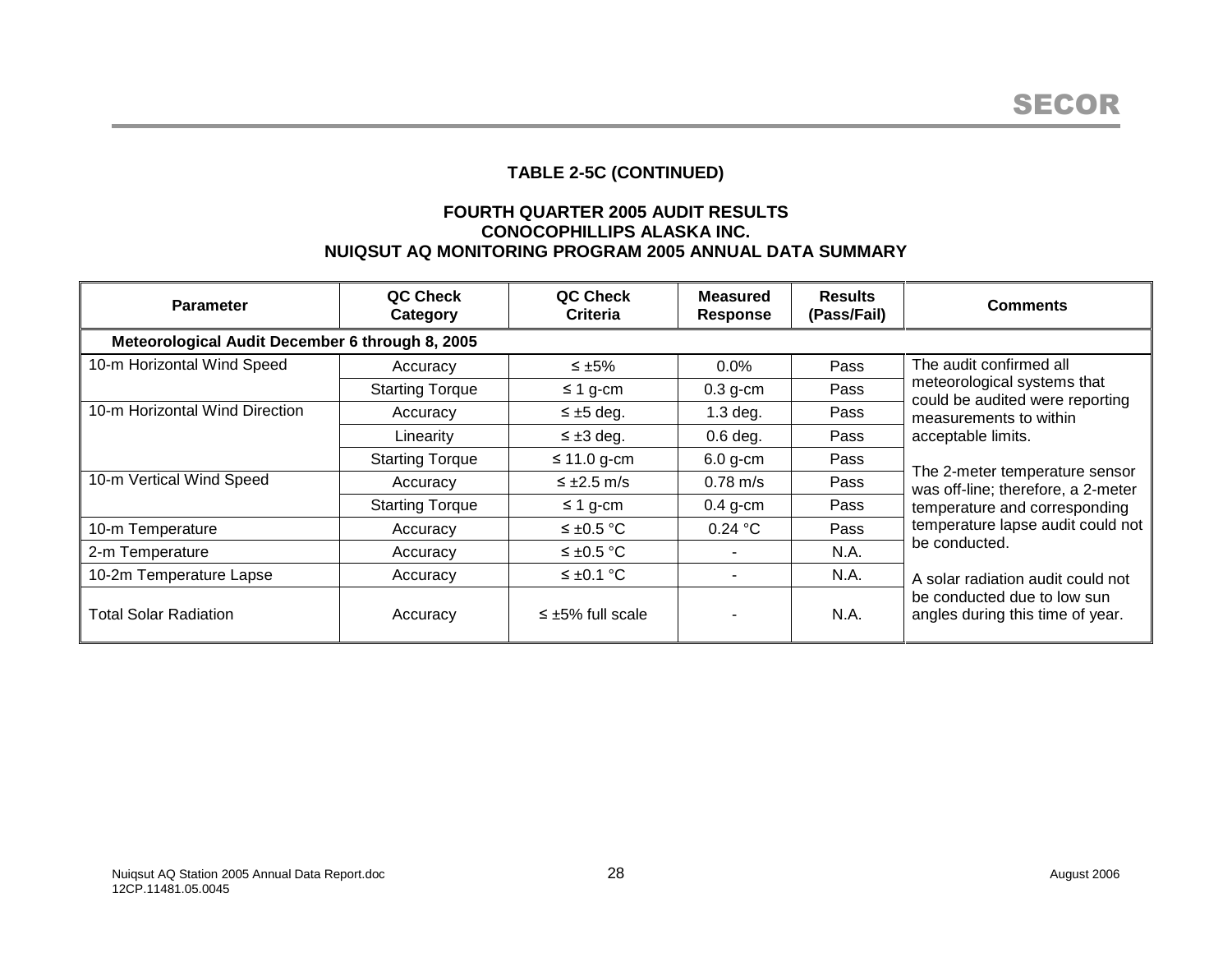## **TABLE 2-5D**

### **FIRST QUARTER 2006 AUDIT RESULTS CONOCOPHILLIPS ALASKA INC. NUIQSUT AQ MONITORING PROGRAM 2005 ANNUAL DATA SUMMARY**

| <b>Parameter</b>                                                                                                                                                   | QC Check<br>Category      | QC Check<br>Criteria      | <b>Measured</b><br><b>Response</b> | <b>Results</b><br>(Pass/Fail) | <b>Comments</b>                                  |
|--------------------------------------------------------------------------------------------------------------------------------------------------------------------|---------------------------|---------------------------|------------------------------------|-------------------------------|--------------------------------------------------|
| Air Quality Audit March 22, 2006                                                                                                                                   |                           |                           |                                    |                               |                                                  |
| SO <sub>2</sub>                                                                                                                                                    | Slope                     | $≥ 0.85$ and ≤ 1.15       | 0.88                               | Pass                          |                                                  |
|                                                                                                                                                                    | Intercept                 | $\leq \pm 3\%$ full scale | 0.0%                               | Pass                          |                                                  |
|                                                                                                                                                                    | Correlation Coef.         | $\geq 0.9950$             | 1.0                                | Pass                          |                                                  |
| NO <sub>x</sub>                                                                                                                                                    | Slope                     | $≥ 0.85$ and ≤ 1.15       | 0.91                               | Pass                          |                                                  |
|                                                                                                                                                                    | Intercept                 | $\leq \pm 3\%$ full scale | 0.20%                              | Pass                          |                                                  |
|                                                                                                                                                                    | Correlation Coef.         | $\geq 0.9950$             | 1.0                                | Pass                          |                                                  |
| <b>NO</b>                                                                                                                                                          | Slope                     | $≥ 0.85$ and ≤ 1.15       | 0.90                               | Pass                          | The audit confirmed all air quality              |
|                                                                                                                                                                    | Intercept                 | $\leq \pm 3\%$ full scale | 0.0%                               | Pass                          | systems were reporting<br>measurements to within |
|                                                                                                                                                                    | Correlation Coef.         | $\geq 0.9950$             | 1.0                                | Pass                          | acceptable limits.                               |
| NO <sub>2</sub>                                                                                                                                                    | Converter Eff.            | $\geq 96\%$               | 99.8%                              | Pass                          |                                                  |
| $O_3$                                                                                                                                                              | Slope                     | $≥ 0.85$ and ≤ 1.15       | 1.0                                | Pass                          |                                                  |
|                                                                                                                                                                    | Intercept                 | $\leq \pm 3\%$ full scale | 0.60%                              | Pass                          |                                                  |
|                                                                                                                                                                    | Correlation Coef.         | $\geq 0.9950$             | 1.0                                | Pass                          |                                                  |
| $PM_{10}$                                                                                                                                                          | Sample Flow               | ≤ ±10%                    | 1.7%                               | Pass                          |                                                  |
|                                                                                                                                                                    | <b>Total Flow</b>         | $\leq \pm 10\%$           | $-2.9%$                            | Pass                          |                                                  |
|                                                                                                                                                                    | <b>Mass Determination</b> | $\leq \pm 2.5\%$          | 1.0%                               | Pass                          |                                                  |
| <b>Meteorological Audit</b>                                                                                                                                        |                           |                           |                                    |                               |                                                  |
| Conducting meteorological measurement systems audit is only required semiannually and was conducted during the fourth 2005 and second calendar<br>quarter of 2006. |                           |                           |                                    |                               |                                                  |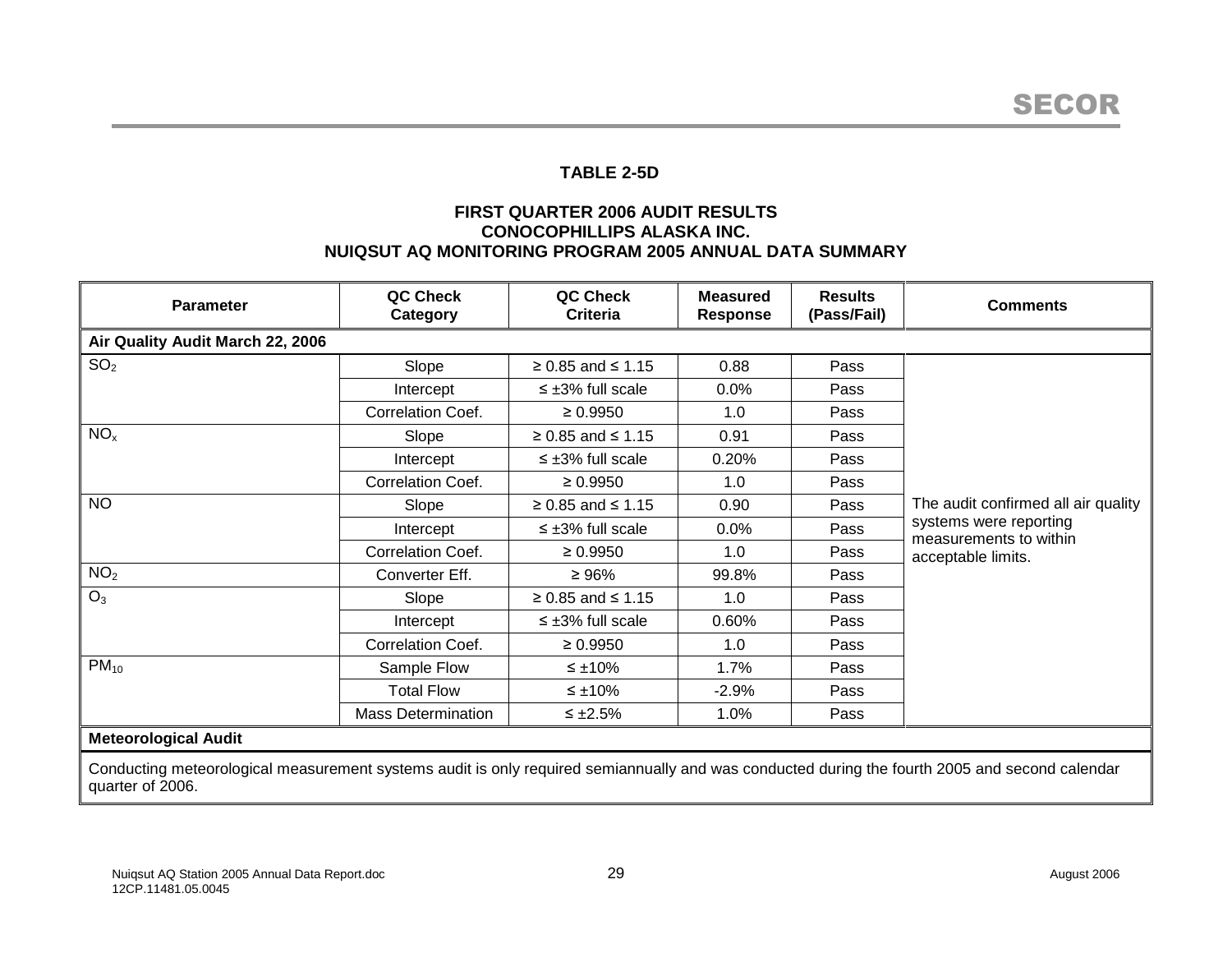# Second Quarter 2005

The second quarter 2005 air quality and meteorological measurement system performance audit was conducted by Air Monitoring Services and Technology (AMSTech) May 24 through 25, 2006. Audit results showed all systems were reporting measurements to within required accuracy limits except the horizontal wind speed measurement system. Based on the second quarter calibration results, it was determined the failure was due electrical noise present in the measurement system only when the wind speed sensor was removed from the tower (see discussion in Section 2.5.1 – Second Quarter 2005). Therefore, no horizontal wind speed data has been corrected or invalidated as a result of audit findings.

#### Third Quarter 2005

The third quarter 2005 performance audit of the air quality measurement systems was conducted by AMSTech September 13 through 14, 2005. Audit results showed all systems were reporting measurements to within required accuracy limits.

#### Fourth Quarter 2005

The fourth quarter 2005 performance audit of the air quality and meteorological measurement systems was conducted by AMSTech December 6 through 8, 2005. Audit results showed all systems were reporting measurements to within required accuracy limits.

#### First Quarter 2006

The first quarter 2005 performance audit of the air quality measurement systems was conducted by AMSTech on March 22, 2006. Audit results showed all systems were reporting measurements to within required accuracy limits.

#### Technical Systems Audit

The annual Technical Systems Audit (TSA) of data handling, validation, processing, reporting procedures, and monitoring station siting and operation at the Nuiqsut Station and at the SECOR Air Resources Laboratory in Fort Collins, Colorado was conducted during June and July 2006. TSA results showed the monitoring station has been installed and is operating in accordance with the QAPP and USEPA-recommended guidelines. The audit also showed SECOR has the necessary organization, practical field experience, work facilities, and data processing procedures in place to accurately collect and report project ambient air quality and meteorological data.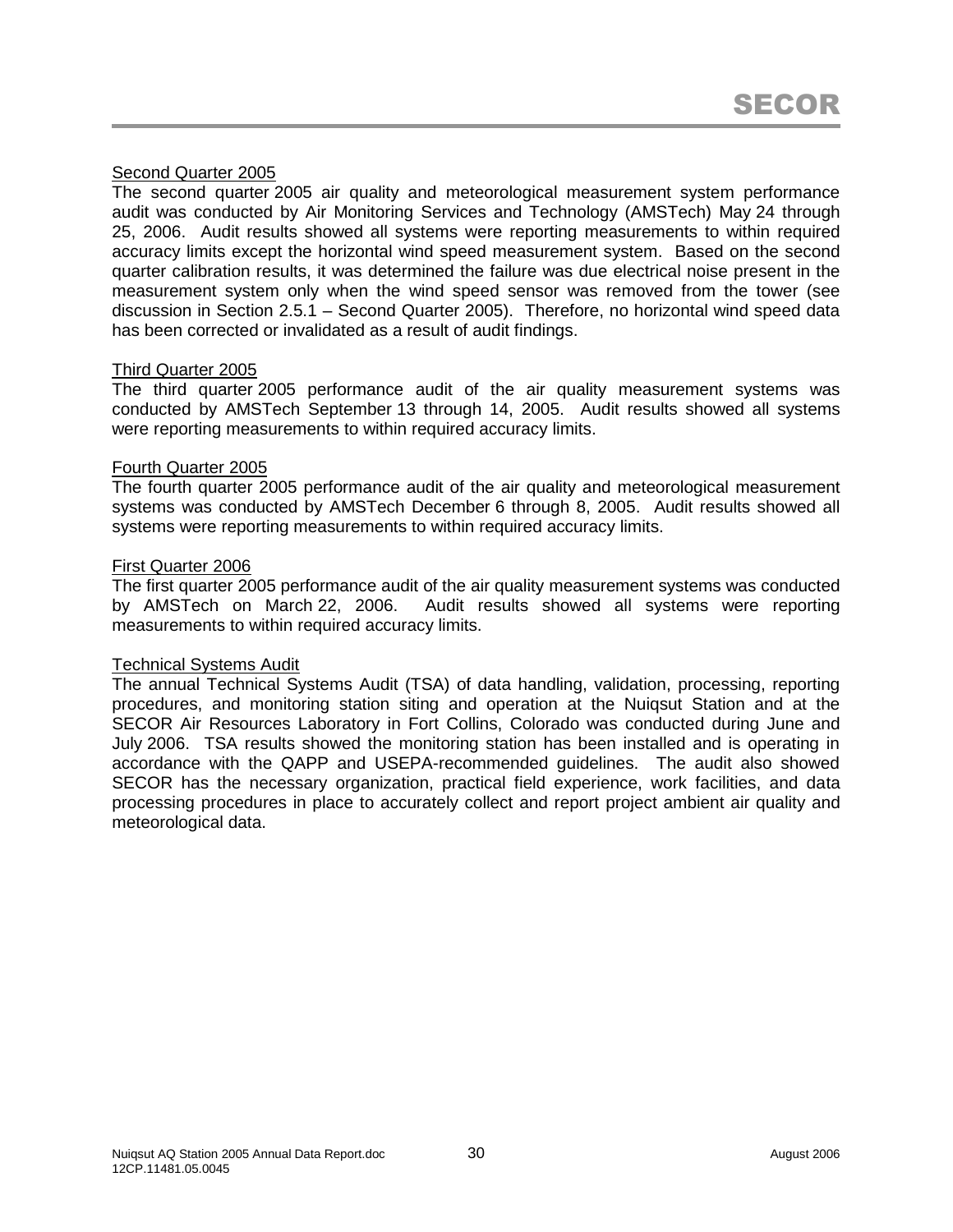# **3.0 MONITORING DATA NETWORK SUMMARY**

# **3.1 Air Quality Data Summary**

Criteria pollutants monitored as part of the Monitoring Program are nitrogen dioxide ( $NO<sub>2</sub>$ ), sulfur dioxide (SO<sub>2</sub>), respirable particulate less than 10 µm in diameter (PM<sub>10</sub>), and ozone (O<sub>3</sub>). Criteria pollutants are those air pollutants for which ADEC and USEPA have established standards that provide a threshold above which risk to public health and welfare becomes an issue. These standards are referred to as the Alaska Ambient Air Quality Standards (AAAQS) and are the same as the national standards for the pollutants measured. Applicable AAAQS, along with ambient concentrations measured at the Nuiqsut Station, are presented in Tables 3-1 through 3-4 and summarized by pollutant below.

## **3.1.1 Nitrogen Dioxide**

Table 3-1 shows the annual average  $NO<sub>2</sub>$  concentration was 0.002 ppm, compared to the annual  $NO<sub>2</sub>$  AAAQS of 0.053 ppm. The annual average  $NO<sub>2</sub>$  concentration is just above instrument detection level and only 3.8 percent of the  $NO<sub>2</sub>$  AAAQS. The annual average measured this year is lower than the historical Nuiqsut Station average of 0.004 ppm and equal to the annual average measured the previous year.

The variation of average hourly  $NO<sub>2</sub>$  concentration by wind direction this year was typical of past years with an approximate negative 0.002 to 0.003 ppm average offset. This offset is consistent with the difference between the historical and current years annual averaged hourly concentrations. As shown in Figure 3-1, historically, the lowest concentrations are measured when winds transport background air to the Nuiqsut Station (west-southwest through east-southeast). Slightly higher concentrations occur for wind directions that place the station downwind of Nuiqsut (southeast through southwest wind directions). Except for the overall 0.002 ppm decrease, the difference in the two trends were minor (i.e. on the scale of the measurement accuracy) and not significant. In general, measured  $NO<sub>2</sub>$  concentrations at Nuiqsut are extremely low.

Monthly average  $NO<sub>2</sub>$  concentrations are presented in Figure 3-2. For this monitoring year, the trend of monthly averaged measured concentrations showed very little seasonal variation. Historically, it is typical to observe increases in monthly averaged  $NO<sub>2</sub>$  concentrations during late winter. The pattern of higher measured concentrations in late winter has been attributed to differences in atmospheric dispersion characteristics between winter and summer, and potential changes in local emissions. Seasonal differences in atmospheric dispersion characteristics arise because in winter, there is an increase in stable and neutral atmospheric conditions. With the sun up in summer, solar radiation and heating of the surface induces more vertical mixing of the lower atmosphere than in winter, thereby increasing air pollution dispersion. In winter, without the benefit of solar energy, the atmosphere remains relatively stable reducing vertical pollution dispersion. In addition, the increased local use of heating systems and idling vehicles in winter contribute to the  $NO<sub>2</sub>$  load.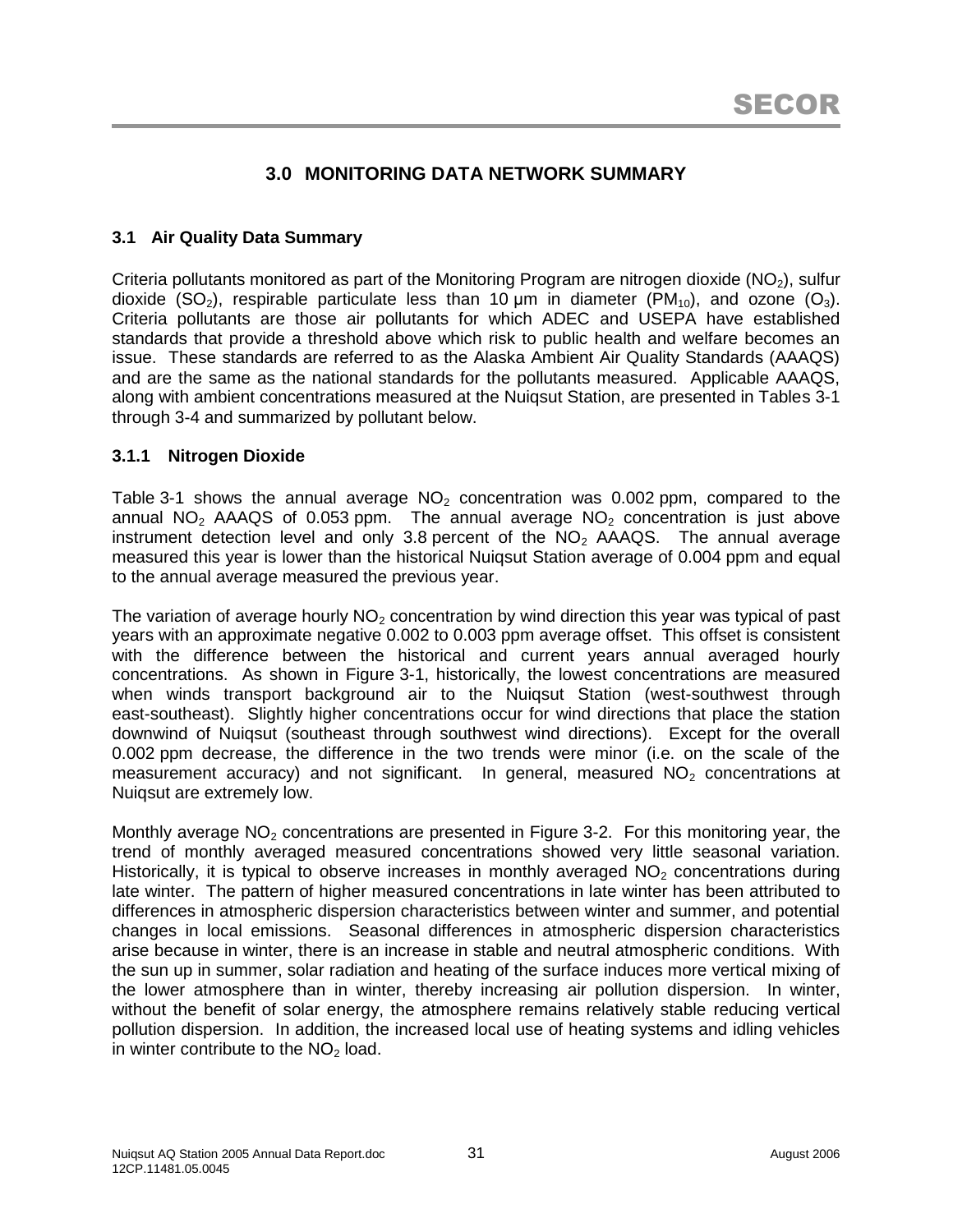#### **MEASURED NITROGEN DIOXIDE DATA SUMMARY CONOCOPHILLIPS ALASKA INC. NUIQSUT AQ MONITORING PROGRAM 2005 ANNUAL DATA SUMMARY**

| <b>Monitoring</b><br><b>Period</b> | Year | <b>Period</b><br>Mean<br>(ppm) | <b>Number of</b><br><b>Exceedances</b> |
|------------------------------------|------|--------------------------------|----------------------------------------|
| $2^{nd}$ Qtr.                      | 2005 | 0.001                          | None                                   |
| $3rd$ Qtr.                         | 2005 | 0.001                          | None                                   |
| $4^{th}$ Qtr.                      | 2005 | 0.001                          | None                                   |
| $1st$ Qtr.                         | 2006 | 0.002                          | None                                   |
| Annual                             | 2005 | 0.002                          | None                                   |

NAAQS/AAAQS:

• Annual - 0.053 ppm (100  $\mu$ g/m<sup>3</sup>) – Compared to the annual arithmetic mean.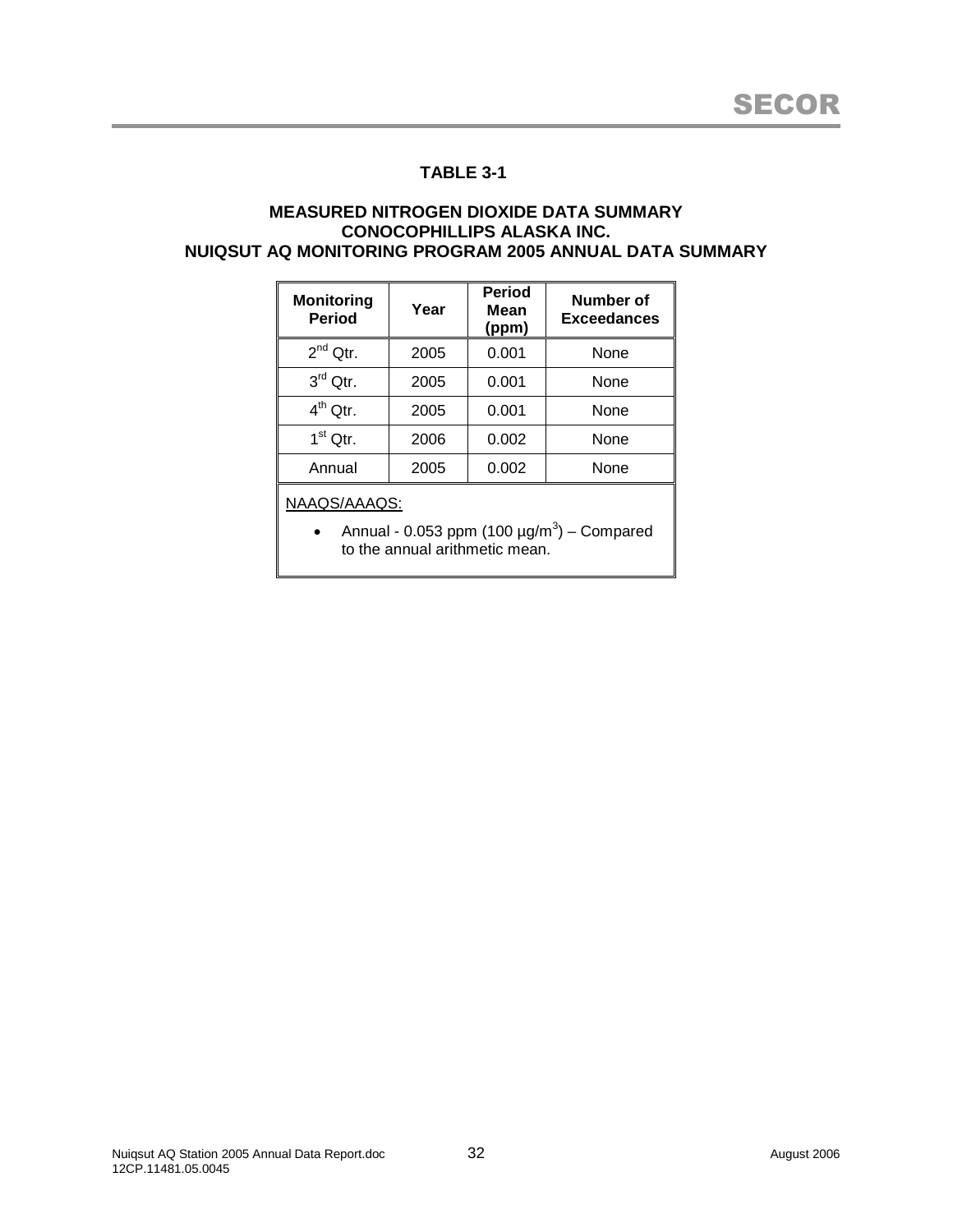#### **MEASURED SULFUR DIOXIDE DATA SUMMARY CONOCOPHILLIPS ALASKA INC. NUIQSUT AQ MONITORING PROGRAM 2005 ANNUAL DATA SUMMARY**

| <b>Monitoring</b> |      |                    | 3-hour (ppm) |                      | 24-hour (ppm) | <b>Period</b> | Number of          |
|-------------------|------|--------------------|--------------|----------------------|---------------|---------------|--------------------|
| <b>Period</b>     | Year | <sup>st</sup> high | $2nd$ high   | 1 <sup>st</sup> high | $2^{nd}$ high | Mean<br>(ppm) | <b>Exceedances</b> |
| $2^{nd}$ Qtr.     | 2005 | 0.003              | 0.003        | 0.001                | 0.001         | 0.000         | None               |
| $3rd$ Qtr.        | 2005 | 0.001              | 0.001        | 0.001                | 0.001         | 0.000         | None               |
| $4^{th}$ Qtr.     | 2005 | 0.002              | 0.002        | 0.001                | 0.001         | 0.000         | None               |
| $1st$ Qtr.        | 2006 | 0.002              | 0.002        | 0.001                | 0.001         | 0.000         | None               |
| Annual            | 2005 | 0.003              | 0.003        | 0.001                | 0.001         | 0.000         | None               |

#### NAAQS/AAAQS:

• 3-hour - 0.5 ppm (1,300  $\mu$ g/m<sup>3</sup>) – Rolling average not to be exceeded more than once per year.

• 24-hour - 0.14 ppm – Midnight to midnight average not to be exceeded more than once per year.

Annual - 0.03 ppm – Compared to the annual arithmetic mean.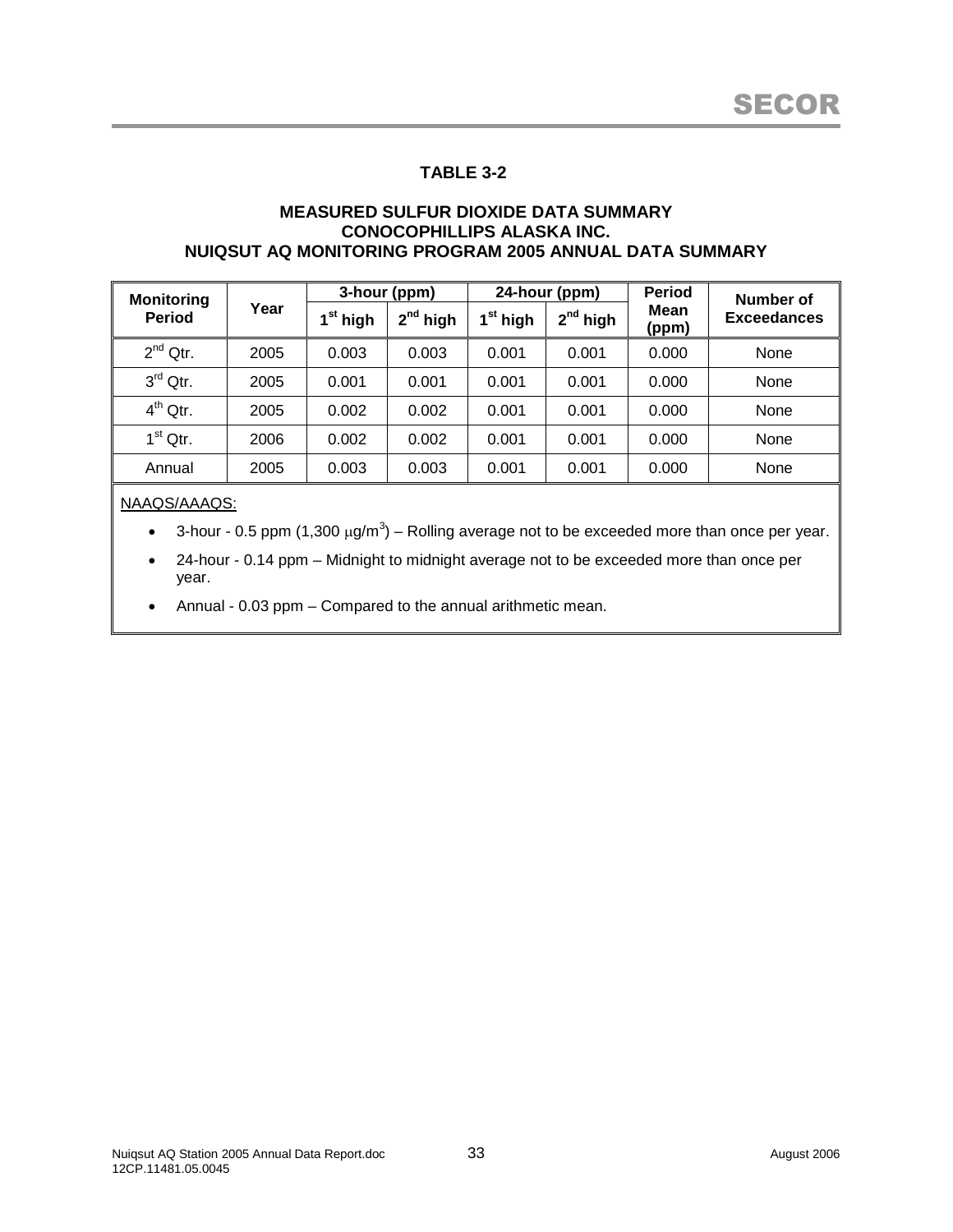#### **MEASURED PM<sup>10</sup> DATA SUMMARY CONOCOPHILLIPS ALASKA INC. NUIQSUT AQ MONITORING PROGRAM 2005 ANNUAL DATA SUMMARY**

| <b>Monitoring</b> |      | 24-hour ( $\mu$ g/m <sup>3</sup> ) |            | <b>Period</b>                     | Number of          |  |
|-------------------|------|------------------------------------|------------|-----------------------------------|--------------------|--|
| <b>Period</b>     | Year | 1 <sup>st</sup> high               | $2nd$ high | Mean<br>$(\mu$ g/m <sup>3</sup> ) | <b>Exceedances</b> |  |
| $2^{nd}$ Qtr.     | 2005 | 109                                | 44.9       | 10.2                              | None               |  |
| $3rd$ Qtr.        | 2005 | 331                                | 292        | 22.2                              | 2                  |  |
| $4^{th}$ Qtr.     | 2005 | 21.2                               | 16.3       | 7.5                               | None               |  |
| $1st$ Qtr.        | 2006 | 23.5                               | 12.7       | 6.1                               | None               |  |
| Annual            | 2005 | 331                                | 292        | 11.8                              | 2                  |  |

NAAQS/AAAQS:

- 24-hour 150  $\mu$ g/m<sup>3</sup> Not to be exceeded more than once per year measured from midnight to midnight at USEPA Standard Conditions.
- Annual 50  $\mu$ g/m<sup>3</sup> Compared to the 3-year average of the weighted annual arithmetic mean concentration measured at USEPA Standard Conditions.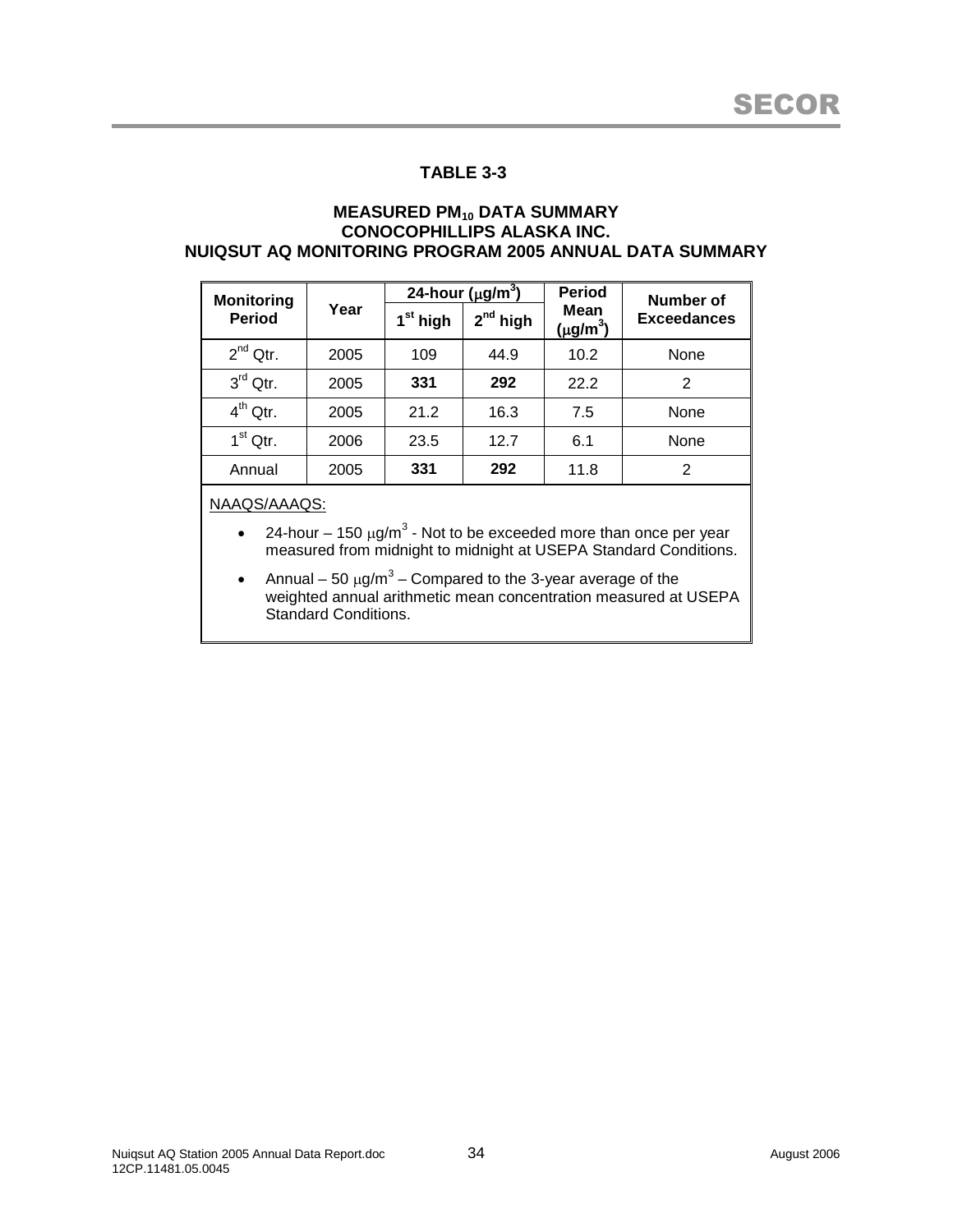#### **MEASURED OZONE DATA SUMMARY CONOCOPHILLIPS ALASKA INC. NUIQSUT AQ MONITORING PROGRAM 2005 ANNUAL DATA SUMMARY**

| <b>Monitoring</b> |      |                      | 8-hour (ppm) |            | <b>Period</b> | Number of          |
|-------------------|------|----------------------|--------------|------------|---------------|--------------------|
| <b>Period</b>     | Year | 1 <sup>st</sup> high | $2nd$ high   | $4th$ high | Mean<br>(ppm) | <b>Exceedances</b> |
| $2^{nd}$ Qtr.     | 2005 | 0.049                | 0.049        | 0.048      | 0.018         | None               |
| $3rd$ Qtr.        | 2005 | 0.042                | 0.042        | 0.040      | 0.016         | None               |
| $4^{th}$ Qtr.     | 2005 | 0.028                | 0.028        | 0.028      | 0.020         | None               |
| $1st$ Qtr.        | 2006 | 0.041                | 0.041        | 0.041      | 0.022         | None               |
| Annual            | 2005 | 0.049                | 0.049        | 0.048      | 0.019         | None               |

NAAQS/AAAQS:

 8-hour - 0.08 ppm – Compared to the 3-year average of the fourth-highest daily maximum rolling 8-hour average concentrations.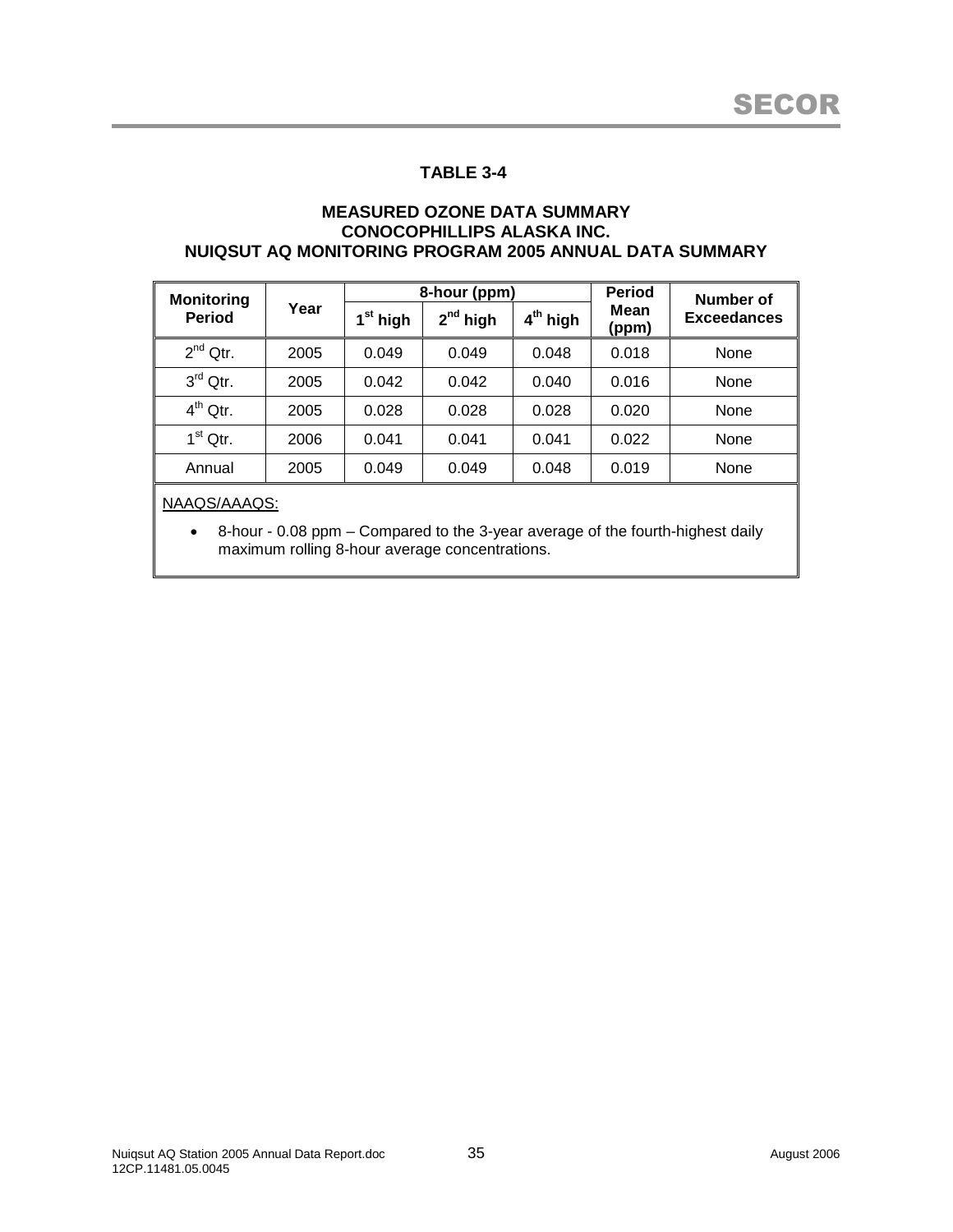### **AVERAGE NO<sup>2</sup> CONCENTRATION BY WIND DIRECTION CONOCOPHILLIPS ALASKA INC. NUIQSUT AQ MONITORING PROGRAM 2005 ANNUAL DATA SUMMARY**

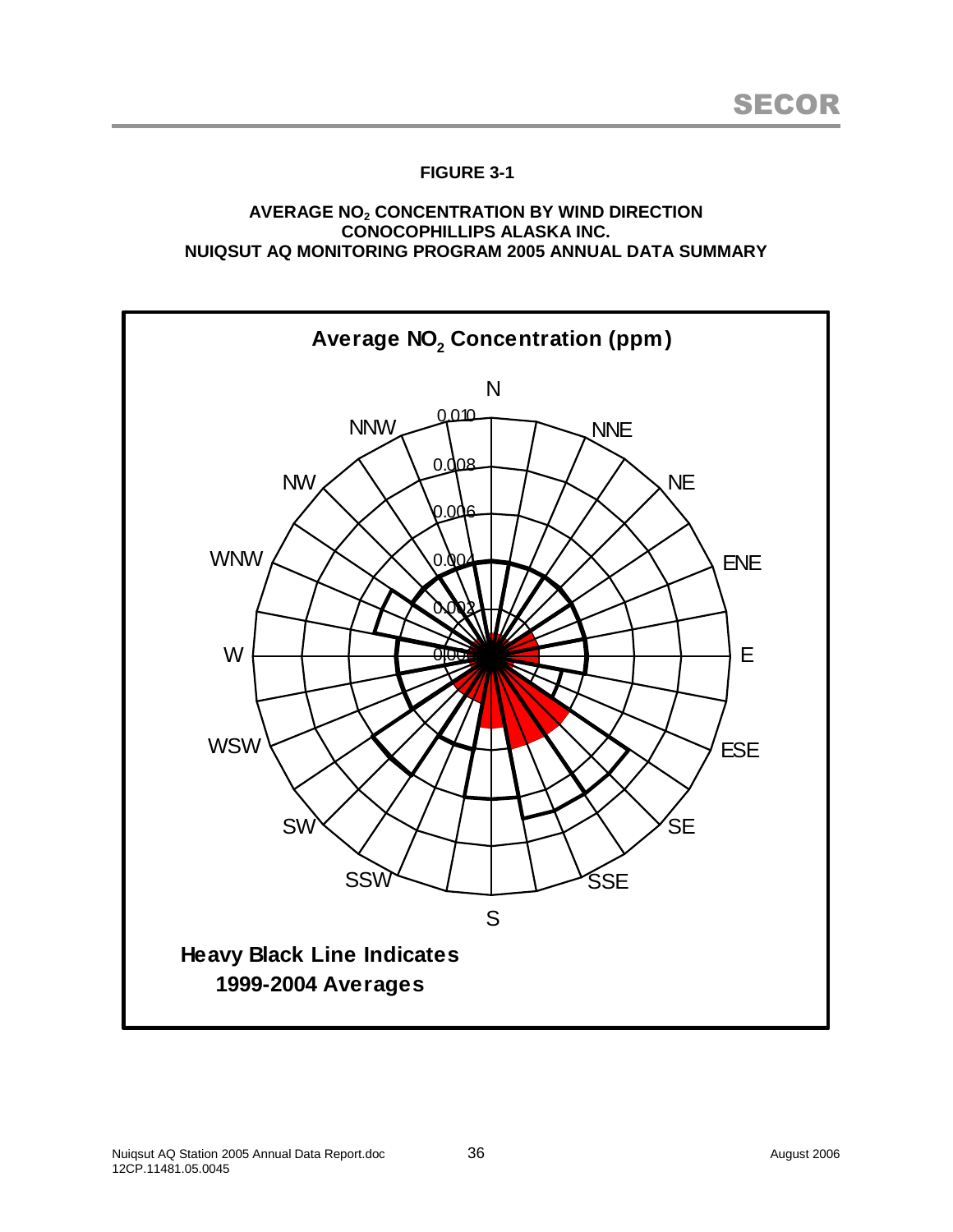### **AVERAGE NO<sup>2</sup> CONCENTRATION BY MONTH CONOCOPHILLIPS ALASKA INC. NUIQSUT AQ MONITORING PROGRAM 2005 ANNUAL DATA SUMMARY**

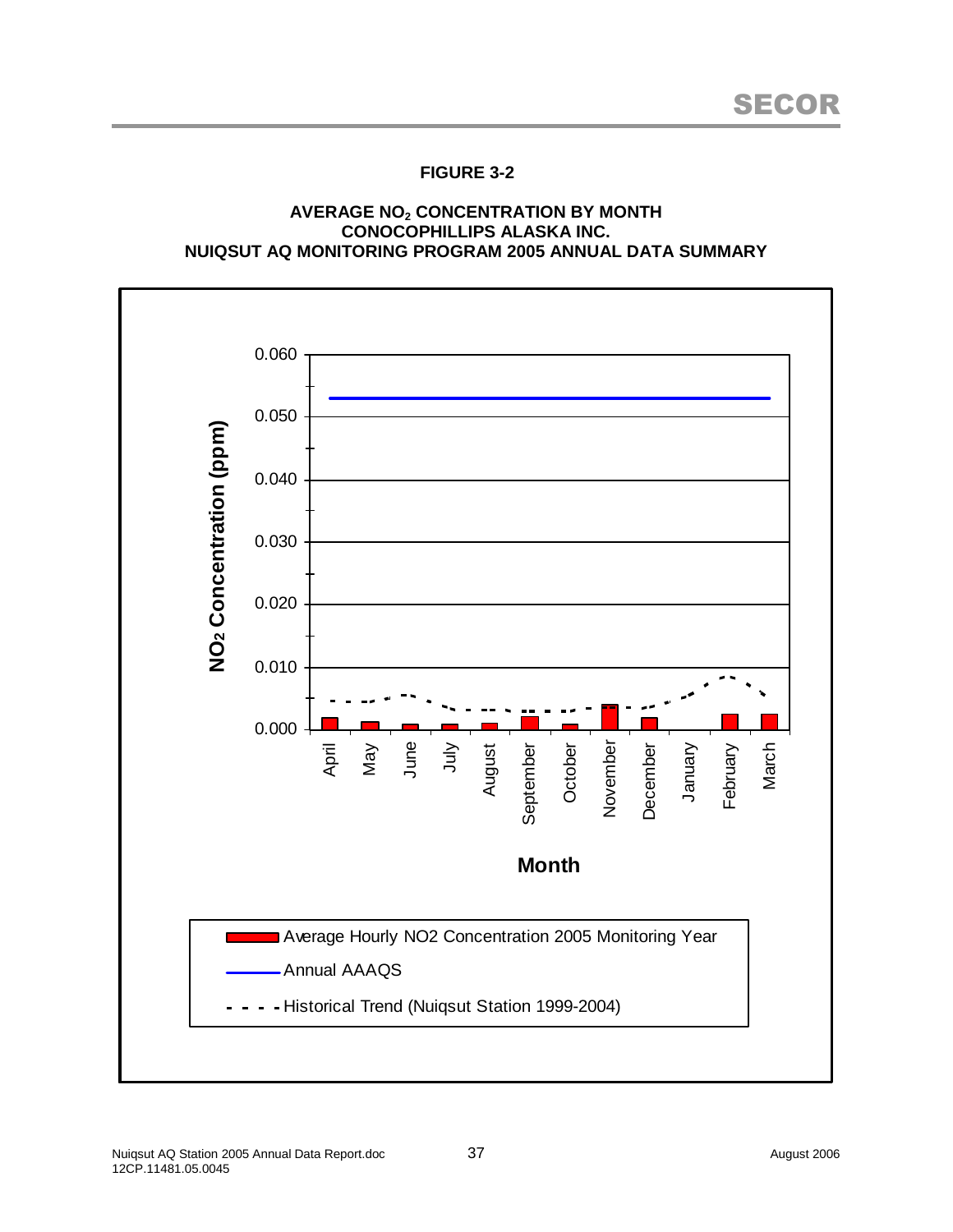## **3.1.2 Sulfur Dioxide**

Table 3-2 lists measured maximum 3-hour (running), 24-hour (midnight-to-midnight), and the annual average hourly  $SO<sub>2</sub>$  concentrations measured this monitoring year. Concentrations for all averaging periods were near or below instrument detection limit and well below applicable AAAQS. Measured  $SO<sub>2</sub>$  concentrations were typical of historical (1999-2004) values.

Measured hourly  $SO<sub>2</sub>$  concentrations were less than 0.003 ppm 99 percent of the monitoring year. No hourly concentrations were greater than 0.003 ppm. The majority of measured  $SO<sub>2</sub>$ concentrations were just above the instrument detection limit making it difficult to discuss significant trends. Simply, there was no single near-field or far-field measurable  $SO<sub>2</sub>$  source observed in the data collected this year. Without identifiable sources, measured concentrations are representative of a regional or global background signature. The low average concentrations measured are consistent with an airshed containing relatively few and widely distributed sources. This trend has been typical of  $SO<sub>2</sub>$  measurements since monitoring began.

## **3.1.3 Respirable Particulate Matter (PM10)**

Throughout the monitoring project history, the majority of elevated measured  $PM_{10}$ concentrations result from naturally occurring wind blown fugitive dust from exposed or disturbed areas local to the Nuiqsut Station. Exposed areas identified in the program are:

- the exposed bank of the Nechelik Channel north-northeast through east-southeast of the station,
- the exposed gravel mining area southeast of the station,
- disturbed ground due to residential construction along the utility right-of-way and road southeast through south-southeast of the station, and
- to a lesser degree, disturbed ground associated with dirt roads within Nuiqsut south through west-southwest of the station.

In addition to these local fugitive sources, in the past, elevated particulate has also been measured from remote forest and tundra fires. However, during the current monitoring year, there were no periods identified when measured particulate concentrations could be attributed to forest fires. When particulate from local fugitive dust and smoke is not present (i.e., during winter), hourly concentrations decrease to at or below the instrument detection limit.

Respirable particulate matter less than 10  $\mu$ m in diameter (PM<sub>10</sub>) measured at USEPA standard temperature and pressure, has a 24-hour and annual AAAQS of 150  $\mu$ g/m<sup>3</sup> and 50  $\mu$ g/m<sup>3</sup>, respectively. As listed in Table 3-3, the maximum 24-hour  $PM_{10}$  concentration measured during the monitoring year was 331  $\mu$ g/m<sup>3</sup>. This is more than twice the 24-hour AAAQS, and significantly higher than the maximum 24-hour concentration of 33.9  $\mu$ g/m<sup>3</sup> measured during the previous monitoring year. The yearly average PM<sub>10</sub> concentration was 11.8  $\mu$ g/m<sup>3</sup>. This is well below the annual  $\overline{A}A A Q S$  of 50  $\mu g/m^3$  but above the historical Nuiqsut Station average of 7.6  $\mu$ g/m<sup>3</sup>.

This year, the 10 highest measured 24-hour average  $PM_{10}$  concentrations were greater than 48  $\mu$ g/m<sup>3</sup> and associated with four periods; May 18, 2005, July 19, 2005, July 25 through 28,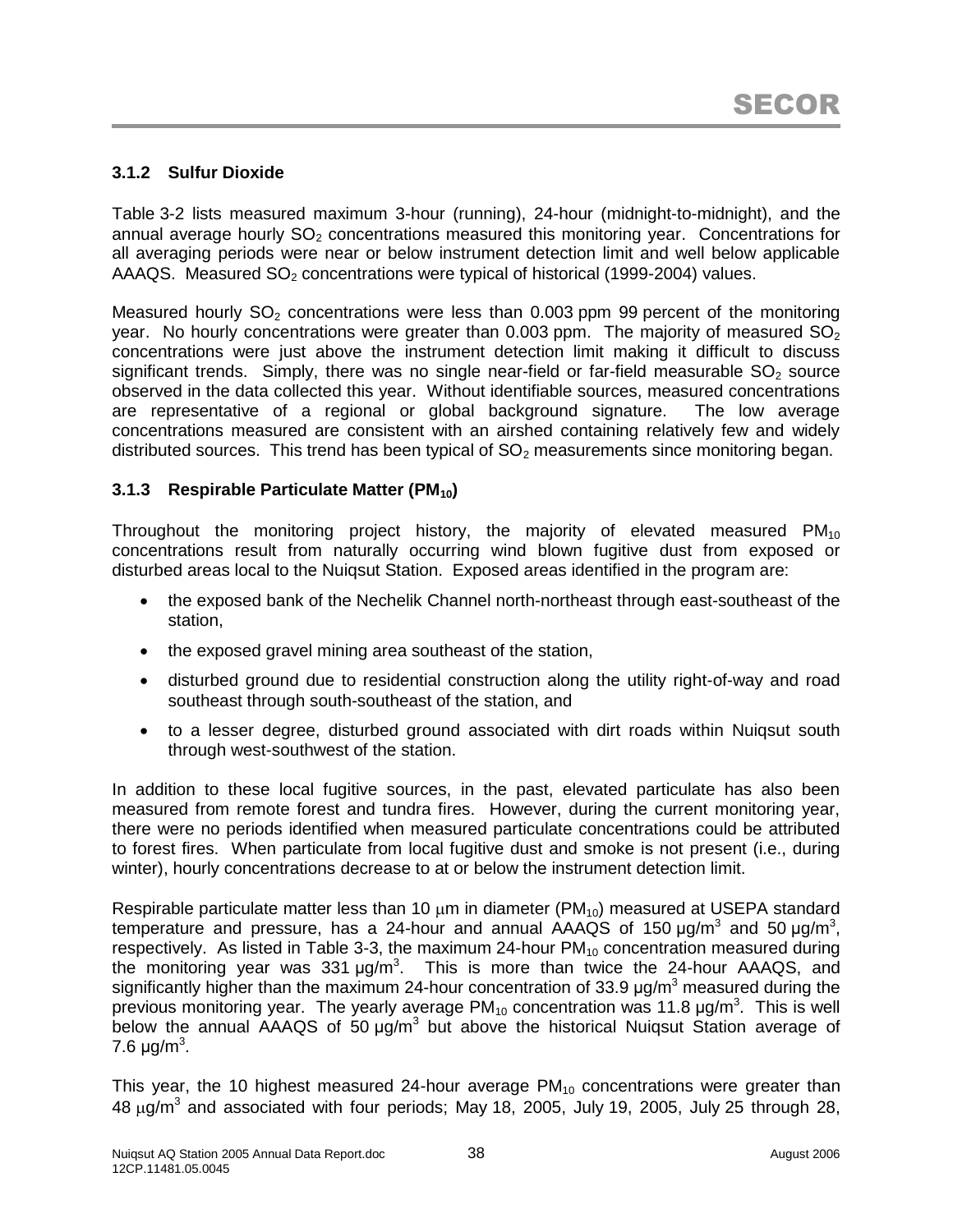2005, and September 26 through 29, 2005. During all four periods, on-site technician observations indicate measured concentrations resulted from naturally occurring wind blown fugitive dust from the Nechelik Channel banks north-northeast through east-southeast of the station. These observations are consistent with a statistical analysis of hourly concentrations measured during the four periods. That analysis shows that for hours when measured concentrations contributed significantly to the daily average (i.e., hours corresponding to concentrations greater than the  $25<sup>th</sup>$  percentile of all measured concentrations on a particular day) wind speeds ranged from 12 to 14 meters per second and wind directions ranged from 72 to 95 degrees. Therefore, it is clear that at least the 10 highest measured concentrations and possibly others are the result of a naturally occurring event. This naturally occurring event can likely be classified as an exceptional event and data collected during the event can be excluded when calculating background concentrations according to proposed revisions to 40 CFR Parts 50 and 51 $^{\rm 1}.$ 

Figure 3-3 shows annual average hourly  $PM_{10}$  concentrations by wind direction measured this year compared to the historical trend. Except for concentrations associated with northeasterly through easterly wind directions, concentrations for all wind directions were similar to historical annual averages and approximately half the overall annual average. Directional dependence is related to influence of local fugitive dust sources discussed previously. Anomalously high averages associated with northeasterly through easterly wind directions are related to the exceptional events previously discussed.

Figure 3-4 compares the monthly average hourly  $PM_{10}$  concentrations measured this year to Nuigsut Station historical monthly average  $PM_{10}$  concentrations. Historical trends show the fourth and first calendar quarters (October through March) typically experience the lowest average hourly  $PM_{10}$  concentrations reflecting snow covered conditions that suppress fugitive dust. In contrast, the second and third calendar quarters (April through September) record higher average hourly concentrations as fugitive dust sources become exposed and active. Average hourly concentrations reported by month this year generally followed this trend except in July and September when concentrations from the exceptional events previously discussed caused anomalously high hourly concentrations. The variability seen throughout this year and compared to previous years is expected considering  $PM_{10}$  concentrations are highly dependent on the interplay of many meteorological characteristics such as wind speed and frequency, precipitation, and temperature.

## **3.1.4 Ozone**

Table 3-4 lists measured 8-hour and annual average hourly  $O<sub>3</sub>$  concentrations measured during the monitoring year. Since the AAAQS for  $O<sub>3</sub>$  is based on the 3-year average of the fourth highest measured daily maximum 8-hour average  $O<sub>3</sub>$  concentration, it is difficult to discuss AAAQS compliance. However, since the maximum 8-hour average  $O_3$  concentration measured was just over half the AAAQS, it is anticipated concentrations measured at the Nuiqsut Station will be well below the AAAQS.

<sup>1</sup> The proposed rule was signed by the Administrator on March 1, 2006 and published in the Federal Register on March 10, 2006 (71 FR 12592).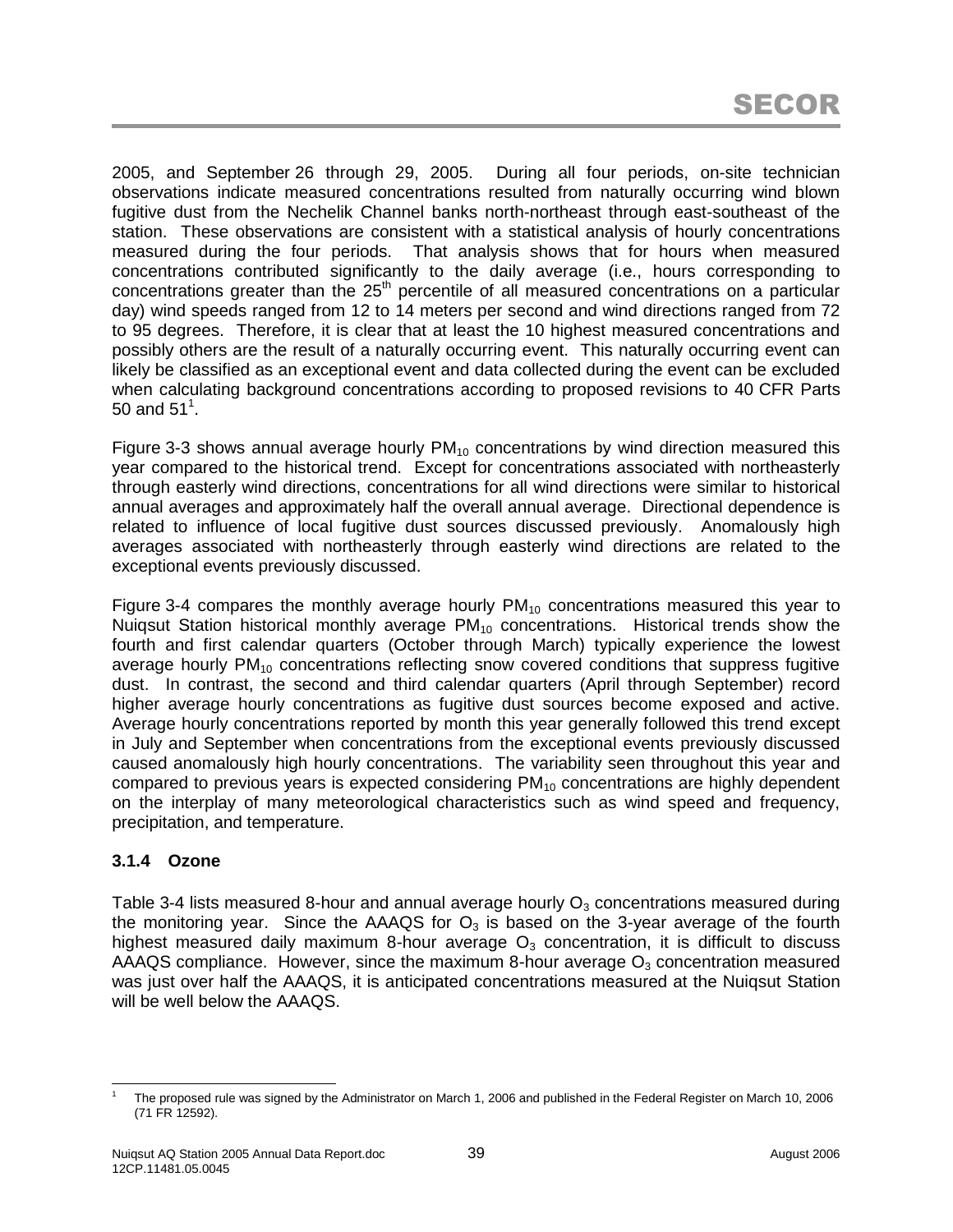### **AVERAGE PM<sup>10</sup> CONCENTRATION BY WIND DIRECTION CONOCOPHILLIPS ALASKA INC. NUIQSUT AQ MONITORING PROGRAM 2005 ANNUAL DATA SUMMARY**

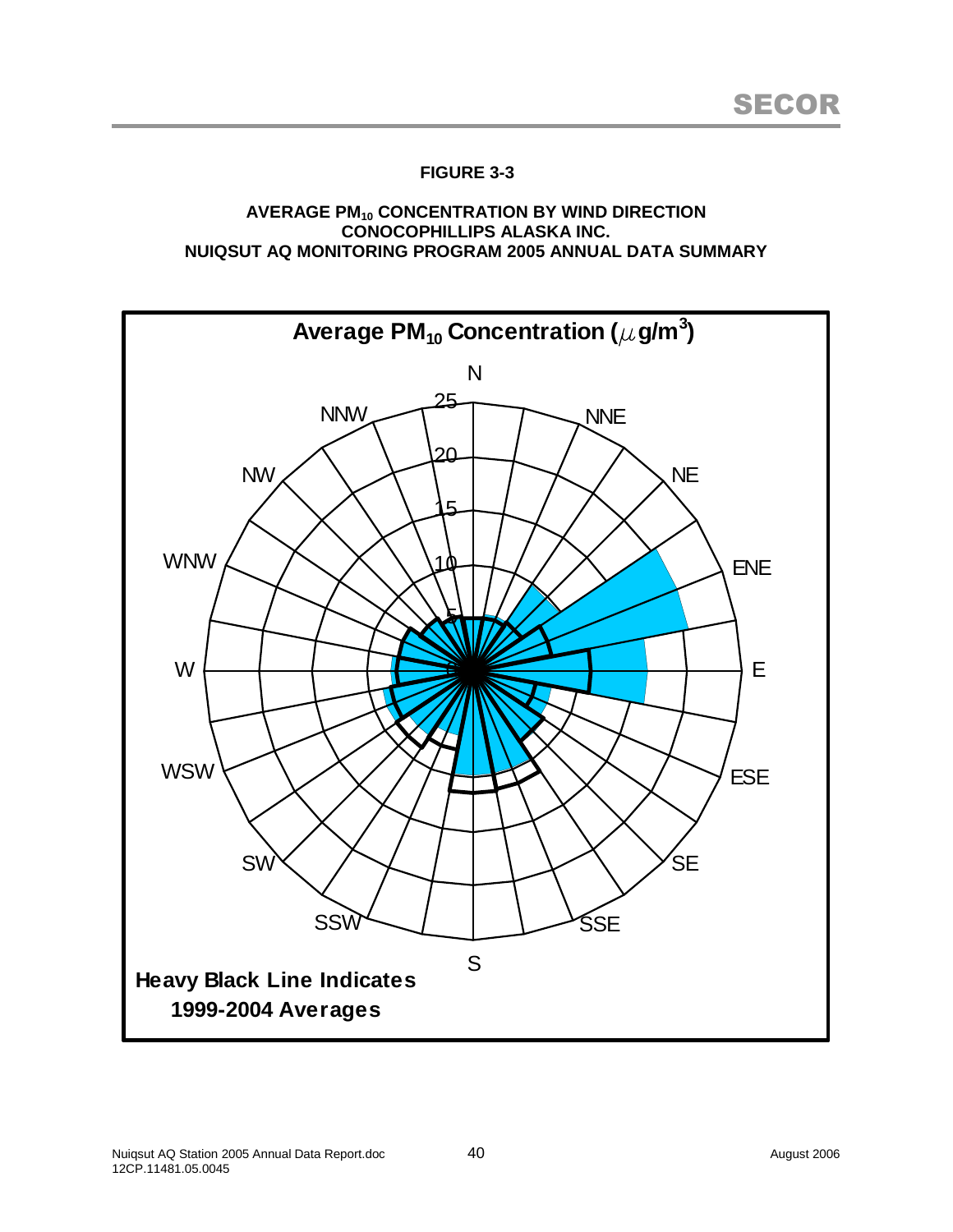### **AVERAGE PM<sup>10</sup> CONCENTRATION BY MONTH CONOCOPHILLIPS ALASKA INC. NUIQSUT AQ MONITORING PROGRAM 2005 ANNUAL DATA SUMMARY**



<sup>1</sup> Average annual concentration obtained from 153 rural sites in the contiguous United States as summarized in the National Air Quality and Emissions Trends Report, 1999 (USEPA 2001).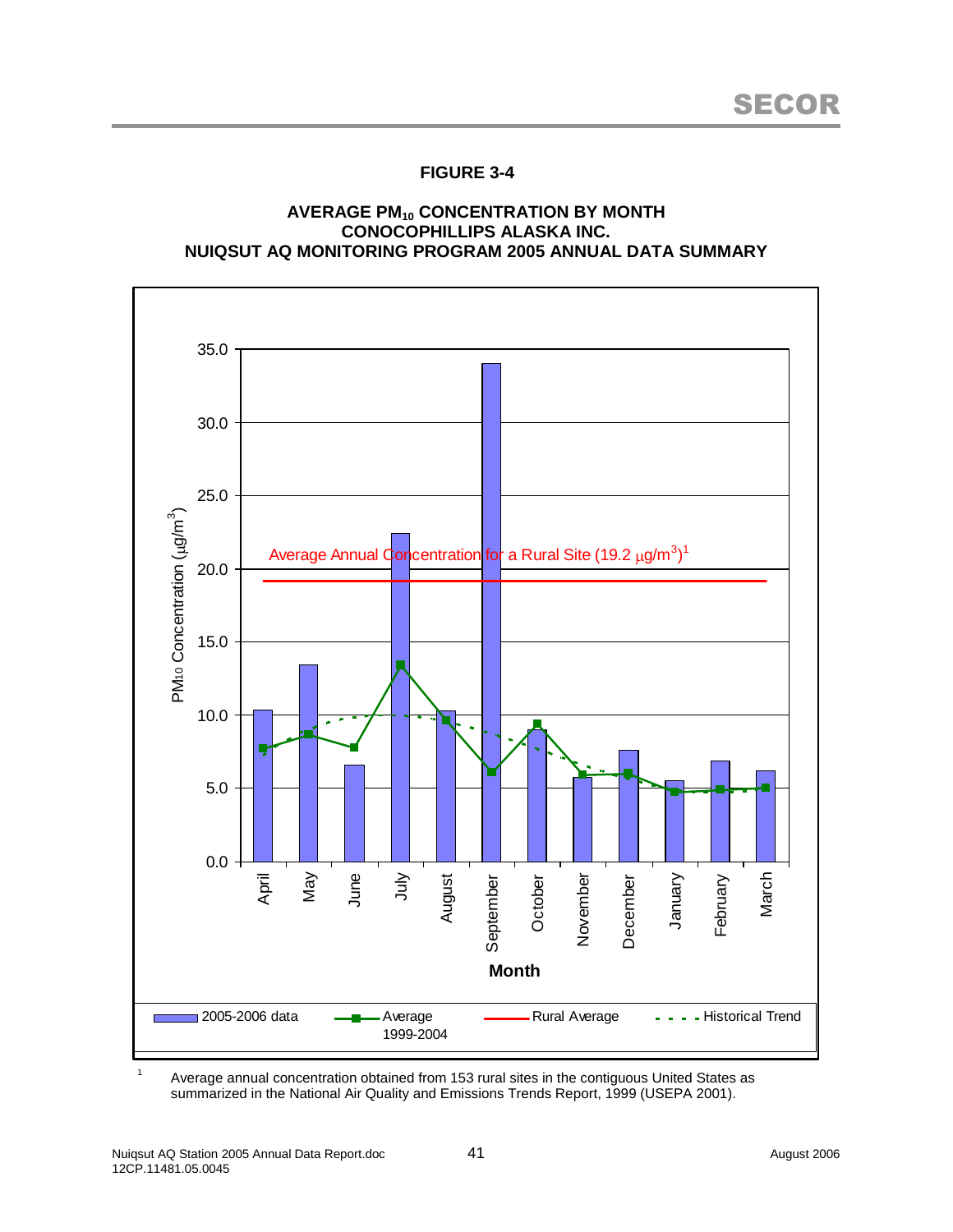$O<sub>3</sub>$  concentrations measured this year are typical of seasonal averages measured on the Alaskan North Slope (Prudhoe Bay, Kuparuk River Unit and Barrow). In the absence of large combustion sources, strong frontal passages and high solar radiation, ambient  $O<sub>3</sub>$  levels will be spatially homogenous and representative of a regional background.

## **3.2 Meteorological Data Summary**

Temperature, wind speed, and wind direction data collected at the Nuiqsut Station during the monitoring year are summarized in the following subsections. Vertical wind speed and solar radiation data are also collected at the Nuiqsut Station, but are not specifically discussed in this section.

## **3.2.1 Wind Speed and Direction Climatology**

The annual Nuiqsut bivariate wind frequency distribution (wind rose) is presented in Figure 3-5. Data presented in this figure is consistent with the established North Slope wind climatology and typical of the Nuiqsut bimodal wind direction distribution demonstrated every year since monitoring began. This figure shows winds during the monitoring year were dominated by northeast through easterly (NE-E) and to a lesser degree south-southwest through westerly (SSW-W). Winds from these two sectors occurred nearly 80 percent of the total hours this year and are caused by persistent regional weather patterns. Without respect to direction, the mean 10 meter wind speed for the monitoring year was 4.9 m/s and the maximum was 19.2 m/s.

The persistence of weather patterns season to season can be inferred from Figure 3-6 through Figure 3-9 which present wind roses by calendar quarter. Typical of the Nuiqsut Station wind climatology, the quarterly wind roses collected this year indicate there is a persistence of NE-E all year long. SSW-W winds are present all year long but only become a significant part of the climatology during the winter months. Mean and maximum wind speeds remain fairly constant over all quarters. The quarterly wind rose depictions are augmented by Tables 3-5 through 3-8 which present quarterly wind rose data as a percent of valid hours.

## **3.2.2 Temperature Climatology**

During the monitoring year, the hourly averaged 2-meter ambient temperature reached a maximum of 26.3°C (79.3°F) on August 10, 2005 and a minimum of -44.1°C (-47.4°F) on February 3, 2006. The Nuiqsut Station temperature climatology presented in Table 3-9 shows these annual hourly maximum and minimum did not set any records. Therefore, extremes measured this year are consistent with those historically measured. This conclusion is a little different when viewed on a monthly basis. Table 3-9 shows the monthly hourly minimum was broken for March and the hourly maximum was broken for February.

Figure 3-10 shows the February and March hourly extremes are representative of the monthly average. Figure 3-10 compares average hourly temperatures by month measured at Nuiqsut during the current monitoring year to historical data collected at Barrow and the Nuiqsut Station. Comparisons are made to Barrow data because that data, collected over a 49 year period, is less likely influenced by interannual variability.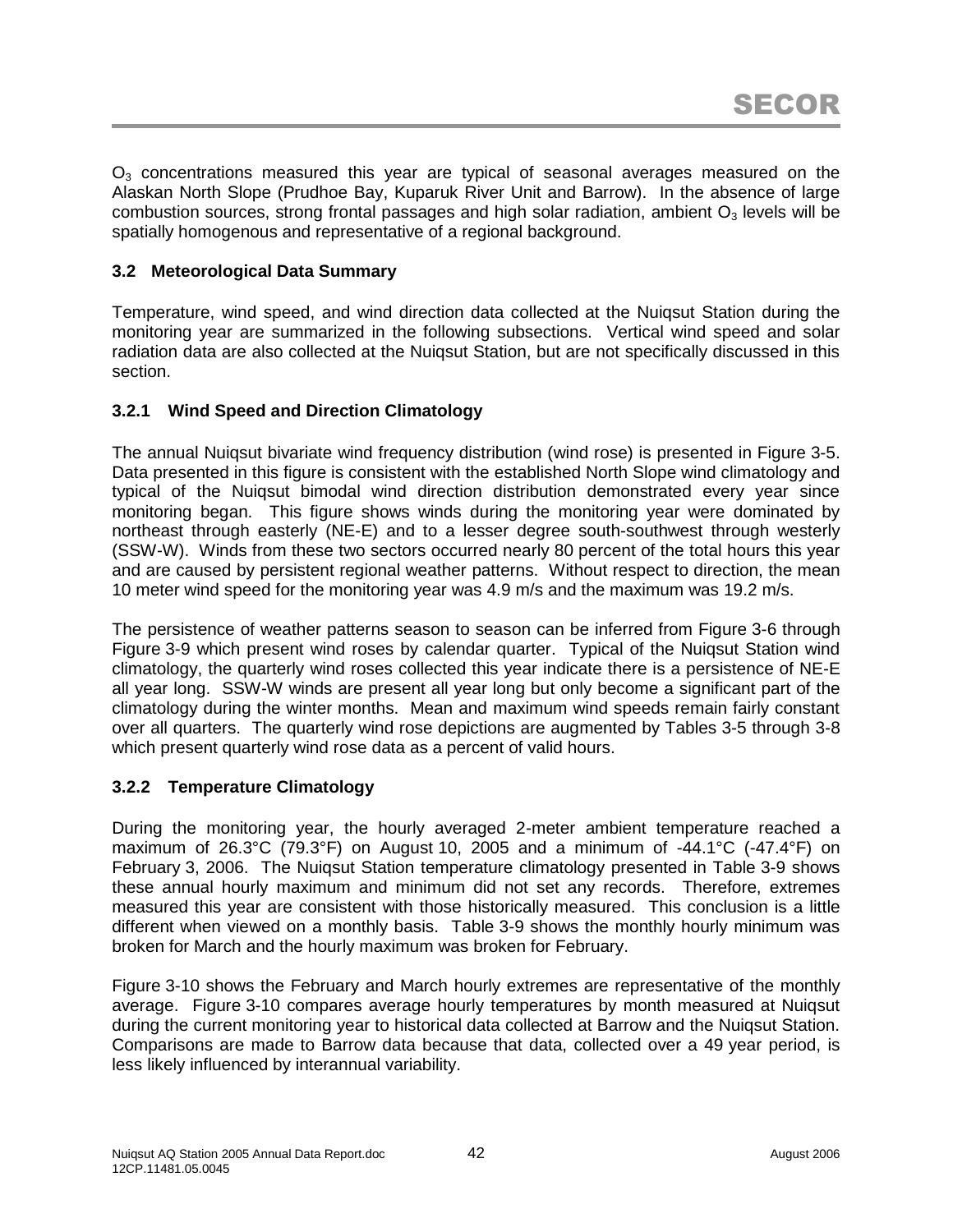#### **ANNUAL NUIQSUT WIND ROSE CONOCOPHILLIPS ALASKA INC. NUIQSUT AQ MONITORING PROGRAM 2005 ANNUAL DATA SUMMARY**

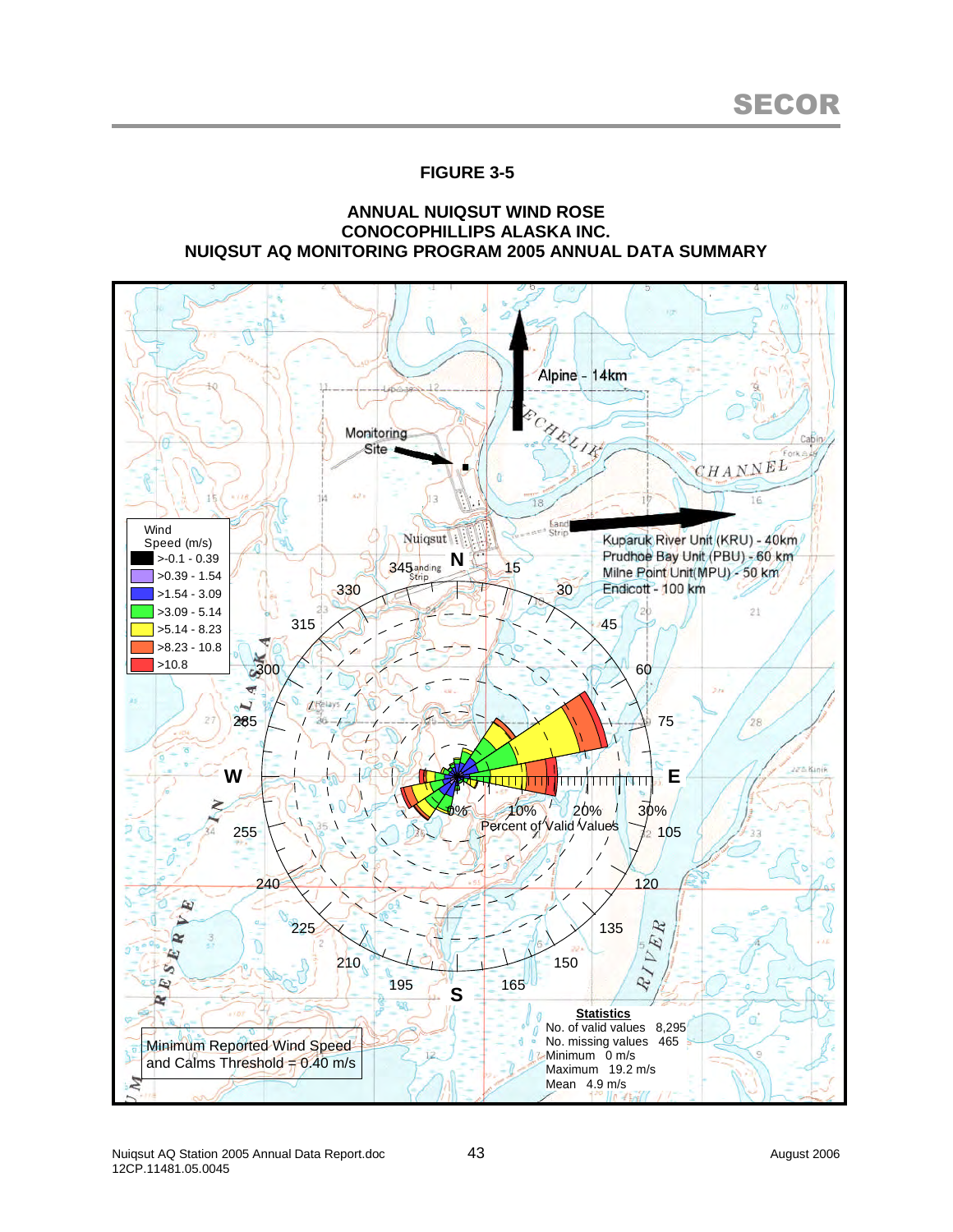### **SECOND QUARTER 2005 NUIQSUT WIND ROSE CONOCOPHILLIPS ALASKA INC. NUIQSUT AQ MONITORING PROGRAM 2005 ANNUAL DATA SUMMARY**

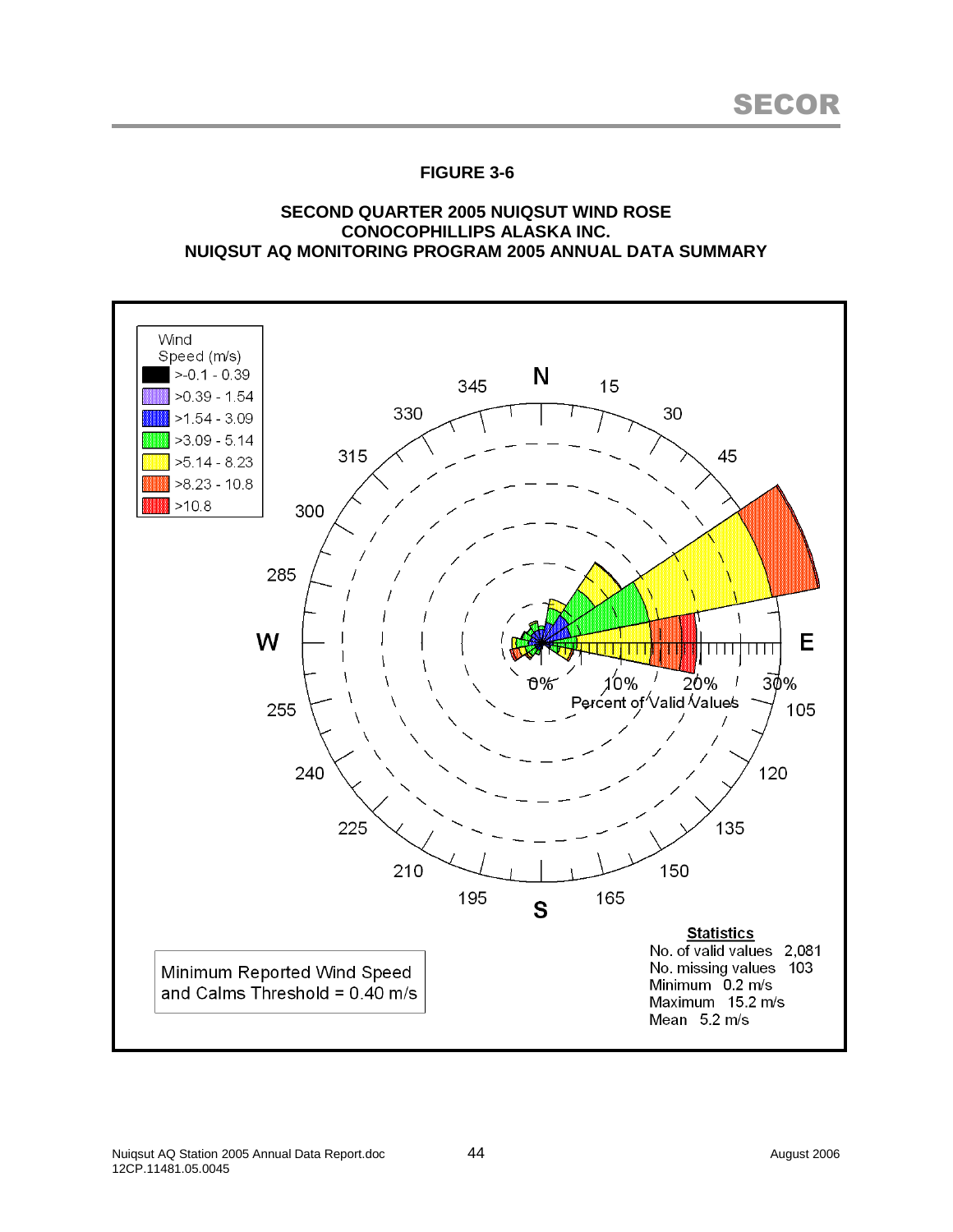### **THIRD QUARTER 2005 NUIQSUT WIND ROSE CONOCOPHILLIPS ALASKA INC. NUIQSUT AQ MONITORING PROGRAM 2005 ANNUAL DATA SUMMARY**

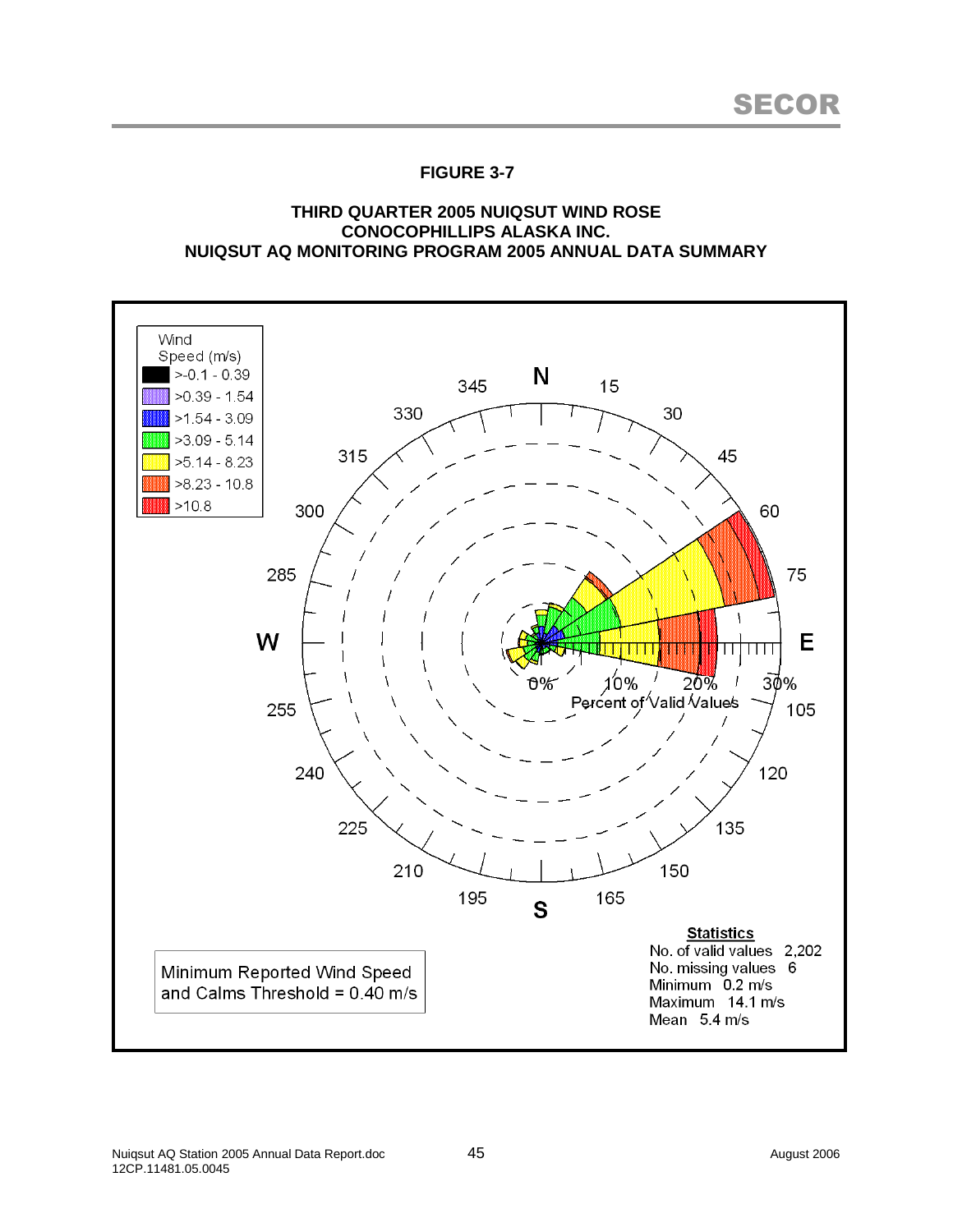### **FOURTH QUARTER 2005 NUIQSUT WIND ROSE CONOCOPHILLIPS ALASKA INC. NUIQSUT AQ MONITORING PROGRAM 2005 ANNUAL DATA SUMMARY**

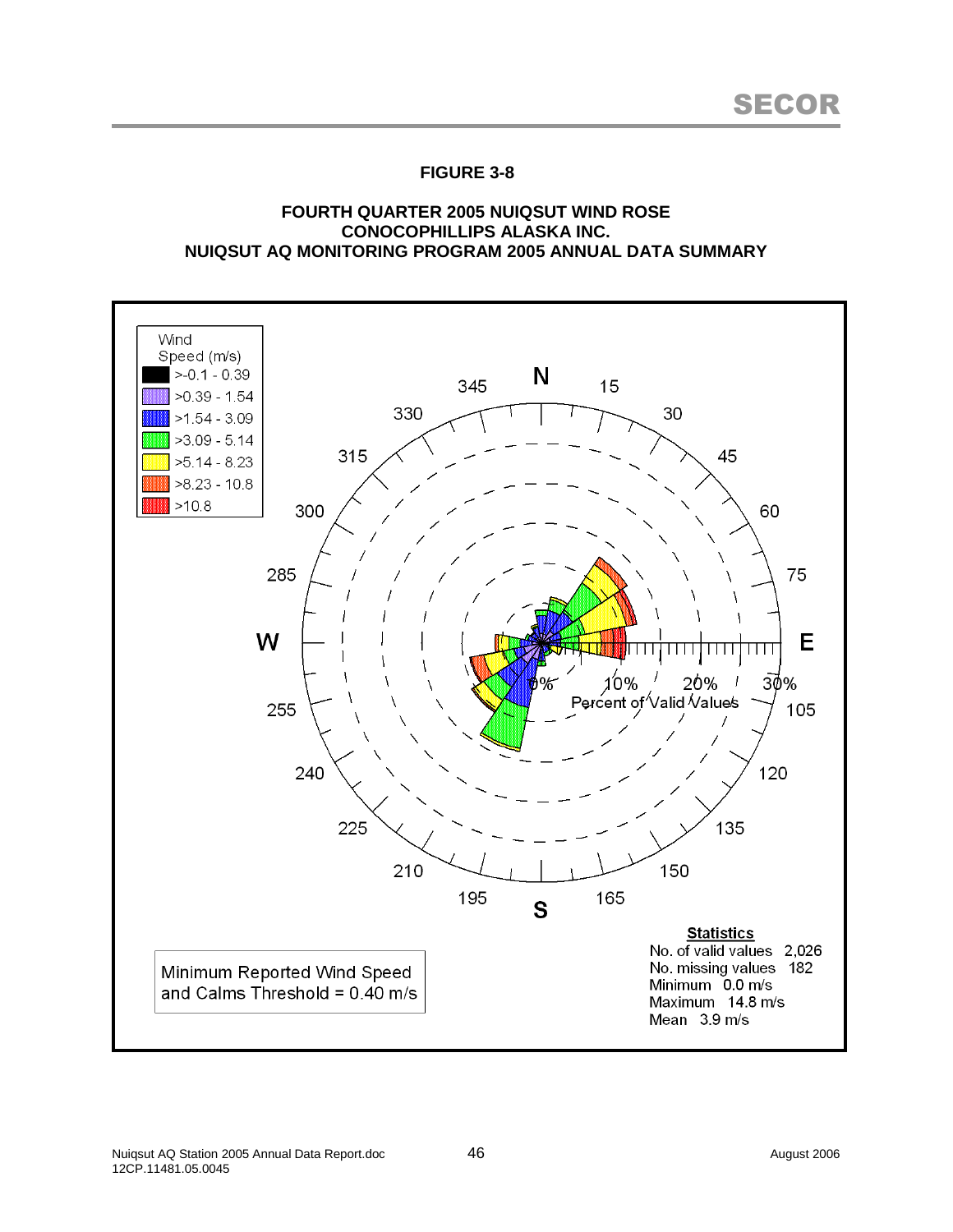### **FIRST QUARTER 2006 NUIQSUT WIND ROSE CONOCOPHILLIPS ALASKA INC. NUIQSUT AQ MONITORING PROGRAM 2005 ANNUAL DATA SUMMARY**

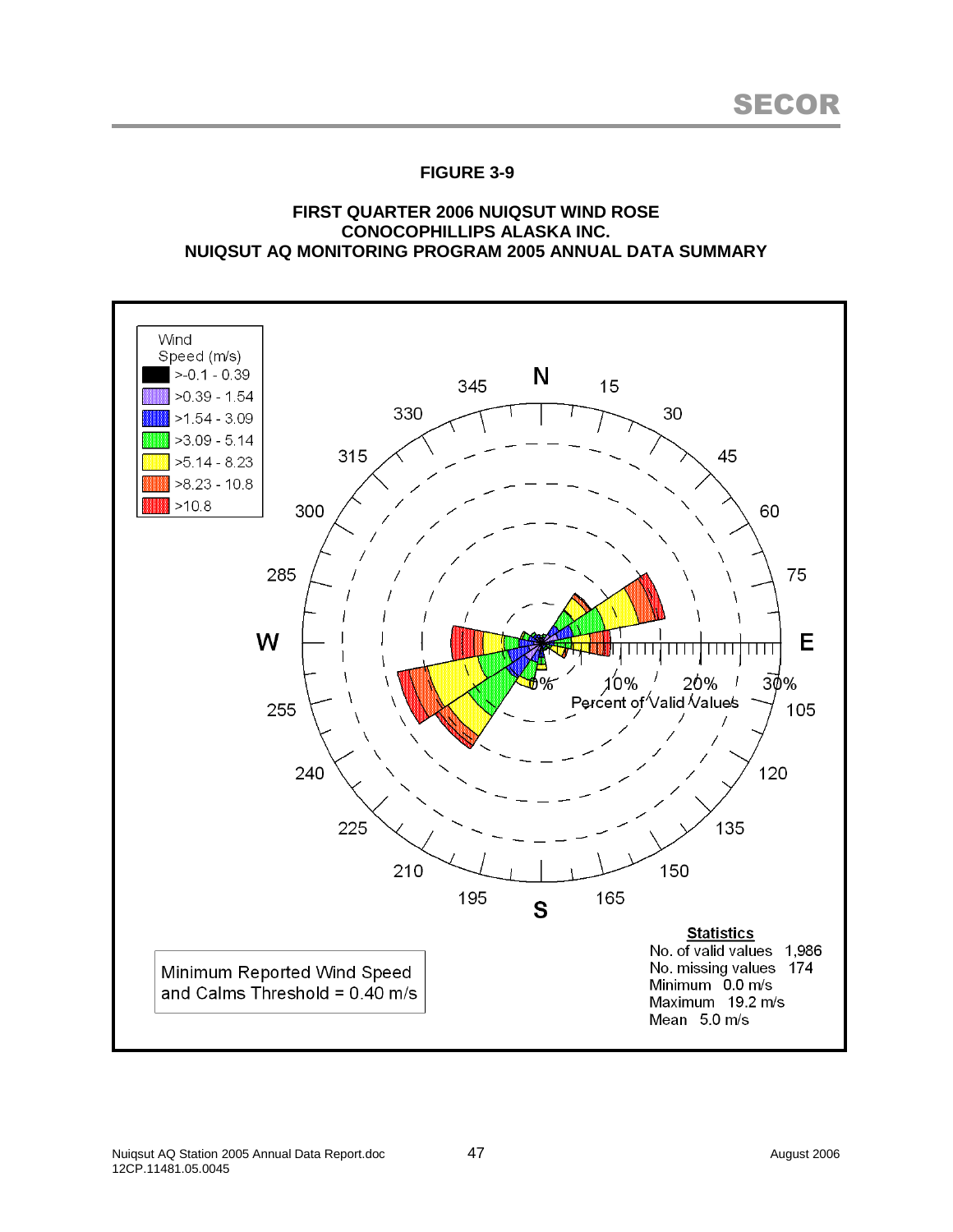#### **SECOND QUARTER 2005 WIND DIRECTION/SPEED FREQUENCY ANALYSIS CONOCOPHILLIPS ALASKA INC. NUIQSUT AQ MONITORING PROGRAM 2005 ANNUAL DATA SUMMARY**

| Wind Rose Analysis - Percent of Valid Hourly Values<br>(2,081 Valid Hours Used) |                  |          |             |          |             |          |       |       |              |  |
|---------------------------------------------------------------------------------|------------------|----------|-------------|----------|-------------|----------|-------|-------|--------------|--|
| Wind                                                                            | Wind Speed - m/s |          |             |          |             |          |       |       |              |  |
| <b>Direction</b>                                                                | $\leq 0.39$      | $≤ 1.54$ | $\leq$ 3.09 | $≤ 5.14$ | $\leq 8.23$ | $≤ 10.8$ | >10.8 | Total | <b>Speed</b> |  |
| N                                                                               |                  | 0.53     | 2.55        | 1.49     | 0.53        | 0.00     | 0.00  | 5.11  | 3.13         |  |
| <b>NE</b>                                                                       |                  | 1.30     | 6.58        | 10.76    | 11.68       | 2.02     | 0.00  | 32.36 | 4.86         |  |
| Е                                                                               |                  | 0.53     | 3.27        | 8.55     | 19.51       | 8.07     | 2.11  | 42.07 | 6.48         |  |
| <b>SE</b>                                                                       |                  | 0.43     | 0.72        | 0.19     | 0.00        | 0.00     | 0.00  | 1.36  | 2.12         |  |
| S                                                                               |                  | 0.43     | 0.67        | 0.29     | 0.00        | 0.00     | 0.00  | 1.41  | 2.25         |  |
| <b>SW</b>                                                                       |                  | 0.34     | 1.59        | 1.68     | 0.77        | 0.62     | 0.14  | 5.16  | 4.55         |  |
| W                                                                               |                  | 0.53     | 2.26        | 3.36     | 0.96        | 0.43     | 0.19  | 7.75  | 4.14         |  |
| <b>NW</b>                                                                       |                  | 0.72     | 2.59        | 1.25     | 0.19        | 0.00     | 0.00  | 4.78  | 2.74         |  |
| <b>CALM</b>                                                                     | 0.14             |          |             |          |             |          |       |       |              |  |
| Total                                                                           | 0.14             | 4.81     | 20.23       | 27.58    | 33.64       | 11.15    | 2.45  | 100   |              |  |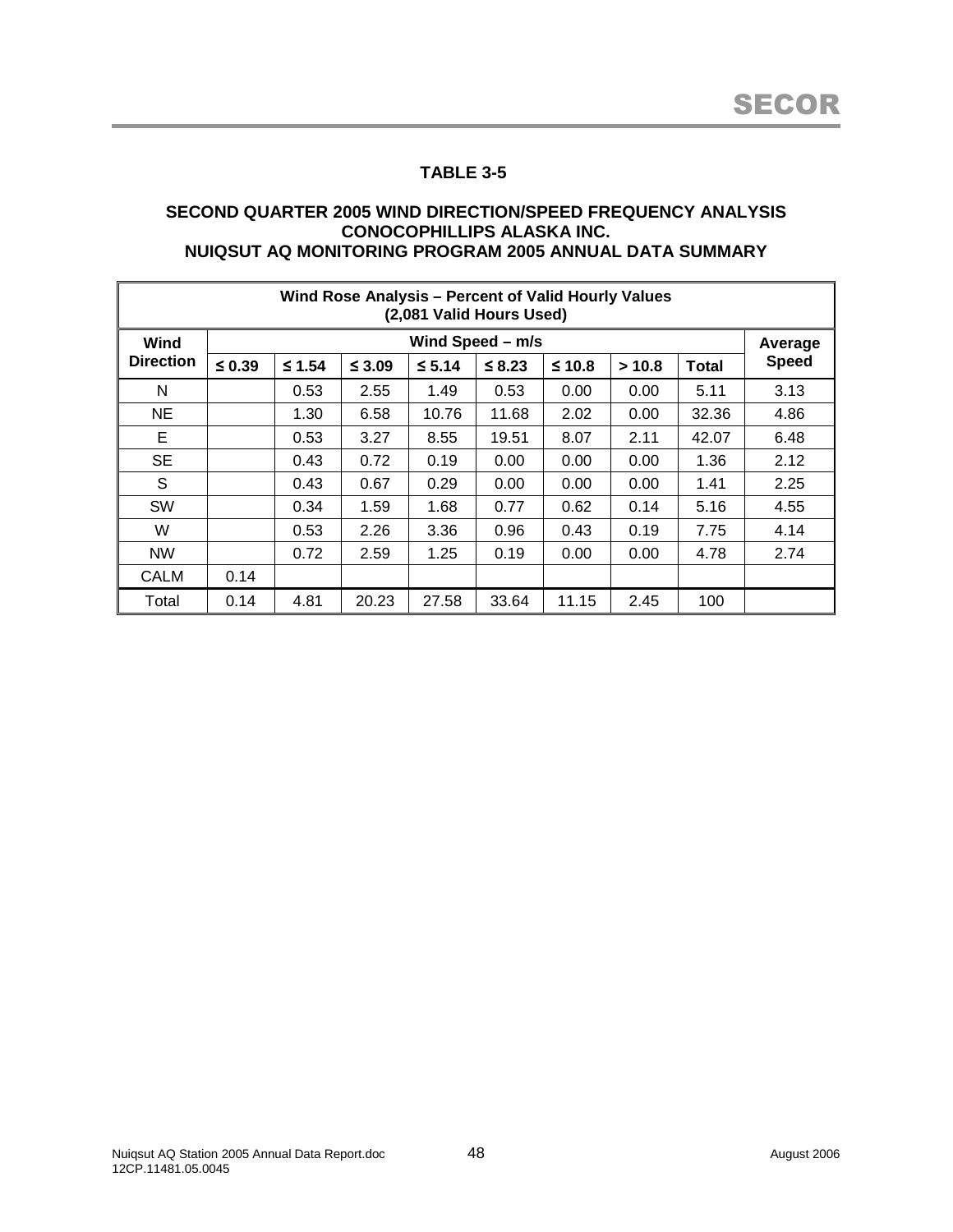#### **THIRD QUARTER 2005 WIND DIRECTION/SPEED FREQUENCY ANALYSIS CONOCOPHILLIPS ALASKA INC. NUIQSUT AQ MONITORING PROGRAM 2005 ANNUAL DATA SUMMARY**

| Wind Rose Analysis - Percent of Valid Hourly Values<br>(2,202 Valid Hours Used) |                  |          |             |          |             |          |        |              |              |  |
|---------------------------------------------------------------------------------|------------------|----------|-------------|----------|-------------|----------|--------|--------------|--------------|--|
| Wind                                                                            | Wind Speed - m/s |          |             |          |             |          |        |              |              |  |
| <b>Direction</b>                                                                | $\leq 0.39$      | $≤ 1.54$ | $\leq 3.09$ | $≤ 5.14$ | $\leq 8.23$ | $≤ 10.8$ | > 10.8 | <b>Total</b> | <b>Speed</b> |  |
| N                                                                               |                  | 0.27     | 3.13        | 3.18     | 0.95        | 0.00     | 0.00   | 7.54         | 3.56         |  |
| <b>NE</b>                                                                       |                  | 0.64     | 4.00        | 9.13     | 7.81        | 2.36     | 0.54   | 24.48        | 5.21         |  |
| E                                                                               |                  | 0.73     | 3.72        | 10.35    | 16.85       | 8.22     | 3.50   | 43.38        | 6.45         |  |
| <b>SE</b>                                                                       |                  | 0.45     | 1.36        | 0.73     | 0.45        | 0.00     | 0.00   | 3.00         | 3.19         |  |
| S                                                                               |                  | 0.14     | 1.41        | 1.50     | 0.36        | 0.00     | 0.00   | 3.41         | 3.50         |  |
| <b>SW</b>                                                                       |                  | 0.41     | 1.77        | 3.00     | 2.36        | 0.14     | 0.00   | 7.68         | 4.40         |  |
| W                                                                               |                  | 0.50     | 0.82        | 2.86     | 2.27        | 0.32     | 0.00   | 6.77         | 4.76         |  |
| <b>NW</b>                                                                       |                  | 0.27     | 1.23        | 1.50     | 0.68        | 0.05     | 0.00   | 3.73         | 3.81         |  |
| CALM                                                                            | 0.05             |          |             |          |             |          |        |              |              |  |
| Total                                                                           | 0.05             | 3.41     | 17.44       | 32.24    | 31.74       | 11.08    | 4.04   | 100          |              |  |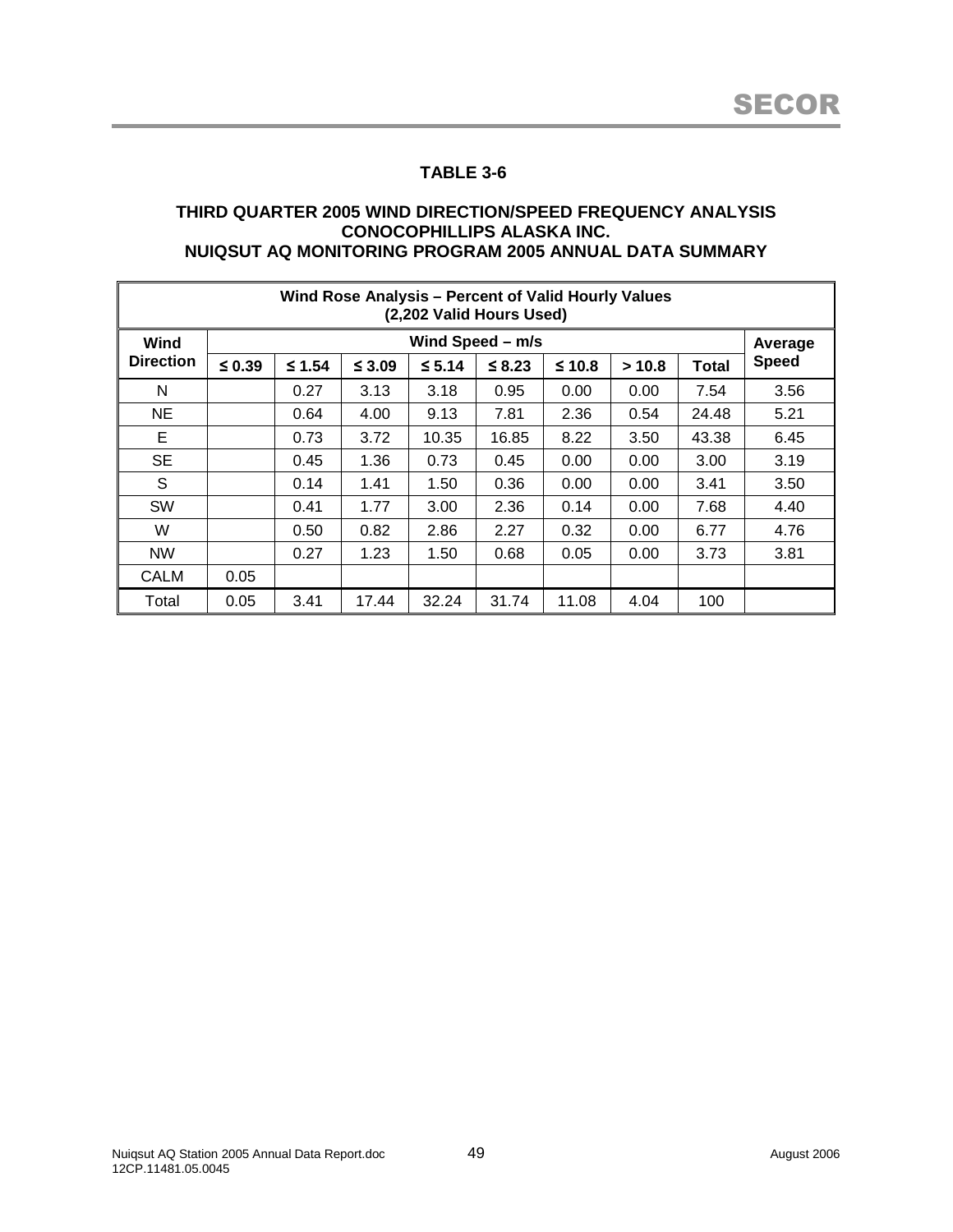#### **FOURTH QUARTER 2005 WIND DIRECTION/SPEED FREQUENCY ANALYSIS CONOCOPHILLIPS ALASKA INC. NUIQSUT AQ MONITORING PROGRAM 2005 ANNUAL DATA SUMMARY**

| Wind Rose Analysis - Percent of Valid Hourly Values<br>(2,026 Valid Hours Used) |                  |          |          |          |             |          |        |              |              |  |
|---------------------------------------------------------------------------------|------------------|----------|----------|----------|-------------|----------|--------|--------------|--------------|--|
| Wind                                                                            | Wind Speed - m/s |          |          |          |             |          |        |              |              |  |
| <b>Direction</b>                                                                | $\leq 0.39$      | $≤ 1.54$ | $≤ 3.09$ | $≤ 5.14$ | $\leq$ 8.23 | $≤ 10.8$ | > 10.8 | <b>Total</b> | <b>Speed</b> |  |
| N                                                                               |                  | 2.02     | 5.03     | 1.33     | 0.25        | 0.00     | 0.00   | 8.79         | 2.37         |  |
| <b>NE</b>                                                                       |                  | 2.96     | 4.74     | 6.96     | 5.38        | 1.23     | 0.00   | 21.43        | 4.20         |  |
| Е                                                                               |                  | 1.43     | 2.62     | 3.90     | 7.06        | 2.32     | 2.02   | 19.50        | 5.87         |  |
| <b>SE</b>                                                                       |                  | 0.59     | 1.28     | 0.69     | 0.00        | 0.00     | 0.00   | 2.72         | 2.42         |  |
| S                                                                               |                  | 1.38     | 4.84     | 3.06     | 0.05        | 0.00     | 0.00   | 9.48         | 2.70         |  |
| <b>SW</b>                                                                       |                  | 5.87     | 7.60     | 5.63     | 3.36        | 1.33     | 0.20   | 24.14        | 3.46         |  |
| W                                                                               |                  | 2.02     | 3.16     | 2.27     | 2.42        | 0.89     | 0.05   | 10.96        | 4.00         |  |
| <b>NW</b>                                                                       |                  | 1.14     | 1.28     | 0.30     | 0.10        | 0.00     | 0.00   | 2.97         | 2.07         |  |
| <b>CALM</b>                                                                     | 1.23             |          |          |          |             |          |        |              |              |  |
| Total                                                                           | 1.23             | 17.42    | 30.55    | 24.14    | 18.61       | 5.77     | 2.27   | 100          |              |  |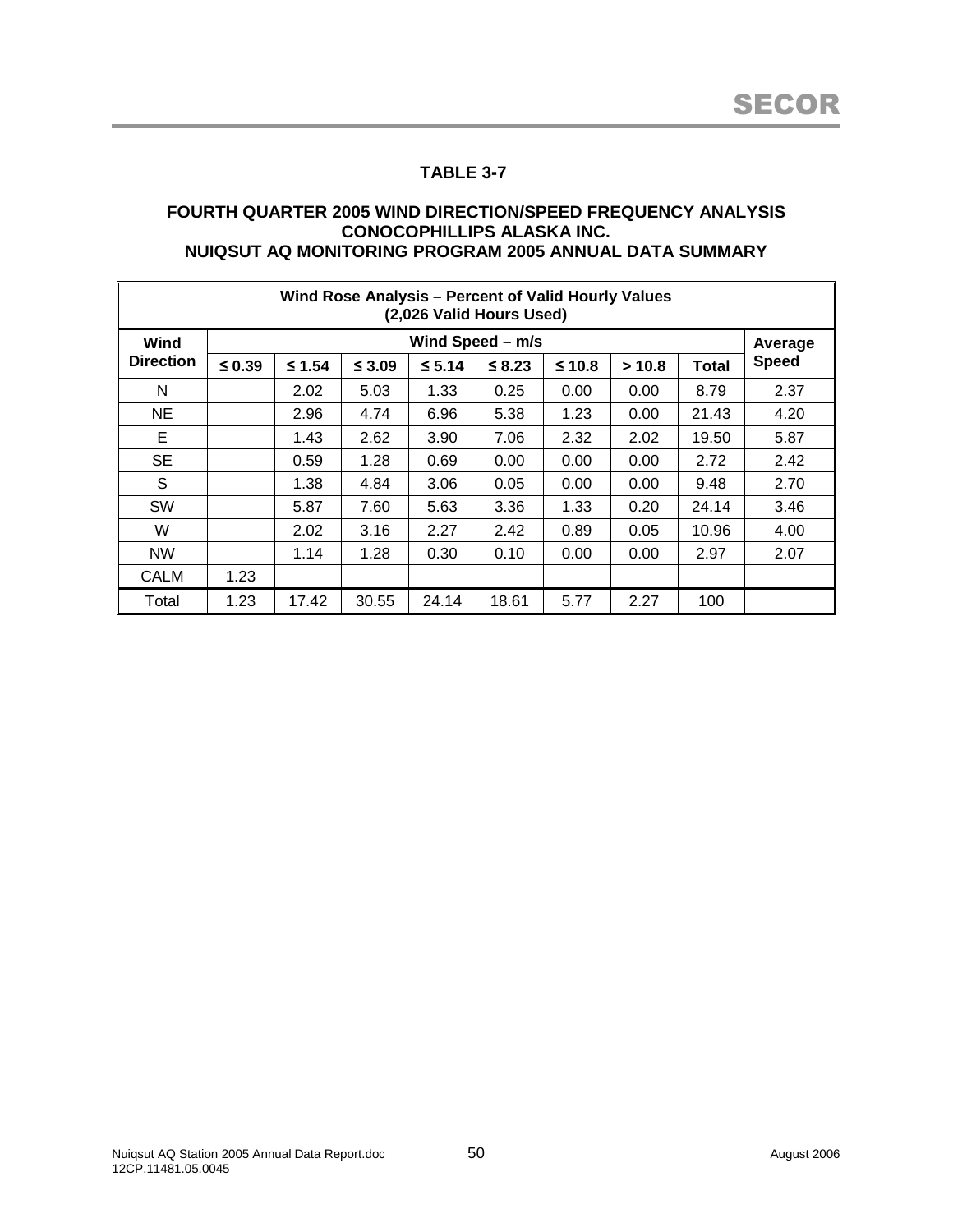#### **FIRST QUARTER 2006 WIND DIRECTION/SPEED FREQUENCY ANALYSIS CONOCOPHILLIPS ALASKA INC. NUIQSUT AQ MONITORING PROGRAM 2005 ANNUAL DATA SUMMARY**

| Wind Rose Analysis - Percent of Valid Hourly Values<br>(1,986 Valid Hours Used) |                  |          |             |          |             |          |        |              |              |  |
|---------------------------------------------------------------------------------|------------------|----------|-------------|----------|-------------|----------|--------|--------------|--------------|--|
| Wind                                                                            | Wind Speed - m/s |          |             |          |             |          |        |              |              |  |
| <b>Direction</b>                                                                | $\leq 0.39$      | $≤ 1.54$ | $\leq 3.09$ | $≤ 5.14$ | $\leq 8.23$ | $≤ 10.8$ | > 10.8 | <b>Total</b> | <b>Speed</b> |  |
| N                                                                               |                  | 0.81     | 0.50        | 0.40     | 0.00        | 0.00     | 0.00   | 1.92         | 2.04         |  |
| <b>NE</b>                                                                       |                  | 2.72     | 2.62        | 4.28     | 3.68        | 2.17     | 0.35   | 16.02        | 4.70         |  |
| E                                                                               |                  | 1.46     | 2.01        | 4.88     | 6.39        | 2.57     | 1.91   | 19.44        | 5.86         |  |
| <b>SE</b>                                                                       |                  | 0.55     | 0.70        | 0.35     | 0.45        | 0.05     | 0.00   | 2.32         | 3.19         |  |
| S                                                                               |                  | 1.46     | 2.22        | 1.71     | 1.01        | 0.15     | 0.00   | 6.75         | 3.25         |  |
| <b>SW</b>                                                                       |                  | 3.27     | 4.73        | 10.22    | 7.05        | 2.82     | 1.26   | 29.56        | 4.85         |  |
| W                                                                               |                  | 2.06     | 3.93        | 3.27     | 5.89        | 2.06     | 3.58   | 21.00        | 5.82         |  |
| <b>NW</b>                                                                       |                  | 1.01     | 0.91        | 0.86     | 0.00        | 0.00     | 0.00   | 2.98         | 2.31         |  |
| CALM                                                                            | 1.66             |          |             |          |             |          |        |              |              |  |
| Total                                                                           | 1.66             | 13.34    | 17.62       | 25.98    | 24.47       | 9.82     | 7.10   | 100          |              |  |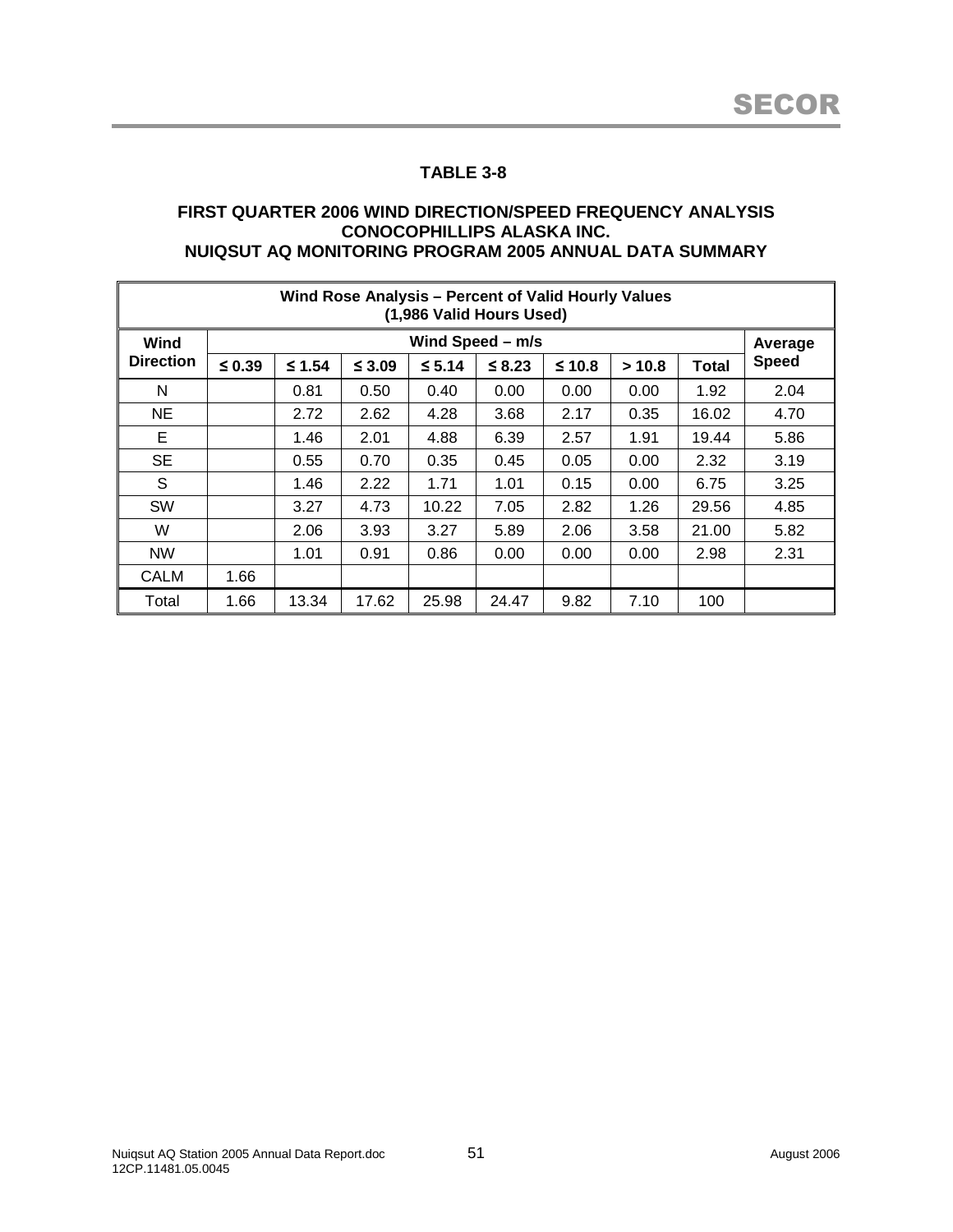#### **NUIQSUT TEMPERATURE CLIMATE SUMMARY CONOCOPHILLIPS ALASKA INC. NUIQSUT AQ MONITORING PROGRAM 2005 ANNUAL DATA SUMMARY**

| 2-Meter Temperature (°C)  |                                    |                                    |         |                                    |                              |                          |                                   |                |                |  |  |
|---------------------------|------------------------------------|------------------------------------|---------|------------------------------------|------------------------------|--------------------------|-----------------------------------|----------------|----------------|--|--|
|                           |                                    | <b>Mean</b>                        |         | <b>Extreme</b>                     |                              |                          |                                   |                |                |  |  |
| <b>Month</b>              | (Monthly Average)<br>Maximum Daily | (Monthly Average)<br>Minimum Daily | Monthly | (Hourly Average)<br>Record Highest | Year                         | Day                      | (Hourly Average)<br>Record Lowest | Year           | Day            |  |  |
| April 2005                | $-3.8$                             | $-28.2$                            | $-16.2$ | 2.5                                | 2002                         | 26                       | $-35.8$                           | 2004           | 2, 3           |  |  |
| May 2005                  | 0.2                                | $-13.2$                            | $-4.7$  | 18.5                               | 2002                         | 24                       | $-28.7$                           | 2001           | $\mathbf 1$    |  |  |
| June 2005                 | 14.6                               | $-1.3$                             | 3.3     | 27.3                               | 2003                         | 29                       | $-5.0$                            | 2000           | 5              |  |  |
| <b>July 2005</b>          | 12.6                               | 2.0                                | 5.9     | 28.0                               | 2001                         | 16                       | $-1.6$                            | 2002           | 26             |  |  |
| August 2005               | 17.9                               | 1.2                                | 7.9     | 27.8                               | 1999                         | 5                        | $-3.3$                            | 2000           | 27             |  |  |
| September 2005            | 7.0                                | $-3.0$                             | 1.4     | 18.8                               | 2002                         | 5                        | $-13.6$                           | 1999           | 30             |  |  |
| October 2005              | $-1.2$                             | $-10.7$                            | $-5.9$  | 7.4                                | 2003                         | $\overline{2}$           | $-27.2$                           | 1999/<br>2004  | 31/31          |  |  |
| November 2005             | N.A.                               | N.A.                               | N.A.    | 0.7                                | 2003                         | $\,6\,$                  | $-35.5$                           | 1999           | 5              |  |  |
| December 2005             | $-12.0$                            | $-26.0$                            | $-18.9$ | $-2.5$                             | 2001                         | 28                       | $-42.1$                           | 1999           | 18             |  |  |
| January 2006              | $-17.4$                            | $-38.3$                            | $-27.1$ | 0.6                                | 2005                         | 8                        | $-43.1$                           | 2002           | 23             |  |  |
| February 2006             | $-2.6$                             | $-42.8$                            | $-22.2$ | 1.8                                | 2006                         | 16                       | $-45.9$                           | 2004           | 19             |  |  |
| March 2006                | $-22.5$                            | $-38.7$                            | $-29.3$ | $-3.1$                             | 2004                         | 21                       | $-40.3$                           | 2006           | 11             |  |  |
| $2nd$ Qtr. 2005           | 3.6                                | $-14.2$                            | $-5.3$  |                                    |                              |                          | $\blacksquare$                    |                | $\blacksquare$ |  |  |
| $3rd$ Qtr. 2005           | 12.2                               | 0.1                                | 4.9     |                                    | $\qquad \qquad \blacksquare$ | $\overline{\phantom{0}}$ | $\qquad \qquad \blacksquare$      |                | $\blacksquare$ |  |  |
| 4 <sup>th</sup> Qtr. 2005 | $-4.4$                             | $-12.4$                            | $-12.2$ | $\blacksquare$                     | $\qquad \qquad \blacksquare$ | $\overline{\phantom{0}}$ | $\blacksquare$                    | $\blacksquare$ | $\blacksquare$ |  |  |
| 1 <sup>st</sup> Qtr. 2006 | $-14.6$                            | $-39.8$                            | $-26.3$ | $\blacksquare$                     | $\overline{\phantom{0}}$     | $\overline{\phantom{a}}$ | $\blacksquare$                    | $\blacksquare$ | $\blacksquare$ |  |  |
| <b>Monitoring Year</b>    | $-0.6$                             | $-16.5$                            | $-9.2$  | 28.0                               | 2001                         | 16                       | $-45.9$                           | 2004           | 19             |  |  |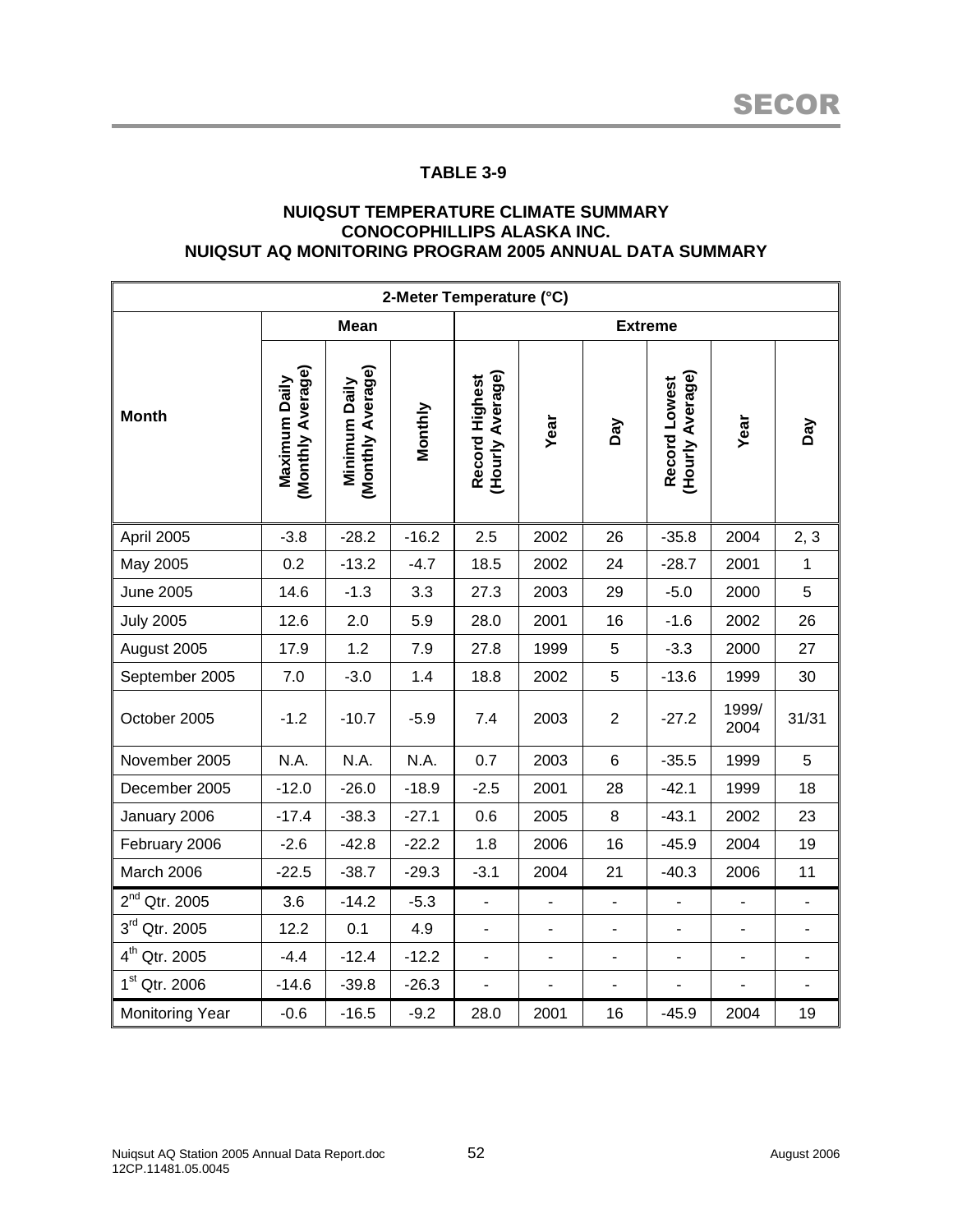### **NUIQSUT STATION TEMPERATURE CLIMATOLOGY CONOCOPHILLIPS ALASKA INC. NUIQSUT AQ MONITORING PROGRAM 2005 ANNUAL DATA SUMMARY**

![](_page_64_Figure_3.jpeg)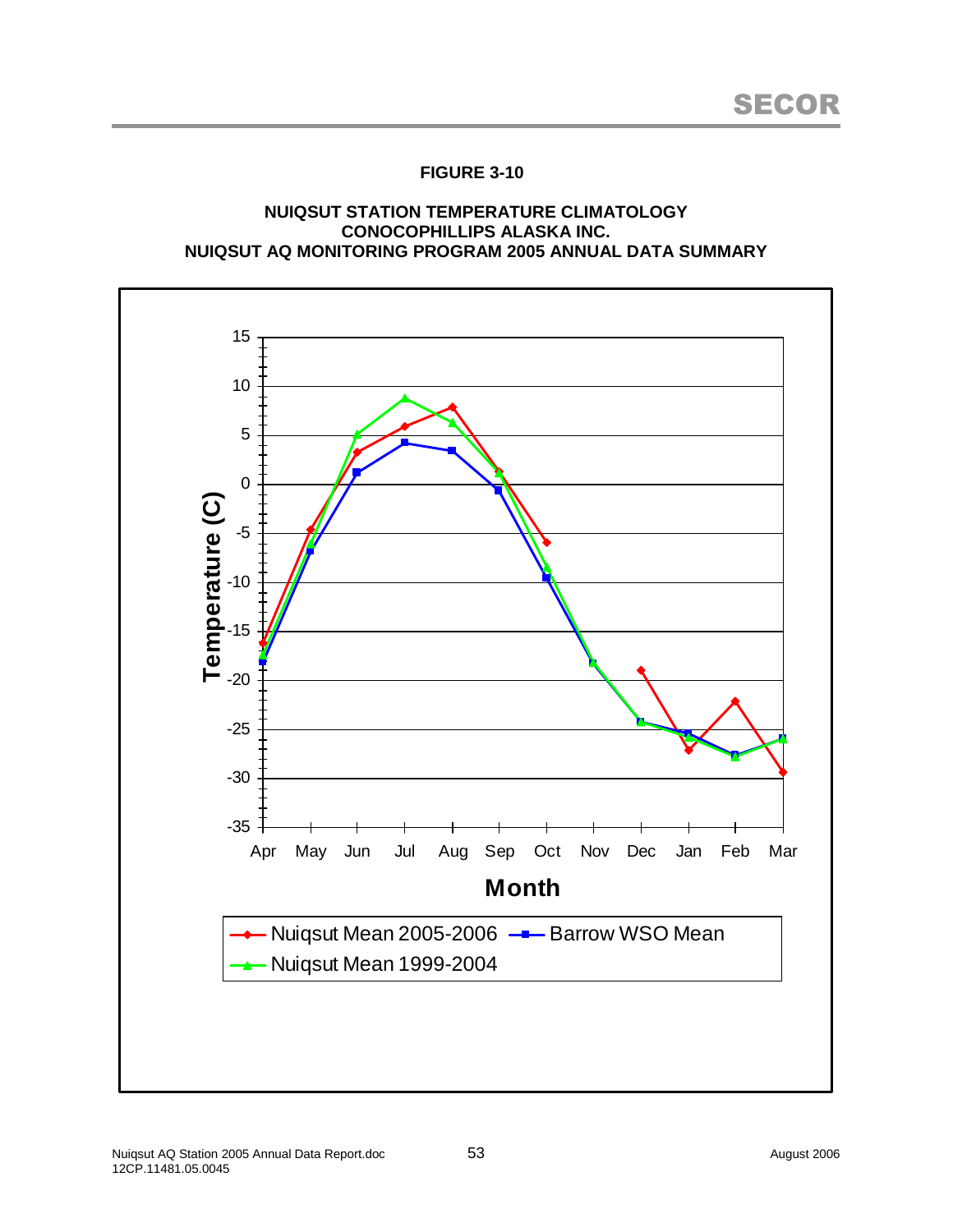Monthly averaged temperatures measured this year displayed much more variability month to month than typically seen and this year, warmer temperatures were delayed by a month and persisted longer into the winter. It is typical to see Nuiqsut Station temperatures consistently higher than those collected at Barrow from June through September and equal to those measured at Barrow from October through May. Differences typically observed during the summer are in part related to the fact that the Nuiqsut Station is located further inland than Barrow and away from moderating effects of the ocean. Contrary to previous years, Nuiqsut Station temperatures measured from October through March this year were two to five degrees higher than the long-term Barrow and the Nuiqsut Station historical averages except in January and March when temperatures were cooler than normal by as much as 4 degrees.